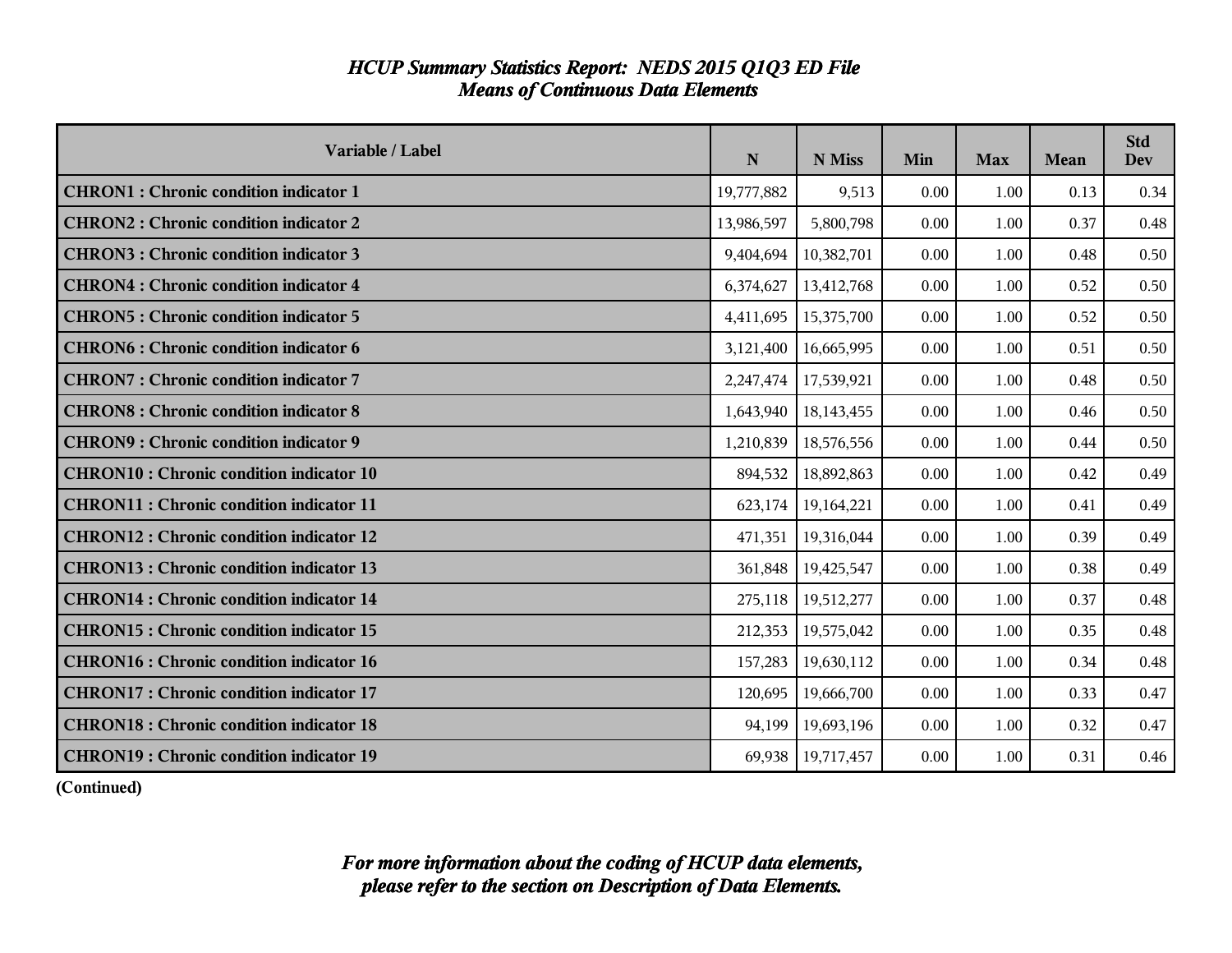| Variable / Label                                | N          | N Miss     | Min  | <b>Max</b> | <b>Mean</b> | <b>Std</b><br><b>Dev</b> |
|-------------------------------------------------|------------|------------|------|------------|-------------|--------------------------|
| <b>CHRON20: Chronic condition indicator 20</b>  | 54,609     | 19,732,786 | 0.00 | 1.00       | 0.31        | 0.46                     |
| <b>CHRON21</b> : Chronic condition indicator 21 | 42,464     | 19,744,931 | 0.00 | 1.00       | 0.30        | 0.46                     |
| <b>CHRON22: Chronic condition indicator 22</b>  | 32,948     | 19,754,447 | 0.00 | 1.00       | 0.29        | 0.45                     |
| <b>CHRON23: Chronic condition indicator 23</b>  | 25,669     | 19,761,726 | 0.00 | 1.00       | 0.29        | 0.45                     |
| <b>CHRON24 : Chronic condition indicator 24</b> | 19,781     | 19,767,614 | 0.00 | 1.00       | 0.28        | 0.45                     |
| <b>CHRON25: Chronic condition indicator 25</b>  | 15,198     | 19,772,197 | 0.00 | 1.00       | 0.27        | 0.44                     |
| <b>CHRON26 : Chronic condition indicator 26</b> | 1,810      | 19,785,585 | 0.00 | 1.00       | 0.24        | 0.43                     |
| <b>CHRON27: Chronic condition indicator 27</b>  | 1,318      | 19,786,077 | 0.00 | 1.00       | 0.24        | 0.43                     |
| <b>CHRON28 : Chronic condition indicator 28</b> | 930        | 19,786,465 | 0.00 | 1.00       | 0.23        | 0.42                     |
| <b>CHRON29 : Chronic condition indicator 29</b> | 653        | 19,786,742 | 0.00 | 1.00       | 0.23        | 0.42                     |
| <b>CHRON30: Chronic condition indicator 30</b>  | 425        | 19,786,970 | 0.00 | 1.00       | 0.26        | 0.44                     |
| <b>CPTCCS1: CCS: CPT 1</b>                      | 17,689,290 | 2,098,105  | 1.00 | 244.00     | 218.67      | 24.35                    |
| <b>CPTCCS2: CCS: CPT 2</b>                      | 13,903,959 | 5,883,436  | 1.00 | 244.00     | 216.50      | 25.45                    |
| <b>CPTCCS3: CCS: CPT 3</b>                      | 11,192,968 | 8,594,427  | 1.00 | 244.00     | 219.92      | 21.86                    |
| <b>CPTCCS4: CCS: CPT 4</b>                      | 9,262,829  | 10,524,566 | 1.00 | 244.00     | 221.82      | 20.57                    |
| <b>CPTCCS5: CCS: CPT 5</b>                      | 7,956,133  | 11,831,262 | 2.00 | 244.00     | 223.20      | 19.45                    |
| <b>CPTCCS6: CCS: CPT 6</b>                      | 7,000,733  | 12,786,662 | 2.00 | 244.00     | 224.16      | 18.42                    |
| <b>CPTCCS7: CCS: CPT 7</b>                      | 6,187,812  | 13,599,583 | 2.00 | 244.00     | 224.74      | 17.90                    |
| <b>CPTCCS8: CCS: CPT 8</b>                      | 5,465,633  | 14,321,762 | 3.00 | 243.00     | 225.10      | 17.64                    |

**(Continued)**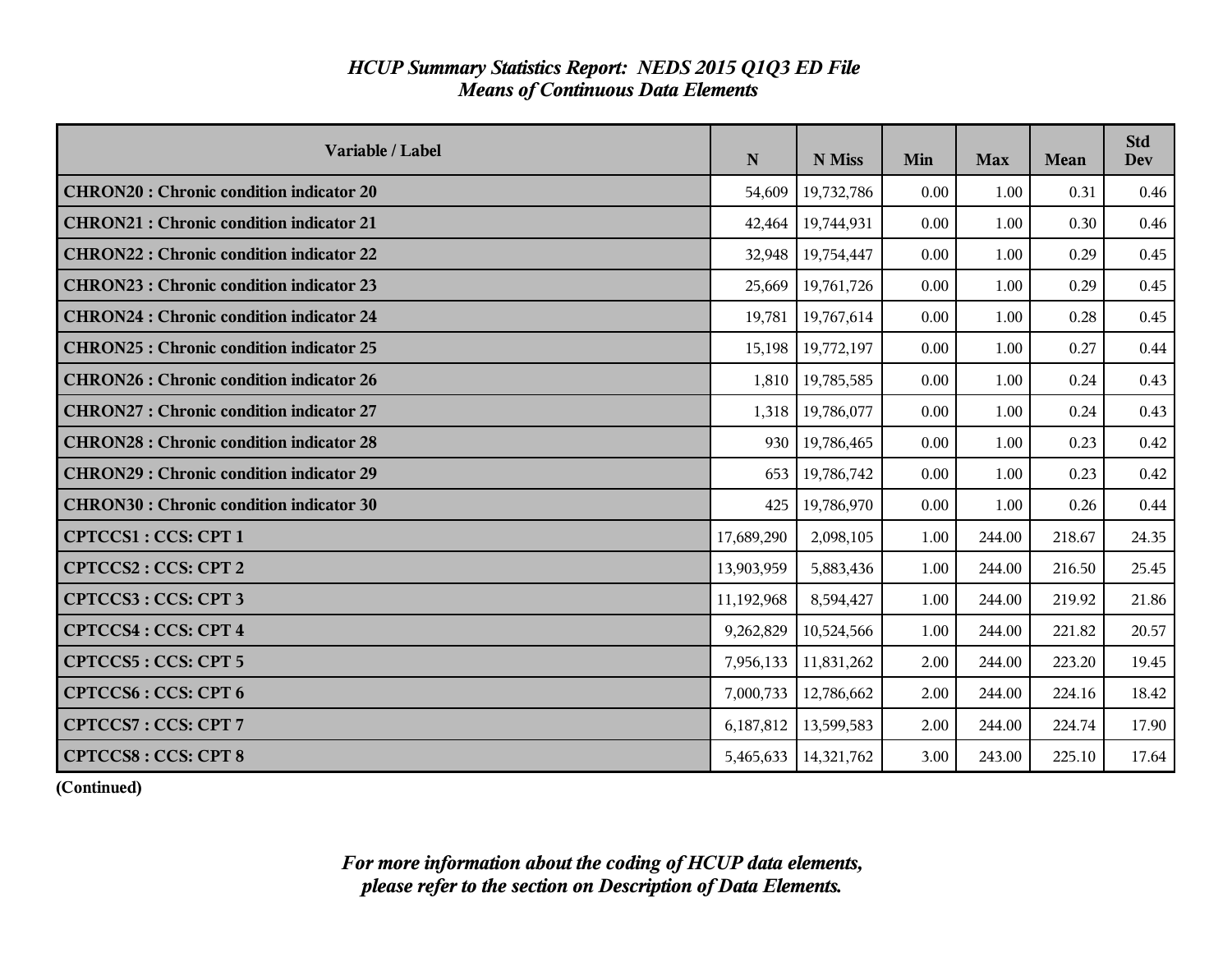| Variable / Label                | $\mathbf N$ | N Miss                 | Min  | <b>Max</b> | <b>Mean</b> | <b>Std</b><br><b>Dev</b> |
|---------------------------------|-------------|------------------------|------|------------|-------------|--------------------------|
| <b>CPTCCS9: CCS: CPT 9</b>      | 4,783,307   | 15,004,088             | 2.00 | 243.00     | 225.40      | 17.76                    |
| <b>CPTCCS10: CCS: CPT 10</b>    | 4,140,660   | 15,646,735             | 2.00 | 244.00     | 225.88      | 17.65                    |
| CPTCCS11 : CCS: CPT 11          | 3,520,721   | 16,266,674             | 1.00 | 243.00     | 226.42      | 17.51                    |
| CPTCCS12: CCS: CPT 12           | 2,952,266   | 16,835,129             | 1.00 | 243.00     | 226.99      | 17.18                    |
| CPTCCS13: CCS: CPT 13           | 2,419,564   | 17,367,831             | 2.00 | 244.00     | 227.41      | 17.27                    |
| CPTCCS14 : CCS: CPT 14          | 2,031,937   | 17,755,458             | 2.00 | 244.00     | 227.75      | 17.28                    |
| CPTCCS15: CCS: CPT 15           | 1,708,134   | 18,079,261             | 4.00 | 243.00     | 228.01      | 17.29                    |
| DXCCS1 : CCS: diagnosis 1       | 19,777,882  | 9,513                  | 1.00 | 670.00     | 195.17      | 116.78                   |
| DXCCS2 : CCS: diagnosis 2       | 13,986,597  | 5,800,798              | 1.00 | 670.00     | 219.04      | 183.87                   |
| DXCCS3 : CCS: diagnosis 3       | 9,404,694   | 10,382,701             | 1.00 | 670.00     | 222.91      | 195.53                   |
| DXCCS4 : CCS: diagnosis 4       | 6,374,627   | 13,412,768             | 1.00 | 670.00     | 223.43      | 197.34                   |
| DXCCS5 : CCS: diagnosis 5       | 4,411,695   | 15,375,700             | 1.00 | 670.00     | 223.05      | 194.47                   |
| DXCCS6 : CCS: diagnosis 6       | 3,121,400   | 16,665,995             | 1.00 | 670.00     | 222.15      | 189.69                   |
| DXCCS7: CCS: diagnosis 7        |             | 2,247,474   17,539,921 | 1.00 | 670.00     | 221.35      | 184.51                   |
| <b>DXCCS8: CCS: diagnosis 8</b> | 1,643,940   | 18,143,455             | 1.00 | 670.00     | 220.62      | 179.70                   |
| DXCCS9: CCS: diagnosis 9        | 1,210,839   | 18,576,556             | 1.00 | 670.00     | 219.72      | 175.10                   |
| DXCCS10 : CCS: diagnosis 10     | 894,532     | 18,892,863             | 1.00 | 670.00     | 219.52      | 172.06                   |
| DXCCS11 : CCS: diagnosis 11     | 623,174     | 19,164,221             | 1.00 | 670.00     | 218.58      | 167.81                   |
| DXCCS12 : CCS: diagnosis 12     | 471,351     | 19,316,044             | 1.00 | 670.00     | 217.66      | 164.63                   |

**(Continued)**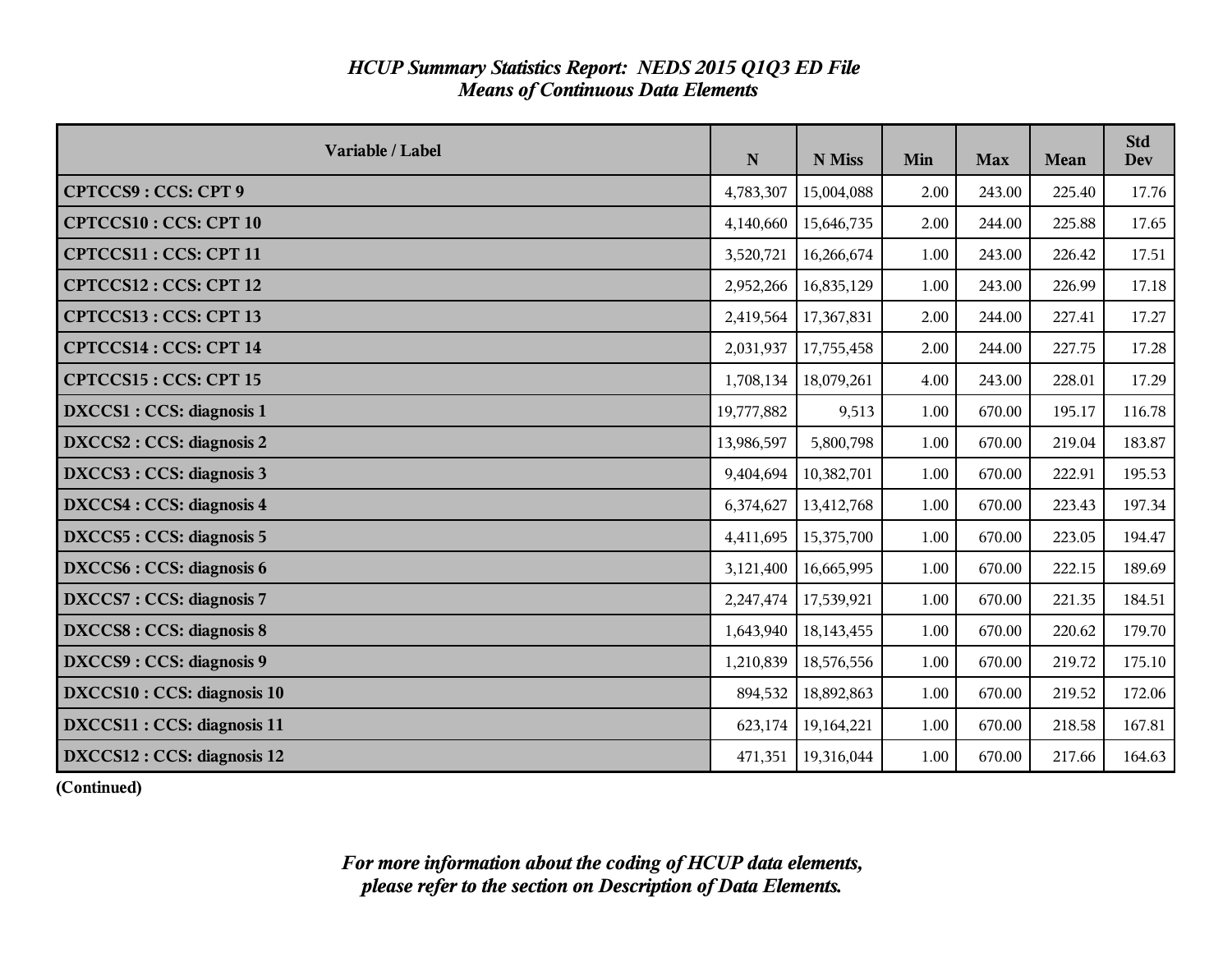| Variable / Label                  | N          | N Miss     | Min  | <b>Max</b> | <b>Mean</b> | <b>Std</b><br><b>Dev</b> |
|-----------------------------------|------------|------------|------|------------|-------------|--------------------------|
| DXCCS13 : CCS: diagnosis 13       | 361,848    | 19,425,547 | 1.00 | 670.00     | 217.64      | 162.63                   |
| DXCCS14 : CCS: diagnosis 14       | 275,118    | 19,512,277 | 1.00 | 670.00     | 217.12      | 159.89                   |
| DXCCS15 : CCS: diagnosis 15       | 212,353    | 19,575,042 | 1.00 | 670.00     | 215.97      | 156.84                   |
| DXCCS16 : CCS: diagnosis 16       | 157,283    | 19,630,112 | 1.00 | 670.00     | 216.33      | 155.56                   |
| DXCCS17 : CCS: diagnosis 17       | 120,695    | 19,666,700 | 1.00 | 670.00     | 216.58      | 153.97                   |
| <b>DXCCS18: CCS: diagnosis 18</b> | 94,199     | 19,693,196 | 1.00 | 670.00     | 215.85      | 152.00                   |
| DXCCS19 : CCS: diagnosis 19       | 69,938     | 19,717,457 | 1.00 | 670.00     | 215.50      | 150.18                   |
| DXCCS20 : CCS: diagnosis 20       | 54,609     | 19,732,786 | 1.00 | 670.00     | 215.85      | 149.18                   |
| DXCCS21 : CCS: diagnosis 21       | 42,464     | 19,744,931 | 1.00 | 670.00     | 215.06      | 146.70                   |
| DXCCS22 : CCS: diagnosis 22       | 32,948     | 19,754,447 | 1.00 | 670.00     | 213.99      | 144.11                   |
| DXCCS23 : CCS: diagnosis 23       | 25,669     | 19,761,726 | 1.00 | 670.00     | 215.26      | 144.77                   |
| DXCCS24 : CCS: diagnosis 24       | 19,781     | 19,767,614 | 1.00 | 670.00     | 214.97      | 144.11                   |
| DXCCS25 : CCS: diagnosis 25       | 15,198     | 19,772,197 | 1.00 | 670.00     | 215.47      | 143.32                   |
| DXCCS26 : CCS: diagnosis 26       | 1,810      | 19,785,585 | 3.00 | 670.00     | 217.11      | 136.90                   |
| DXCCS27 : CCS: diagnosis 27       | 1,318      | 19,786,077 | 1.00 | 670.00     | 207.43      | 126.71                   |
| DXCCS28 : CCS: diagnosis 28       | 930        | 19,786,465 | 3.00 | 670.00     | 222.10      | 145.29                   |
| DXCCS29 : CCS: diagnosis 29       | 653        | 19,786,742 | 3.00 | 663.00     | 209.89      | 128.99                   |
| DXCCS30 : CCS: diagnosis 30       | 425        | 19,786,970 | 1.00 | 663.00     | 212.49      | 142.98                   |
| <b>DXVER</b> : Diagnosis Version  | 19,787,395 | $\theta$   | 9.00 | 9.00       | 9.00        | 0.00                     |

**(Continued)**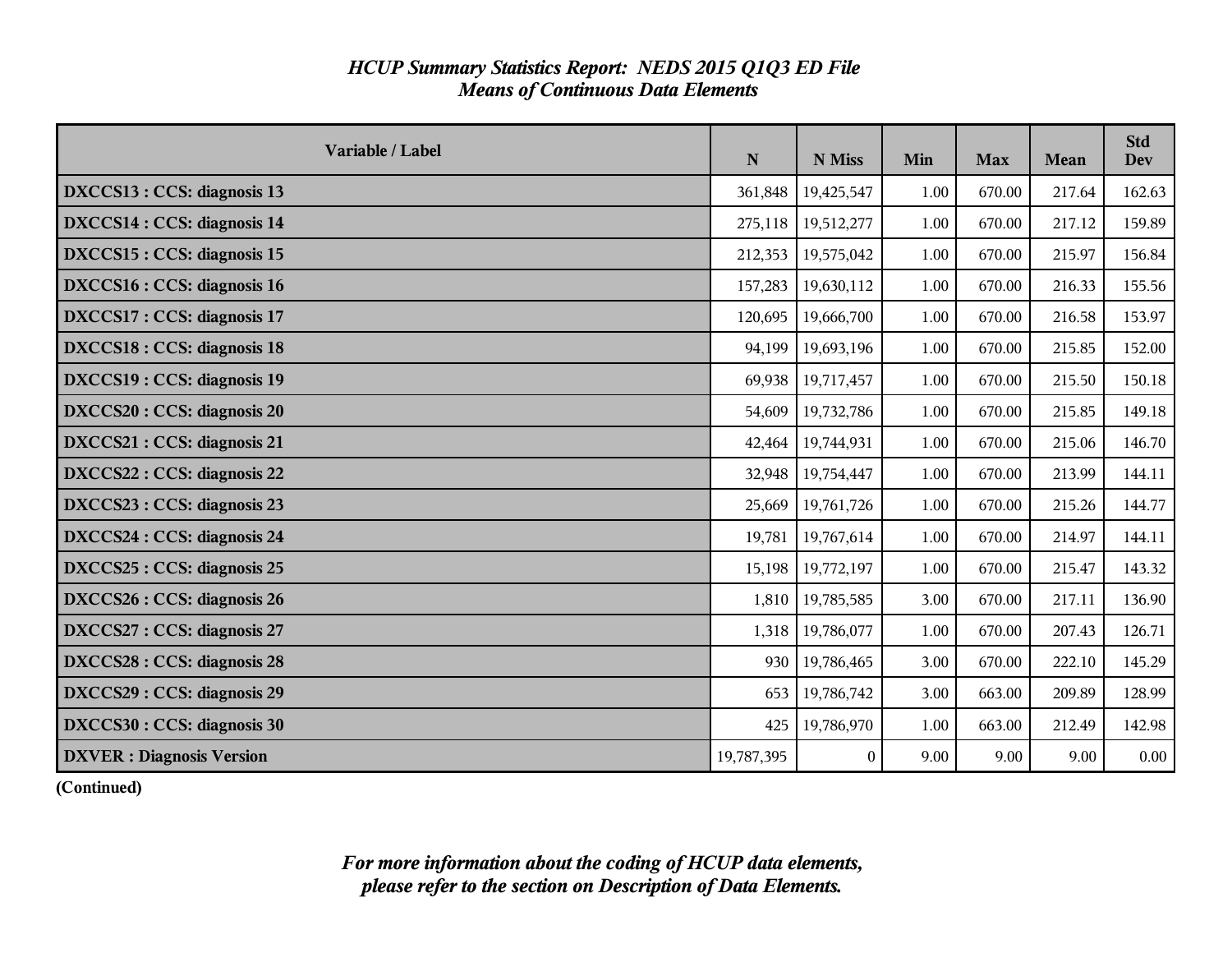| Variable / Label                                                                                       | ${\bf N}$  | N Miss           | Min      | <b>Max</b> | Mean     | <b>Std</b><br><b>Dev</b> |
|--------------------------------------------------------------------------------------------------------|------------|------------------|----------|------------|----------|--------------------------|
| E CCS1 : CCS: E Code 1                                                                                 | 4,834,657  | 14,952,738       | 662.00   | 2621.00    | 2590.65  | 194.27                   |
| E CCS2 : CCS: E Code 2                                                                                 | 2,839,307  | 16,948,088       | 662.00   | 2621.00    | 2612.55  | 110.78                   |
| E CCS3 : CCS: E Code 3                                                                                 | 985,976    | 18,801,419       | 662.00   | 2621.00    | 2613.81  | 100.06                   |
| E CCS4 : CCS: E Code 4                                                                                 | 386,503    | 19,400,892       | 662.00   | 2621.00    | 2616.03  | 77.98                    |
| <b>HOSP ED: HCUP ED hospital identifier</b>                                                            | 19,787,395 | $\theta$         | 10001.00 | 40567.00   | 27023.54 | 9956.09                  |
| INJURY : Injury diagnosis reported on record (1:DX1 is an injury; 2:DX2+ is an<br>injury; 0:No injury) | 19,787,395 | $\boldsymbol{0}$ | 0.00     | 2.00       | 0.25     | 0.47                     |
| <b>INJURY CUT : Injury by cutting or piercing (by E codes)</b>                                         | 19,787,395 | $\Omega$         | 0.00     | 1.00       | 0.02     | 0.13                     |
| <b>INJURY DROWN: Injury by drowning or submersion (by E codes)</b>                                     | 19,787,395 | $\boldsymbol{0}$ | 0.00     | 1.00       | 0.00     | 0.01                     |
| <b>INJURY FALL : Injury by falling (by E codes)</b>                                                    | 19,787,395 | $\boldsymbol{0}$ | 0.00     | 1.00       | 0.07     | 0.26                     |
| <b>INJURY FIRE: Injury by fire, flame or hot object (by E codes)</b>                                   | 19,787,395 | $\theta$         | 0.00     | 1.00       | 0.00     | 0.06                     |
| <b>INJURY FIREARM : Injury by firearm (by E codes)</b>                                                 | 19,787,395 | $\boldsymbol{0}$ | 0.00     | 1.00       | 0.00     | 0.02                     |
| <b>INJURY MACHINERY : Injury by machinery (by E codes)</b>                                             | 19,787,395 | $\boldsymbol{0}$ | 0.00     | 1.00       | 0.00     | 0.03                     |
| <b>INJURY MVT: Injury involving motor vehicle traffic (by E codes)</b>                                 | 19,787,395 | $\boldsymbol{0}$ | 0.00     | 1.00       | 0.03     | 0.16                     |
| INJURY NATURE : Injury involving nature or environmental factors (by E codes)                          | 19,787,395 | $\mathbf{0}$     | 0.00     | 1.00       | 0.01     | 0.11                     |
| <b>INJURY POISON : Injury by poison (by E codes)</b>                                                   | 19,787,395 | $\mathbf{0}$     | 0.00     | 1.00       | 0.01     | 0.08                     |
| INJURY SEVERITY: Injury severity score assigned by ICDPIC Stata program                                | 19,787,395 | $\mathbf{0}$     | 0.00     | 99.00      | 0.77     | 5.73                     |
| <b>INJURY STRUCK: Injury from being struck by or against (by E codes)</b>                              | 19,787,395 | $\boldsymbol{0}$ | 0.00     | 1.00       | 0.03     | 0.18                     |
| <b>INJURY SUFFOCATION : Injury by suffocation (by E codes)</b>                                         | 19,787,395 | $\mathbf{0}$     | 0.00     | 1.00       | 0.00     | 0.02                     |
| <b>INTENT ASSAULT : Injury by assault indicated on the record (by E codes)</b>                         | 19,787,395 | $\boldsymbol{0}$ | 0.00     | 1.00       | 0.01     | 0.10                     |

**(Continued)**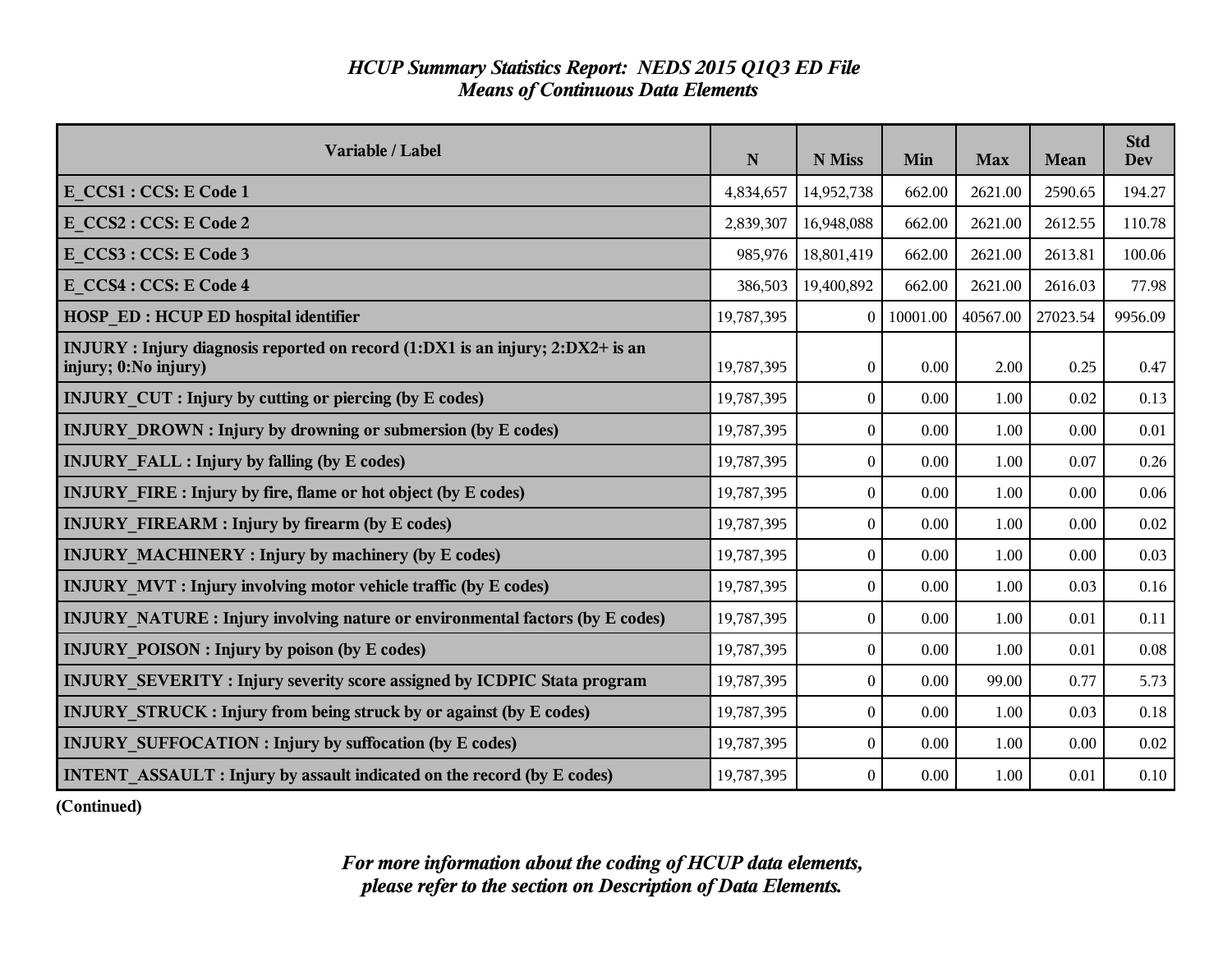| Variable / Label                                                                                        | N          | N Miss   | Min  | Max   | <b>Mean</b> | <b>Std</b><br>Dev |
|---------------------------------------------------------------------------------------------------------|------------|----------|------|-------|-------------|-------------------|
| <b>INTENT SELF HARM: Intentional self harm indicated on the record (by diagnosis</b><br>and/or E codes) | 19,787,395 | 0        | 0.00 | 1.00  | 0.01        | 0.09              |
| <b>INTENT UNINTENTIONAL : Unintentional injury indicated on the record (by E</b><br>codes)              | 19,787,395 | $\theta$ | 0.00 | 1.00  | 0.22        | 0.41              |
| MULTINJURY : More than one injury diagnosis reported on record                                          | 19,787,395 |          | 0.00 | 1.00  | 0.06        | 0.23              |
| NCPT: Number of CPT/HCPCS procedures for this visit                                                     | 19,787,395 | 0        | 0.00 | 15.00 | 5.08        | 4.77              |
| NDX : Number of diagnoses on this record                                                                | 19,787,395 | $\Omega$ | 0.00 | 30.00 | 3.32        | 2.94              |
| NECODE: Number of E codes on this record                                                                | 19,787,395 | $\Omega$ | 0.00 | 4.00  | 0.46        | 0.92              |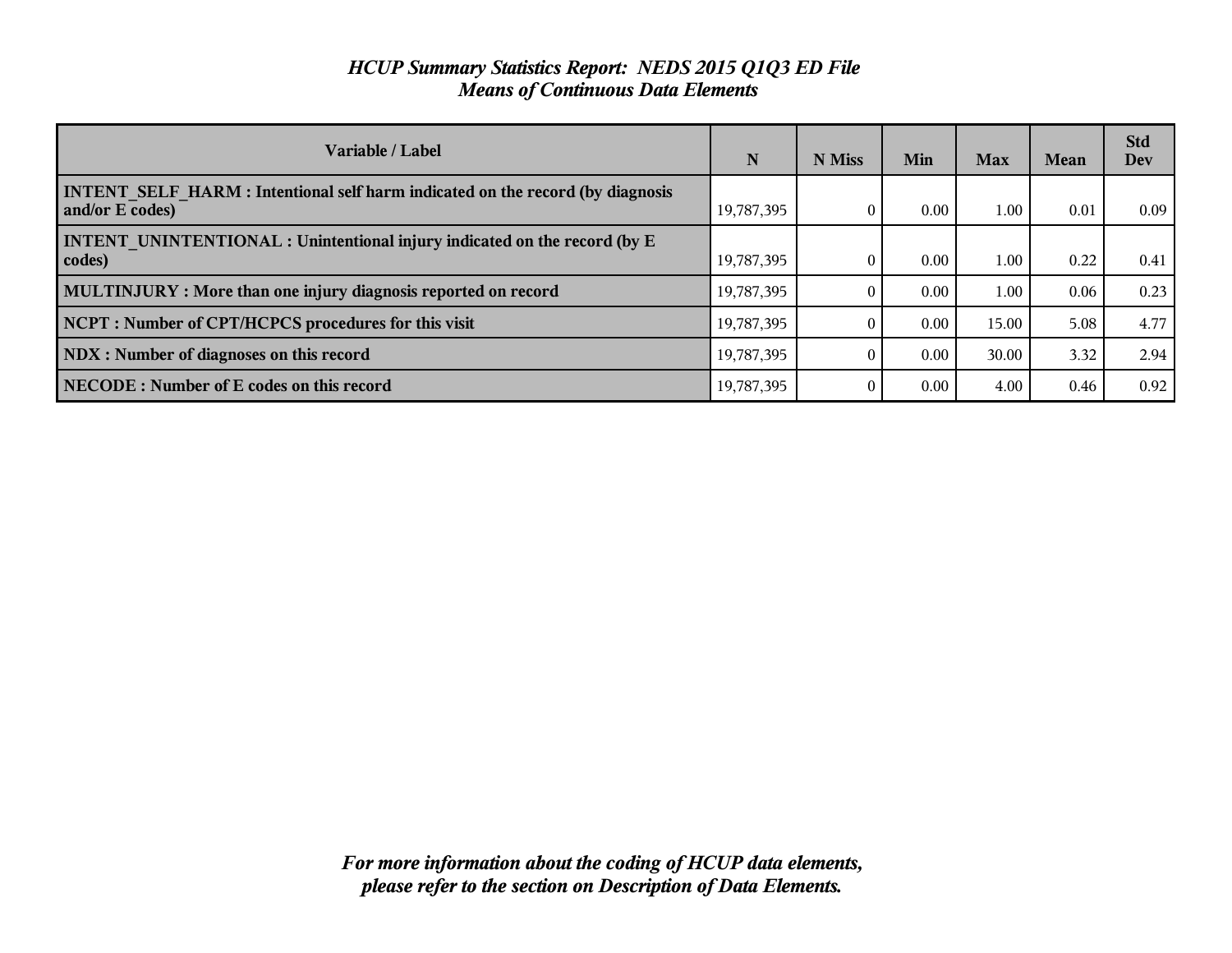| <b>CHRON1</b>            | Frequency  | Percent |
|--------------------------|------------|---------|
| $\therefore$ Missing     | 9,011      | 0.05    |
| .A: Invalid code         | 370        | 0.00    |
| .C: Inconsistent code    | 132        | 0.00    |
| 0: Non-chronic condition | 17,123,755 | 86.54   |
| 1: Chronic condition     | 2,654,127  | 13.41   |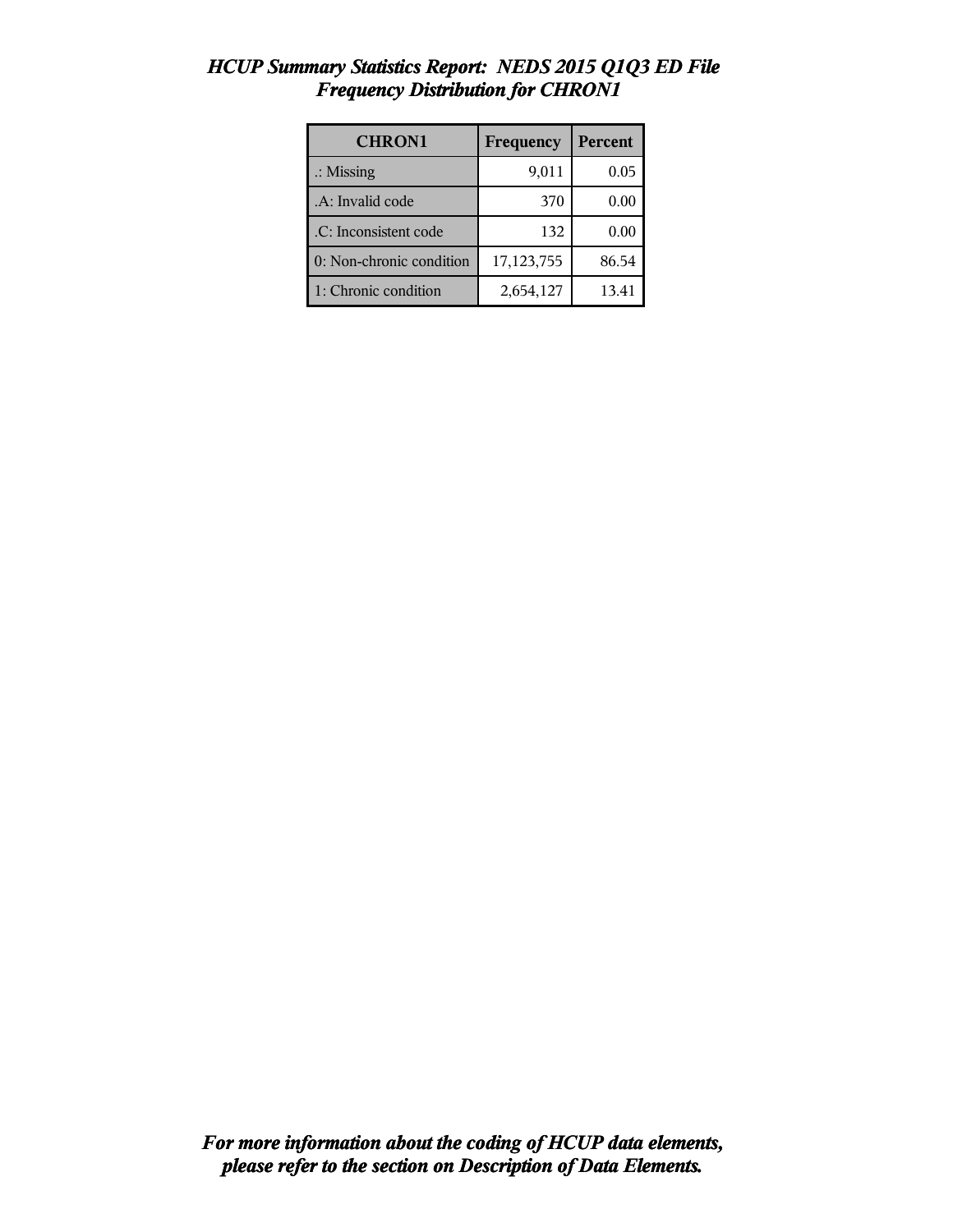| CPT1                                  | Frequency  | Percent |
|---------------------------------------|------------|---------|
| <b>Blank</b>                          | 2,003,902  | 10.13   |
| Other                                 | 208,061    | 1.05    |
| Anesthesia                            | 3,277      | 0.02    |
| Surgery                               | 1,528,464  | 7.72    |
| Radiology                             | 2,563,335  | 12.95   |
| Pathology and Laboratory              | 978,166    | 4.94    |
| Medicine                              | 1,247,907  | 6.31    |
| <b>Evaluation and Management</b>      | 10,557,345 | 53.35   |
| Transportation                        | 7,114      | 0.04    |
| Medical and Surgical Supplies         | 4,665      | 0.02    |
| Miscellaneous and Experimental        | 29,361     | 0.15    |
| <b>Enteral and Parenteral Therapy</b> | 23         | 0.00    |
| Dental                                | 43         | 0.00    |
| <b>Durable Medical Equipment</b>      | 717        | 0.00    |
| <b>Temporary Procedures/Services</b>  | 246,973    | 1.25    |
| Drugs (Non-oral)                      | 304,360    | 1.54    |
| <b>Chemotherapy Drugs</b>             | 260        | 0.00    |
| Orthotic                              | 5,382      | 0.03    |
| Prosthetic                            | 33         | 0.00    |
| <b>Temporary Codes</b>                | $\leq 10$  | $* * *$ |
| Private Payer Codes                   | 4,527      | 0.02    |
| Vision                                | $\leq 10$  | $*.**$  |
| <b>Local Codes</b>                    | 867        | 0.00    |
| CPT/HCPCS inconsistent with sex       | 96         | 0.00    |
| Invalid CPT/HCPCS (invl)              | 92,509     | 0.47    |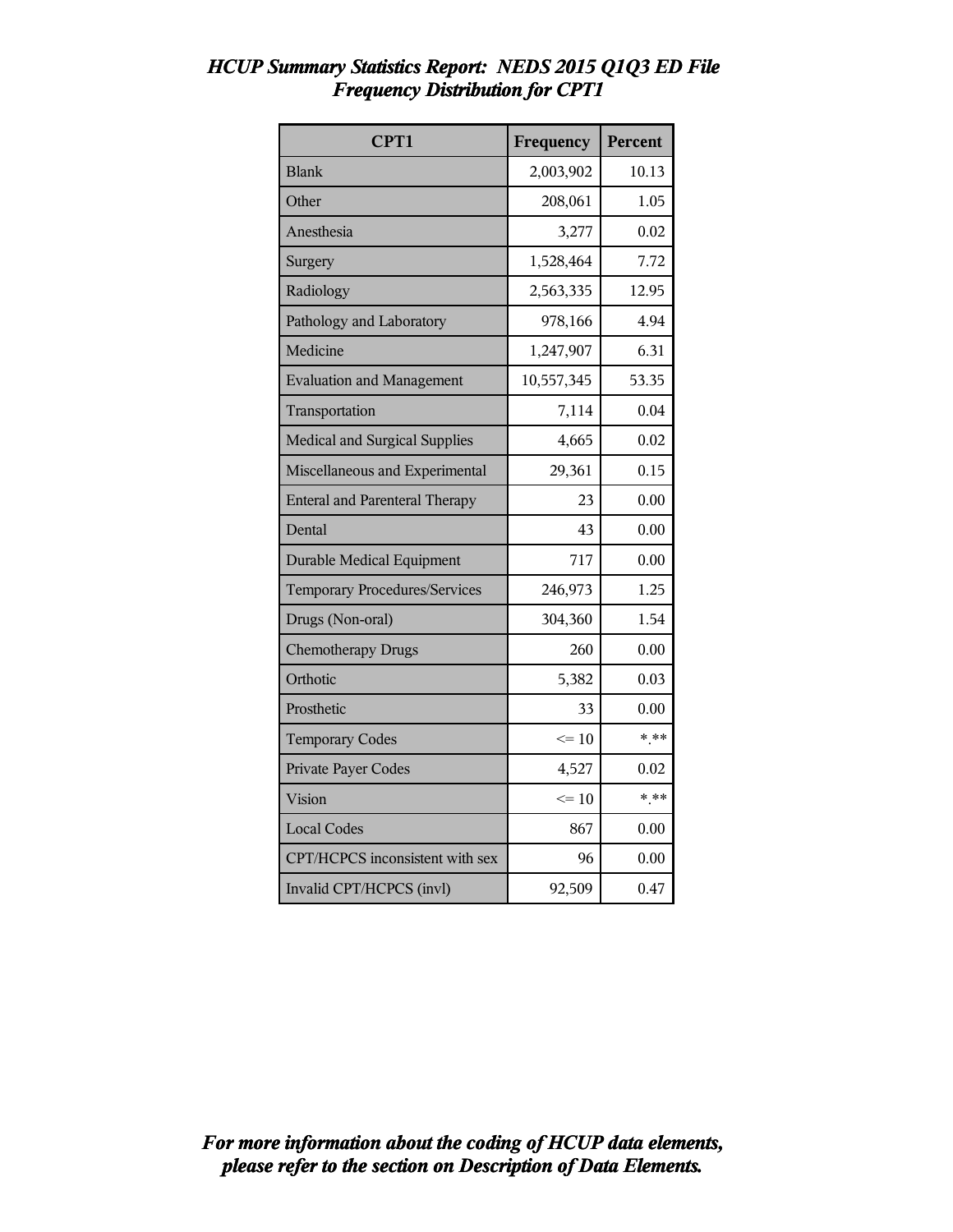| <b>CPTCCS1</b>                                                                | Frequency | Percent |
|-------------------------------------------------------------------------------|-----------|---------|
| $\therefore$ Missing                                                          | 2,005,500 | 10.14   |
| A: Invalid                                                                    | 92,509    | 0.47    |
| C: Inconsistent                                                               | 96        | 0.00    |
| 1: Incision and excision of CNS                                               | 13        | 0.00    |
| 2: Insertion, replacement, or removal of extracranial ventricular shunt       | 34        | 0.00    |
| 3: Laminectomy, excision intervertebral disc                                  | 233       | 0.00    |
| 4: Diagnostic spinal tap                                                      | 6,786     | 0.03    |
| 5: Insertion of catheter or spinal stimulator and injection into spinal canal | 362       | 0.00    |
| 6: Decompression peripheral nerve                                             | 42        | 0.00    |
| 7: Other diagnostic nervous system procedures                                 | 34        | 0.00    |
| 8: Other non-OR or closed therapeutic nervous system procedures               | 11,715    | 0.06    |
| 9: Other OR therapeutic nervous system procedures                             | 599       | 0.00    |
| 10: Thyroidectomy, partial or complete                                        | 12        | 0.00    |
| 11: Diagnostic endocrine procedures                                           | $\leq 10$ | $*$ **  |
| 12: Other therapeutic endocrine procedures                                    | 15        | 0.00    |
| 13: Corneal transplant                                                        | $\leq 10$ | $*$ **  |
| 14: Glaucoma procedures                                                       | 29        | 0.00    |
| 15: Lens and cataract procedures                                              | 59        | 0.00    |
| 16: Repair of retinal tear, detachment                                        | 143       | 0.00    |
| 17: Destruction of lesion of retina and choroid                               | $\leq 10$ | * **    |
| 18: Diagnostic procedures on eye                                              | 22        | 0.00    |
| 19: Other therapeutic procedures on eyelids, conjunctiva, cornea              | 1,876     | 0.01    |
| 20: Other intraocular therapeutic procedures                                  | 146       | 0.00    |
| 21: Other extraocular muscle and orbit therapeutic procedures                 | 38        | 0.00    |
| 22: Tympanoplasty                                                             | $\leq 10$ | $*$ **  |
| 23: Myringotomy                                                               | 26        | 0.00    |
| 24: Mastoidectomy                                                             | $\leq 10$ | $* * *$ |
| 25: Diagnostic procedures on ear                                              | $\leq 10$ | $*$ **  |
| 26: Other therapeutic ear procedures                                          | 3,687     | 0.02    |
| 27: Control of epistaxis                                                      | 10,132    | 0.05    |
| 28: Plastic procedures on nose                                                | 39        | 0.00    |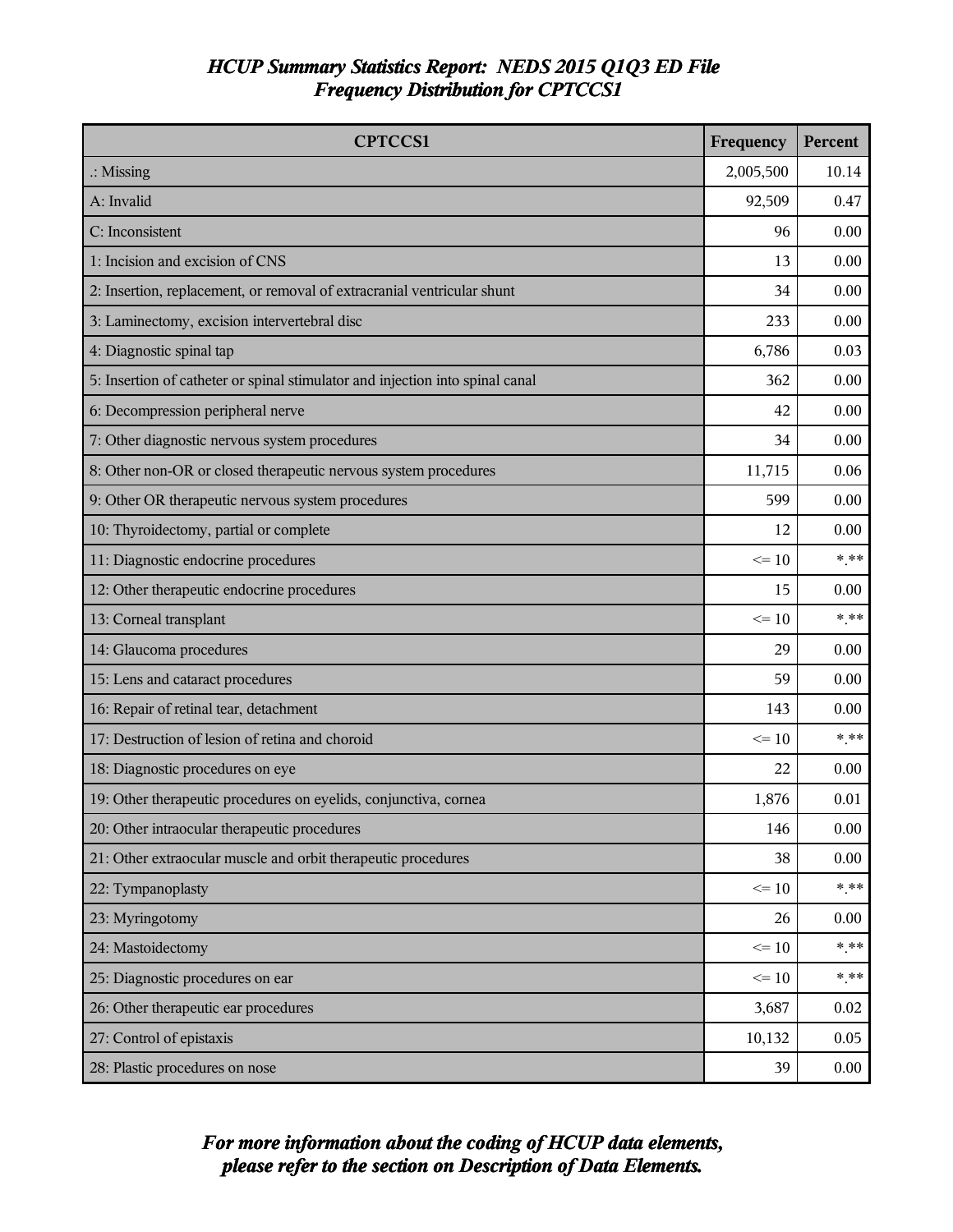| <b>CPTCCS1</b>                                                                                       | Frequency | Percent |
|------------------------------------------------------------------------------------------------------|-----------|---------|
| 29: Oral and Dental Services                                                                         | 3,166     | 0.02    |
| 30: Tonsillectomy and/or adenoidectomy                                                               | 156       | 0.00    |
| 31: Diagnostic procedures on nose, mouth and pharynx                                                 | 423       | 0.00    |
| 32: Other non-OR therapeutic procedures on nose, mouth and pharynx                                   | 1,080     | 0.01    |
| 33: Other OR therapeutic procedures on nose, mouth and pharynx                                       | 3,125     | 0.02    |
| 34: Tracheostomy, temporary and permanent                                                            | 39        | 0.00    |
| 35: Tracheoscopy and laryngoscopy with biopsy                                                        | 706       | 0.00    |
| 36: Lobectomy or pneumonectomy                                                                       | $\leq 10$ | $* * *$ |
| 37: Diagnostic bronchoscopy and biopsy of bronchus                                                   | 264       | 0.00    |
| 38: Other diagnostic procedures on lung and bronchus                                                 | 612       | 0.00    |
| 39: Incision of pleura, thoracentesis, chest drainage                                                | 1,888     | 0.01    |
| 40: Other diagnostic procedures of respiratory tract and mediastinum                                 | $\leq 10$ | $*$ **  |
| 41: Other non-OR therapeutic procedures on respiratory system                                        | 366       | 0.00    |
| 42: Other OR therapeutic procedures on respiratory system                                            | 1,519     | 0.01    |
| 43: Heart valve procedures                                                                           | $\leq 10$ | * **    |
| 44: Coronary artery bypass graft (CABG)                                                              | $\leq 10$ | $*$ **  |
| 45: Percutaneous transluminal coronary angioplasty (PTCA)                                            | 1,911     | 0.01    |
| 46: Coronary thrombolysis                                                                            | 16        | 0.00    |
| 47: Diagnostic cardiac catheterization, coronary arteriography                                       | 11,857    | 0.06    |
| 48: Insertion, revision, replacement, removal of cardiac pacemaker or cardioverter/defibrillator     | 582       | 0.00    |
| 49: Other OR heart procedures                                                                        | 75        | 0.00    |
| 50: Extracorporeal circulation auxiliary to open heart procedures                                    | $\leq 10$ | $*$ **  |
| 51: Endarterectomy, vessel of head and neck                                                          | $\leq 10$ | $* * *$ |
| 52: Aortic resection, replacement or anastomosis                                                     | $\leq 10$ | $***$   |
| 53: Varicose vein stripping, lower limb                                                              | 13        | 0.00    |
| 54: Other vascular catheterization, not heart                                                        | 23,236    | 0.12    |
| 56: Other vascular bypass and shunt, not heart                                                       | $\leq 10$ | $***$   |
| 57: Creation, revision and removal of arteriovenous fistula or vessel-to-vessel cannula for dialysis | 252       | 0.00    |
| 58: Hemodialysis                                                                                     | 2,392     | 0.01    |
| 59: Other OR procedures on vessels of head and neck                                                  | 52        | 0.00    |
| 60: Embolectomy and endarterectomy of lower limbs                                                    | 14        | 0.00    |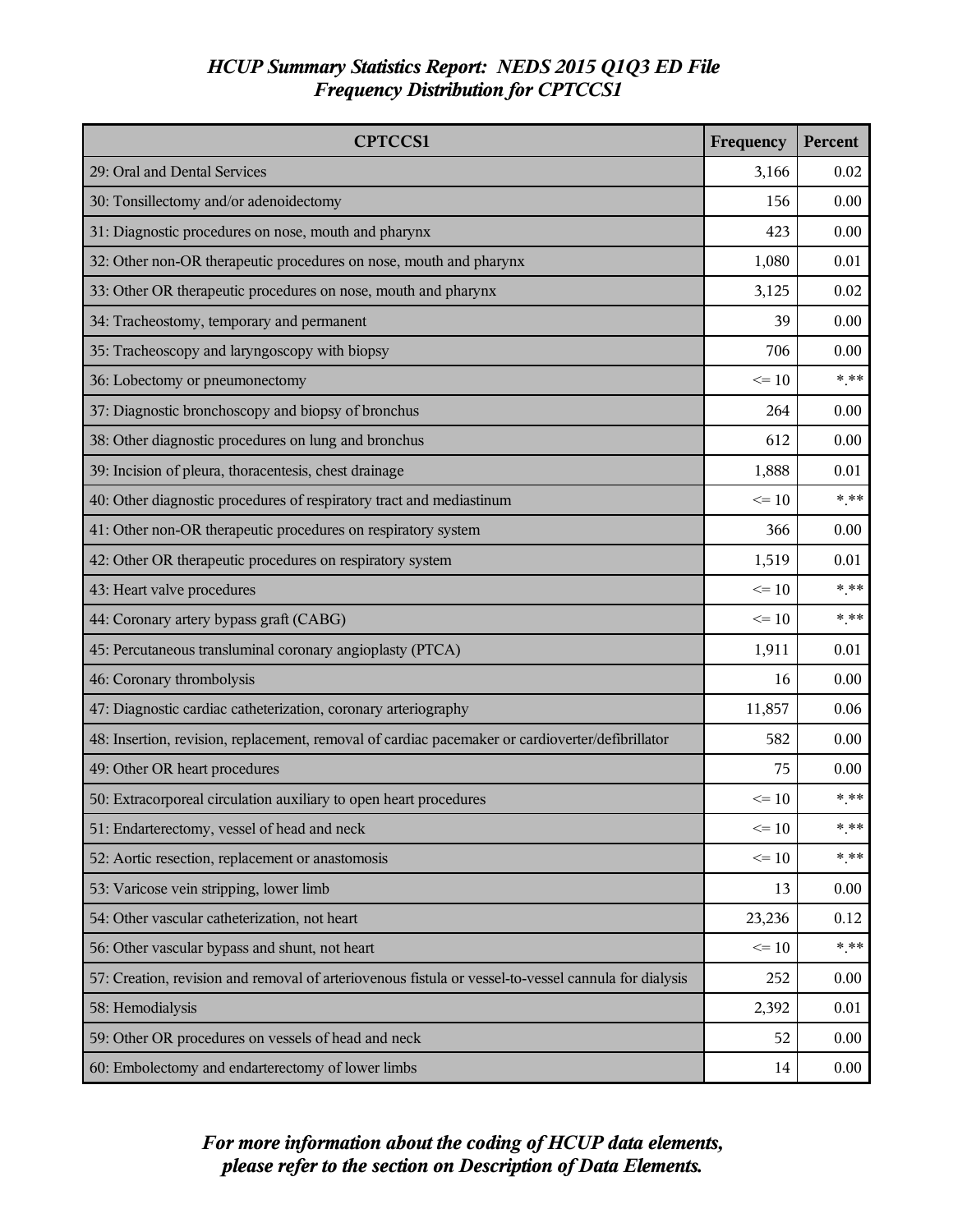| <b>CPTCCS1</b>                                                | Frequency | Percent  |
|---------------------------------------------------------------|-----------|----------|
| 61: Other OR procedures on vessels other than head and neck   | 1,038     | 0.01     |
| 62: Other diagnostic cardiovascular procedures                | 434       | 0.00     |
| 63: Other non-OR therapeutic cardiovascular procedures        | 12,350    | 0.06     |
| 64: Bone marrow transplant                                    | $\leq 10$ | $*$ **   |
| 65: Bone marrow biopsy                                        | 45        | 0.00     |
| 66: Procedures on spleen                                      | $\leq$ 10 | $***$    |
| 67: Other therapeutic procedures, hemic and lymphatic system  | 199       | 0.00     |
| 68: Injection or ligation of esophageal varices               | 33        | 0.00     |
| 69: Esophageal dilatation                                     | 487       | 0.00     |
| 70: Upper gastrointestinal endoscopy, biopsy                  | 10,835    | 0.05     |
| 71: Gastrostomy, temporary and permanent                      | 5,215     | 0.03     |
| 72: Colostomy, temporary and permanent                        | $\leq 10$ | $*$ **   |
| 73: Ileostomy and other enterostomy                           | 210       | 0.00     |
| 75: Small bowel resection                                     | $\leq 10$ | $*$ **   |
| 76: Colonoscopy and biopsy                                    | 2,156     | 0.01     |
| 77: Proctoscopy and anorectal biopsy                          | 699       | 0.00     |
| 78: Colorectal resection                                      | 12        | 0.00     |
| 79: Local excision of large intestine lesion (not endoscopic) | $\leq 10$ | $***$    |
| 80: Appendectomy                                              | 16,127    | 0.08     |
| 81: Hemorrhoid procedures                                     | 1,049     | 0.01     |
| 82: Endoscopic retrograde cannulation of pancreas (ERCP)      | 456       | 0.00     |
| 83: Biopsy of liver                                           | 64        | 0.00     |
| 84: Cholecystectomy and common duct exploration               | 7,123     | $0.04\,$ |
| 85: Inguinal and femoral hernia repair                        | 660       | 0.00     |
| 86: Other hernia repair                                       | 654       | 0.00     |
| 87: Laparoscopy                                               | 527       | 0.00     |
| 88: Abdominal paracentesis                                    | 3,713     | 0.02     |
| 89: Exploratory laparotomy                                    | 32        | 0.00     |
| 90: Excision, lysis peritoneal adhesions                      | $\leq 10$ | $***$    |
| 91: Peritoneal dialysis                                       | 56        | 0.00     |
| 93: Other non-OR upper GI therapeutic procedures              | 47        | 0.00     |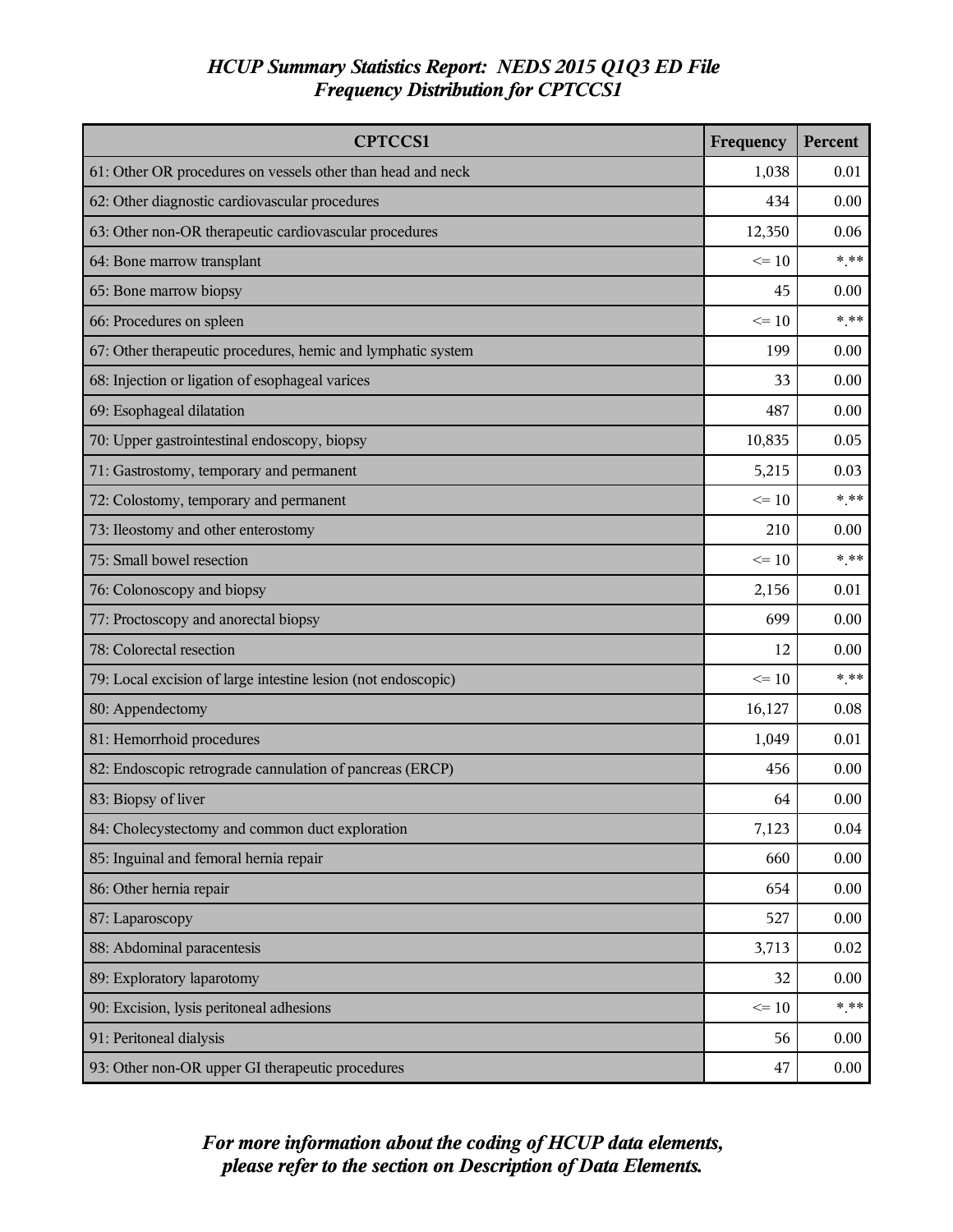| <b>CPTCCS1</b>                                                        | Frequency | Percent |
|-----------------------------------------------------------------------|-----------|---------|
| 94: Other OR upper GI therapeutic procedures                          | 118       | 0.00    |
| 95: Other non-OR lower GI therapeutic procedures                      | $\leq 10$ | $*$ **  |
| 96: Other OR lower GI therapeutic procedures                          | 2,883     | 0.01    |
| 97: Other gastrointestinal diagnostic procedures                      | 97        | 0.00    |
| 98: Other non-OR gastrointestinal therapeutic procedures              | 123       | 0.00    |
| 99: Other OR gastrointestinal therapeutic procedures                  | 352       | 0.00    |
| 100: Endoscopy and endoscopic biopsy of the urinary tract             | 312       | 0.00    |
| 101: Transurethral excision, drainage, or removal urinary obstruction | 1,511     | 0.01    |
| 102: Ureteral catheterization                                         | 2,658     | 0.01    |
| 103: Nephrotomy and nephrostomy                                       | 20        | 0.00    |
| 104: Nephrectomy, partial or complete                                 | $\leq 10$ | $*$ **  |
| 106: Genitourinary incontinence procedures                            | 15        | 0.00    |
| 107: Extracorporeal lithotripsy, urinary                              | 1,974     | 0.01    |
| 108: Indwelling catheter                                              | 25,635    | 0.13    |
| 109: Procedures on the urethra                                        | 177       | 0.00    |
| 110: Other diagnostic procedures of urinary tract                     | 1,132     | 0.01    |
| 111: Other non-OR therapeutic procedures of urinary tract             | 1,520     | 0.01    |
| 112: Other OR therapeutic procedures of urinary tract                 | 402       | 0.00    |
| 113: Transurethral resection of prostate (TURP)                       | 60        | 0.00    |
| 115: Circumcision                                                     | 44        | 0.00    |
| 116: Diagnostic procedures, male genital                              | 76        | 0.00    |
| 117: Other non-OR therapeutic procedures, male genital                | 463       | 0.00    |
| 118: Other OR therapeutic procedures, male genital                    | 1,182     | 0.01    |
| 119: Oophorectomy, unilateral and bilateral                           | 478       | 0.00    |
| 120: Other operations on ovary                                        | 24        | 0.00    |
| 121: Ligation of fallopian tubes                                      | 24        | 0.00    |
| 122: Removal of ectopic pregnancy                                     | 1,489     | 0.01    |
| 123: Other operations on fallopian tubes                              | 43        | 0.00    |
| 124: Hysterectomy, abdominal and vaginal                              | 68        | 0.00    |
| 125: Other excision of cervix and uterus                              | 96        | 0.00    |
| 126: Abortion (termination of pregnancy)                              | 18        | 0.00    |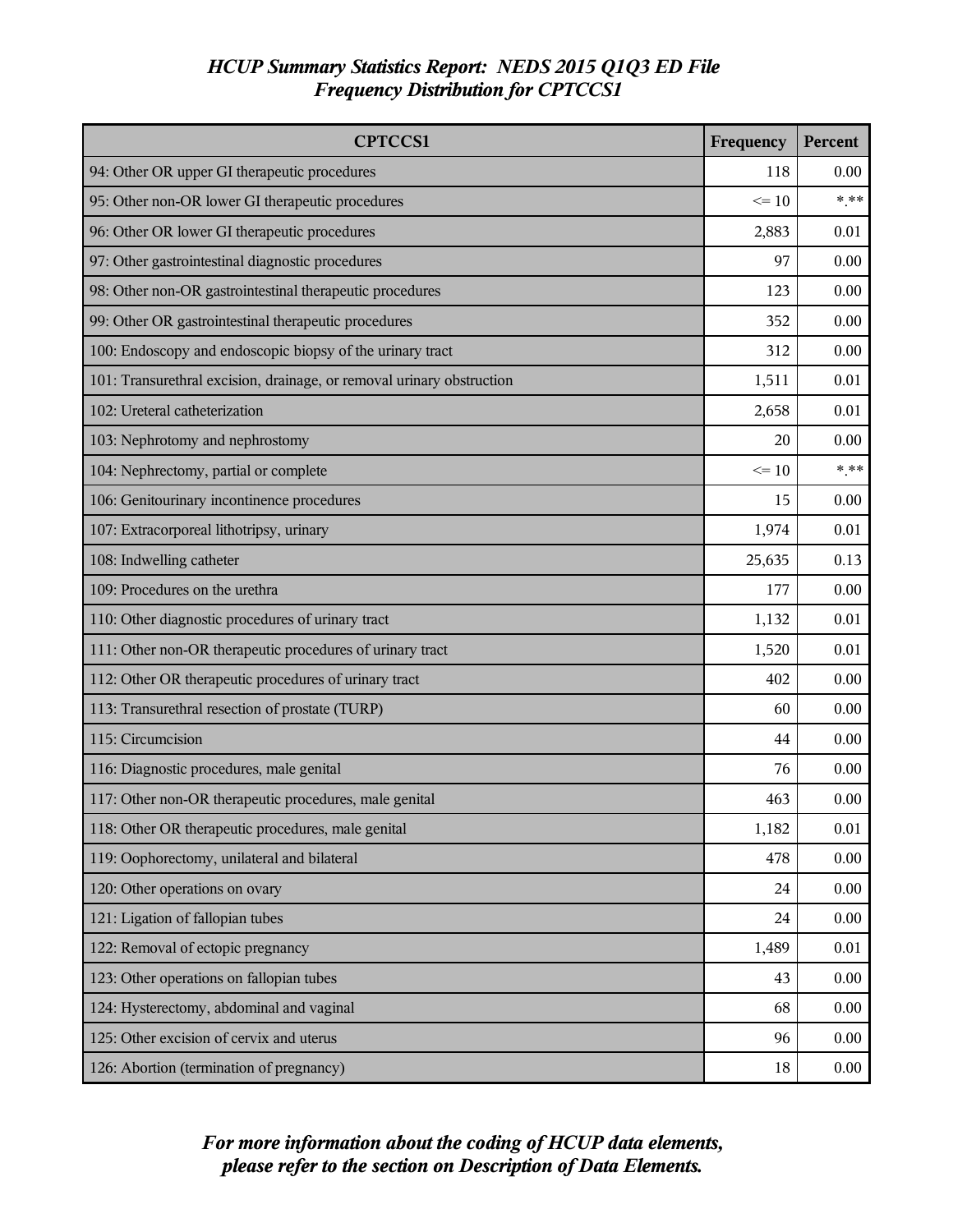| <b>CPTCCS1</b>                                                                       | Frequency | Percent |
|--------------------------------------------------------------------------------------|-----------|---------|
| 127: Dilatation and curettage (D&C), aspiration after delivery or abortion           | 2,609     | 0.01    |
| 128: Diagnostic dilatation and curettage (D&C)                                       | 281       | 0.00    |
| 129: Repair of cystocele and rectocele, obliteration of vaginal vault                | 21        | 0.00    |
| 130: Other diagnostic procedures, female organs                                      | 408       | 0.00    |
| 131: Other non-OR therapeutic procedures, female organs                              | 341       | 0.00    |
| 132: Other OR therapeutic procedures, female organs                                  | 4,418     | 0.02    |
| 134: Cesarean section                                                                | $\leq 10$ | * **    |
| 135: Forceps, vacuum, and breech delivery                                            | 61        | 0.00    |
| 137: Other procedures to assist delivery                                             | 190       | 0.00    |
| 138: Diagnostic amniocentesis                                                        | $\leq 10$ | * **    |
| 139: Fetal monitoring                                                                | 10,439    | 0.05    |
| 140: Repair of current obstetric laceration                                          | 17        | 0.00    |
| 141: Other therapeutic obstetrical procedures                                        | 39        | 0.00    |
| 142: Partial excision bone                                                           | 41        | 0.00    |
| 143: Bunionectomy or repair of toe deformities                                       | 15        | 0.00    |
| 144: Treatment, facial fracture or dislocation                                       | 1,116     | 0.01    |
| 145: Treatment, fracture or dislocation of radius and ulna                           | 17,896    | 0.09    |
| 146: Treatment, fracture or dislocation of hip and femur                             | 2,443     | 0.01    |
| 147: Treatment, fracture or dislocation of lower extremity (other than hip or femur) | 6,933     | 0.04    |
| 148: Other fracture and dislocation procedure                                        | 17,874    | 0.09    |
| 149: Arthroscopy                                                                     | 26        | 0.00    |
| 150: Division of joint capsule, ligament or cartilage                                | $\leq 10$ | * **    |
| 151: Excision of semilunar cartilage of knee                                         | 46        | 0.00    |
| 152: Arthroplasty knee                                                               | $\leq 10$ | $* * *$ |
| 153: Hip replacement, total and partial                                              | $\leq 10$ | * **    |
| 154: Arthroplasty other than hip or knee                                             | 36        | 0.00    |
| 155: Arthrocentesis                                                                  | 4,495     | 0.02    |
| 156: Injections and aspirations of muscles, tendons, bursa, joints and soft tissue   | 1,039     | 0.01    |
| 157: Amputation of lower extremity                                                   | 48        | 0.00    |
| 158: Spinal fusion                                                                   | $\leq 10$ | $*$ **  |
| 159: Other diagnostic procedures on musculoskeletal system                           | 113       | 0.00    |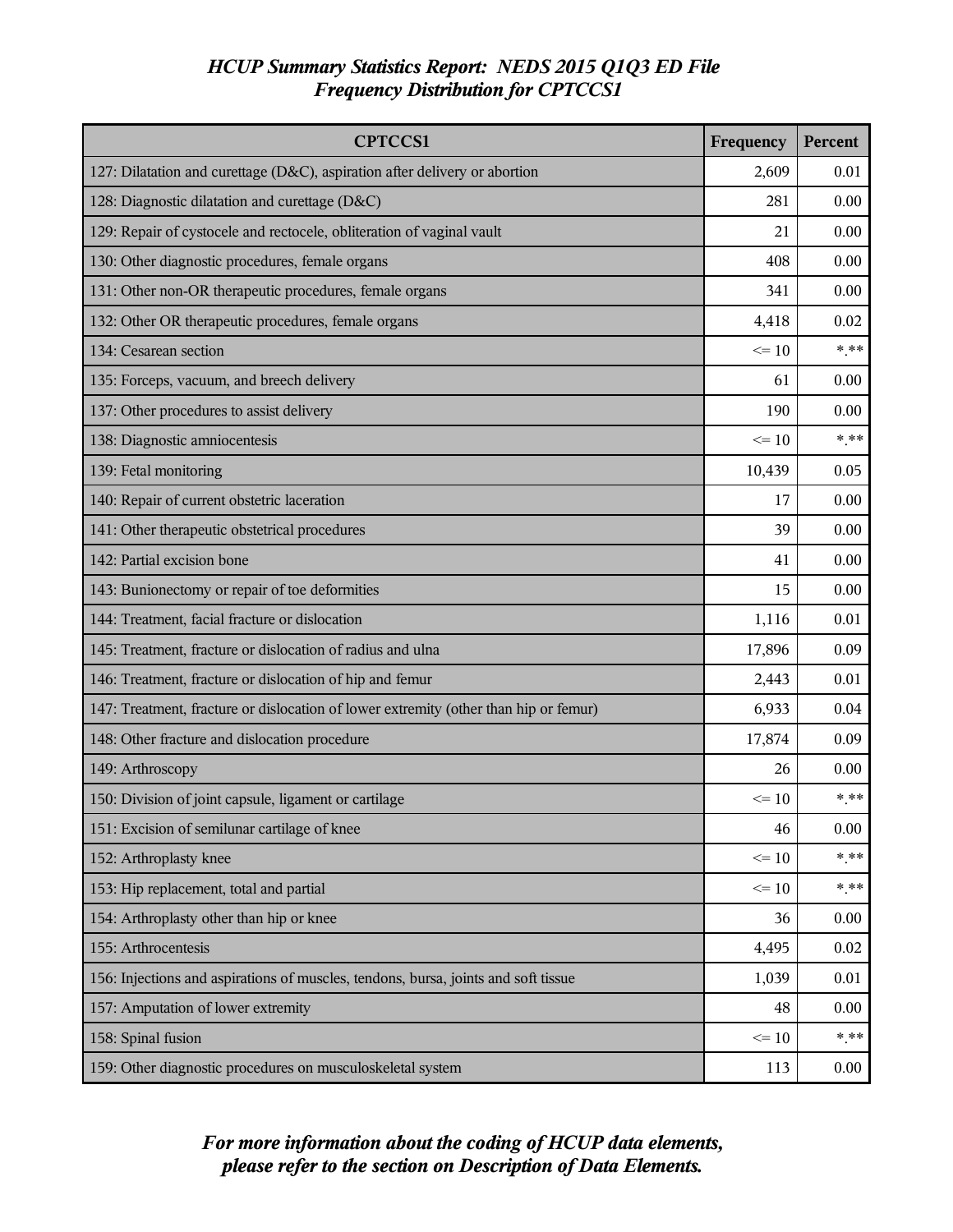| <b>CPTCCS1</b>                                                     | Frequency | Percent |
|--------------------------------------------------------------------|-----------|---------|
| 160: Other therapeutic procedures on muscles and tendons           | 1,768     | 0.01    |
| 161: Other OR therapeutic procedures on bone                       | 259       | 0.00    |
| 162: Other OR therapeutic procedures on joints                     | 206       | 0.00    |
| 163: Other non-OR therapeutic procedures on musculoskeletal system | 119       | 0.00    |
| 164: Other OR therapeutic procedures on musculoskeletal system     | 1,156     | 0.01    |
| 165: Breast biopsy and other diagnostic procedures on breast       | 74        | 0.00    |
| 166: Lumpectomy, quadrantectomy of breast                          | 71        | 0.00    |
| 167: Mastectomy                                                    | $\leq 10$ | $***$   |
| 168: Incision and drainage, skin and subcutaneous tissue           | 66,246    | 0.33    |
| 169: Debridement of wound, infection or burn                       | 10,224    | 0.05    |
| 170: Excision of skin lesion                                       | 3,033     | 0.02    |
| 171: Suture of skin and subcutaneous tissue                        | 240,984   | 1.22    |
| 172: Skin graft                                                    | 558       | 0.00    |
| 173: Other diagnostic procedures on skin and subcutaneous tissue   | 451       | 0.00    |
| 174: Other non-OR therapeutic procedures on skin and breast        | 13,554    | 0.07    |
| 175: Other OR therapeutic procedures on skin and breast            | 3,971     | 0.02    |
| 176: Other organ transplantation                                   | 61        | 0.00    |
| 177: Computerized axial tomography (CT) scan head                  | 486,667   | 2.46    |
| 178: CT scan chest                                                 | 105,556   | 0.53    |
| 179: CT scan abdomen                                               | 606,987   | 3.07    |
| 180: Other CT scan                                                 | 163,894   | 0.83    |
| 181: Myelogram                                                     | 61        | 0.00    |
| 182: Mammography                                                   | 84        | 0.00    |
| 183: Routine chest X-ray                                           | 331,687   | 1.68    |
| 184: Intraoperative cholangiogram                                  | 27        | 0.00    |
| 185: Upper gastrointestinal X-ray                                  | 673       | 0.00    |
| 186: Lower gastrointestinal X-ray                                  | 91        | 0.00    |
| 187: Intravenous pyelogram                                         | 41        | 0.00    |
| 189: Contrast aortogram                                            | 719       | 0.00    |
| 190: Contrast arteriogram of femoral and lower extremity arteries  | $\leq 10$ | $***$   |
| 191: Arterio- or venogram (not heart and head)                     | 4,113     | 0.02    |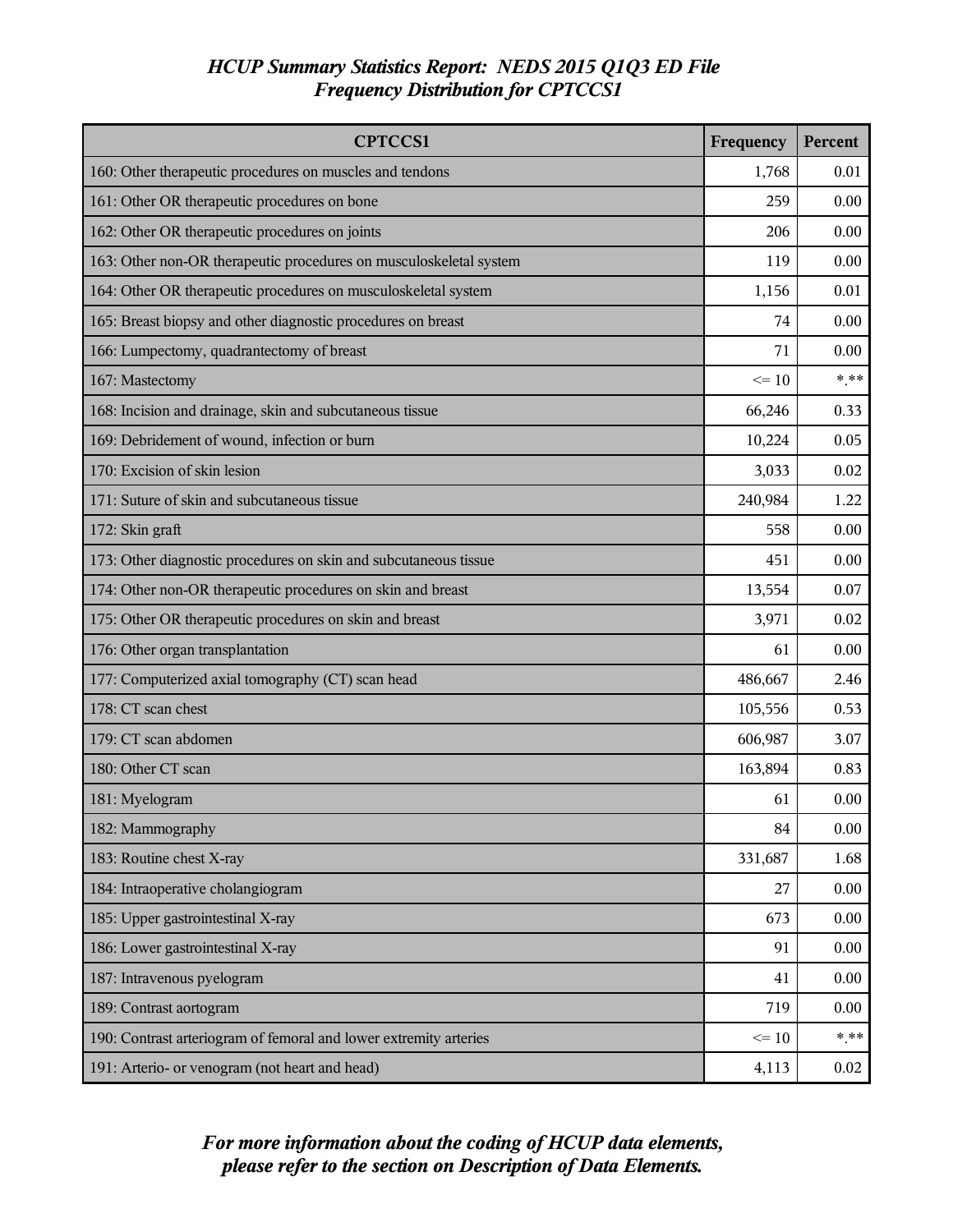| <b>CPTCCS1</b>                                                      | Frequency | Percent |
|---------------------------------------------------------------------|-----------|---------|
| 192: Diagnostic ultrasound of head and neck                         | 2,054     | 0.01    |
| 193: Diagnostic ultrasound of heart (echocardiogram)                | 28,202    | 0.14    |
| 195: Diagnostic ultrasound of urinary tract                         | 46        | 0.00    |
| 196: Diagnostic ultrasound of abdomen or retroperitoneum            | 52,697    | 0.27    |
| 197: Other diagnostic ultrasound                                    | 143,298   | 0.72    |
| 198: Magnetic resonance imaging                                     | 58,987    | 0.30    |
| 199: Electroencephalogram (EEG)                                     | 1,779     | 0.01    |
| 200: Nonoperative urinary system measurements                       | 111,065   | 0.56    |
| 201: Cardiac stress tests                                           | 2,072     | 0.01    |
| 202: Electrocardiogram                                              | 136,992   | 0.69    |
| 203: Electrographic cardiac monitoring                              | 956       | 0.00    |
| 204: Swan-Ganz catheterization for monitoring                       | $\leq 10$ | $***$   |
| 205: Arterial blood gases                                           | 1,466     | 0.01    |
| 206: Microscopic examination (bacterial smear, culture, toxicology) | 336,569   | 1.70    |
| 207: Radioisotope bone scan                                         | 107       | 0.00    |
| 208: Radioisotope pulmonary scan                                    | 4,337     | 0.02    |
| 209: Radioisotope scan and function studies                         | 42,127    | 0.21    |
| 210: Other radioisotope scan                                        | 58        | 0.00    |
| 211: Therapeutic radiology                                          | 226       | 0.00    |
| 212: Diagnostic physical therapy                                    | 1,536     | 0.01    |
| 213: Physical therapy exercises, manipulation, and other procedures | 1,941     | 0.01    |
| 214: Traction, splints, and other wound care                        | 138,071   | 0.70    |
| 215: Other physical therapy and rehabilitation                      | 709       | 0.00    |
| 216: Respiratory intubation and mechanical ventilation              | 6,459     | 0.03    |
| 217: Other respiratory therapy                                      | 59,819    | 0.30    |
| 218: Psychological and psychiatric evaluation and therapy           | 12,342    | 0.06    |
| 219: Alcohol and drug rehabilitation/detoxification                 | 3,517     | 0.02    |
| 220: Ophthalmologic and otologic diagnosis and treatment            | 674       | 0.00    |
| 221: Nasogastric tube                                               | 381       | 0.00    |
| 222: Blood transfusion                                              | 8,695     | 0.04    |
| 224: Cancer chemotherapy                                            | 69        | 0.00    |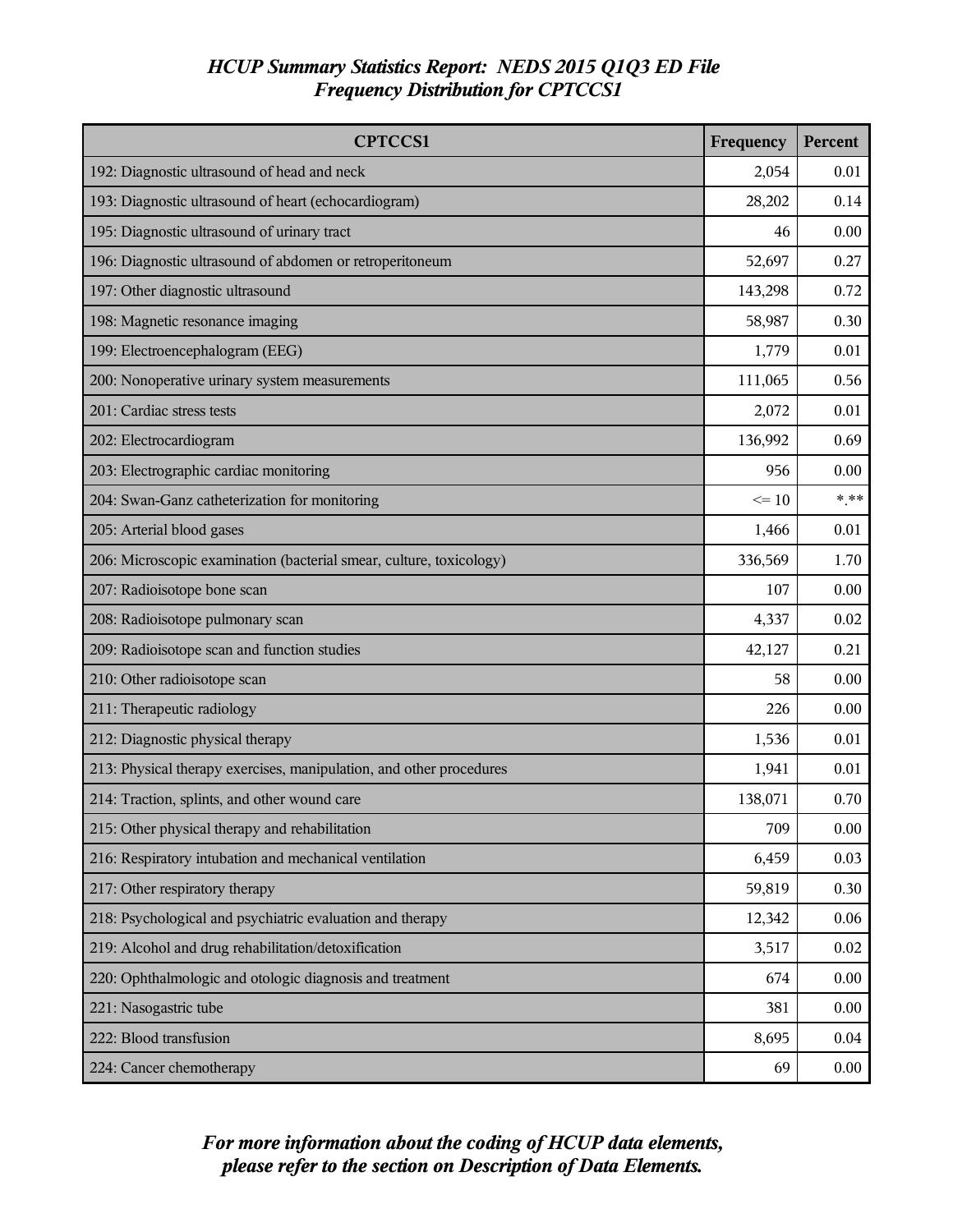| <b>CPTCCS1</b>                                                         | Frequency  | Percent |
|------------------------------------------------------------------------|------------|---------|
| 225: Conversion of cardiac rhythm                                      | 85         | 0.00    |
| 226: Other diagnostic radiology and related techniques                 | 643,811    | 3.25    |
| 227: Other diagnostic procedures (interview, evaluation, consultation) | 10,644,756 | 53.80   |
| 228: Prophylactic vaccinations and inoculations                        | 62,189     | 0.31    |
| 229: Nonoperative removal of foreign body                              | 12,964     | 0.07    |
| 230: Extracorporeal shock wave, other than urinary                     | 24         | 0.00    |
| 231: Other therapeutic procedures                                      | 1,579,210  | 7.98    |
| 232: Anesthesia                                                        | 3,779      | 0.02    |
| 233: Laboratory - Chemistry and Hematology                             | 654,758    | 3.31    |
| 234: Pathology                                                         | 1,385      | 0.01    |
| 235: Other Laboratory                                                  | 67,104     | 0.34    |
| 237: Ancillary Services                                                | 136,852    | 0.69    |
| 239: Transportation - patient, provider, equipment                     | 7,119      | 0.04    |
| 240: Medications (Injections, infusions and other forms)               | 333,546    | 1.69    |
| 241: Visual aids and other optical supplies                            | $\leq$ 10  | * **    |
| 242: Hearing devices and audiology supplies                            | $\leq$ 10  | * **    |
| 243: DME and supplies                                                  | 72,956     | 0.37    |
| 244: Gastric bypass and volume reduction                               | 72         | 0.00    |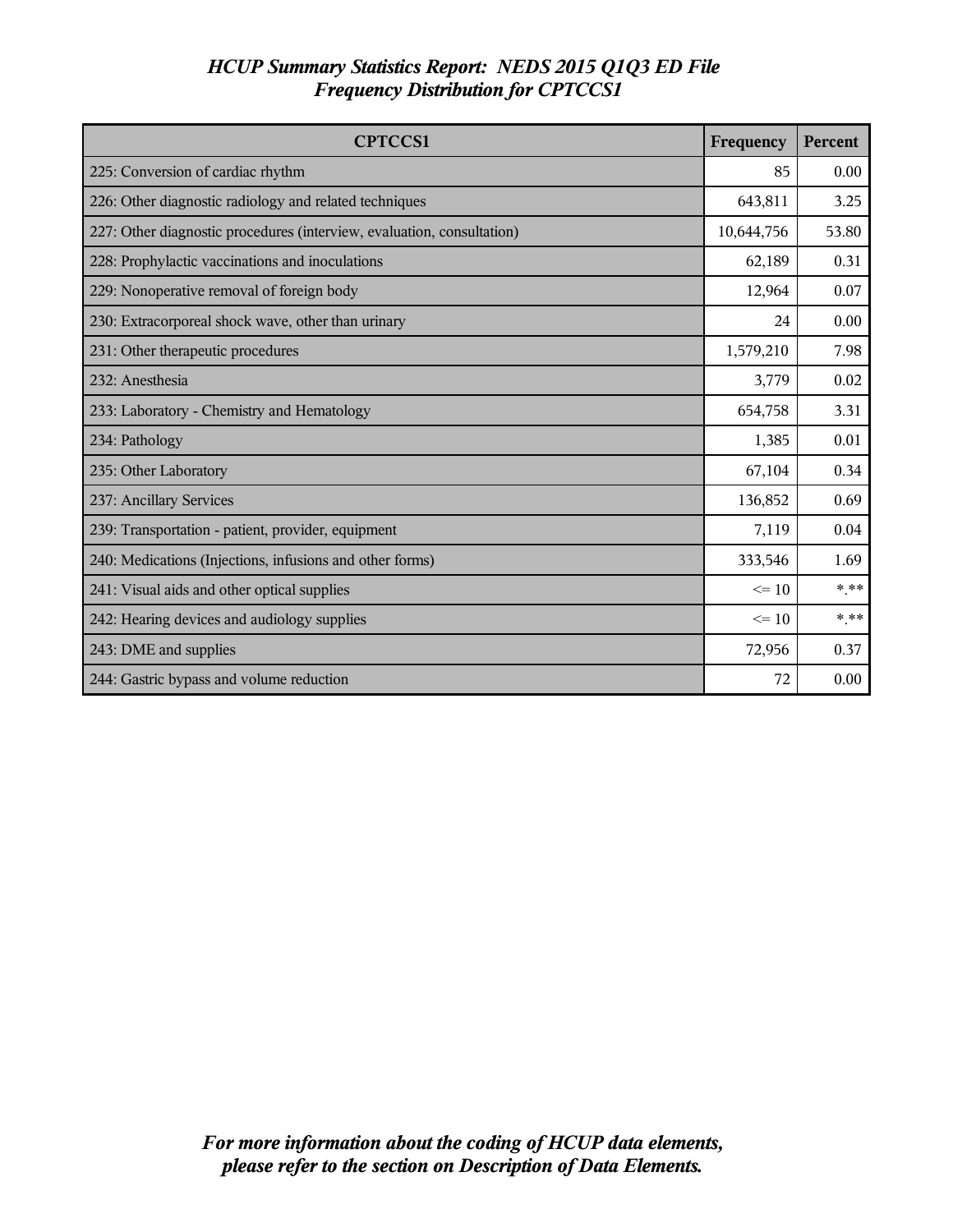| DX1                    | Frequency  | Percent |
|------------------------|------------|---------|
| <b>Blank</b>           | 9,011      | 0.05    |
| Valid DX               | 19,777,882 | 99.95   |
| Inconsistent DX (incn) | 132        | 0.00    |
| Invalid DX (invl)      | 370        | 0.00    |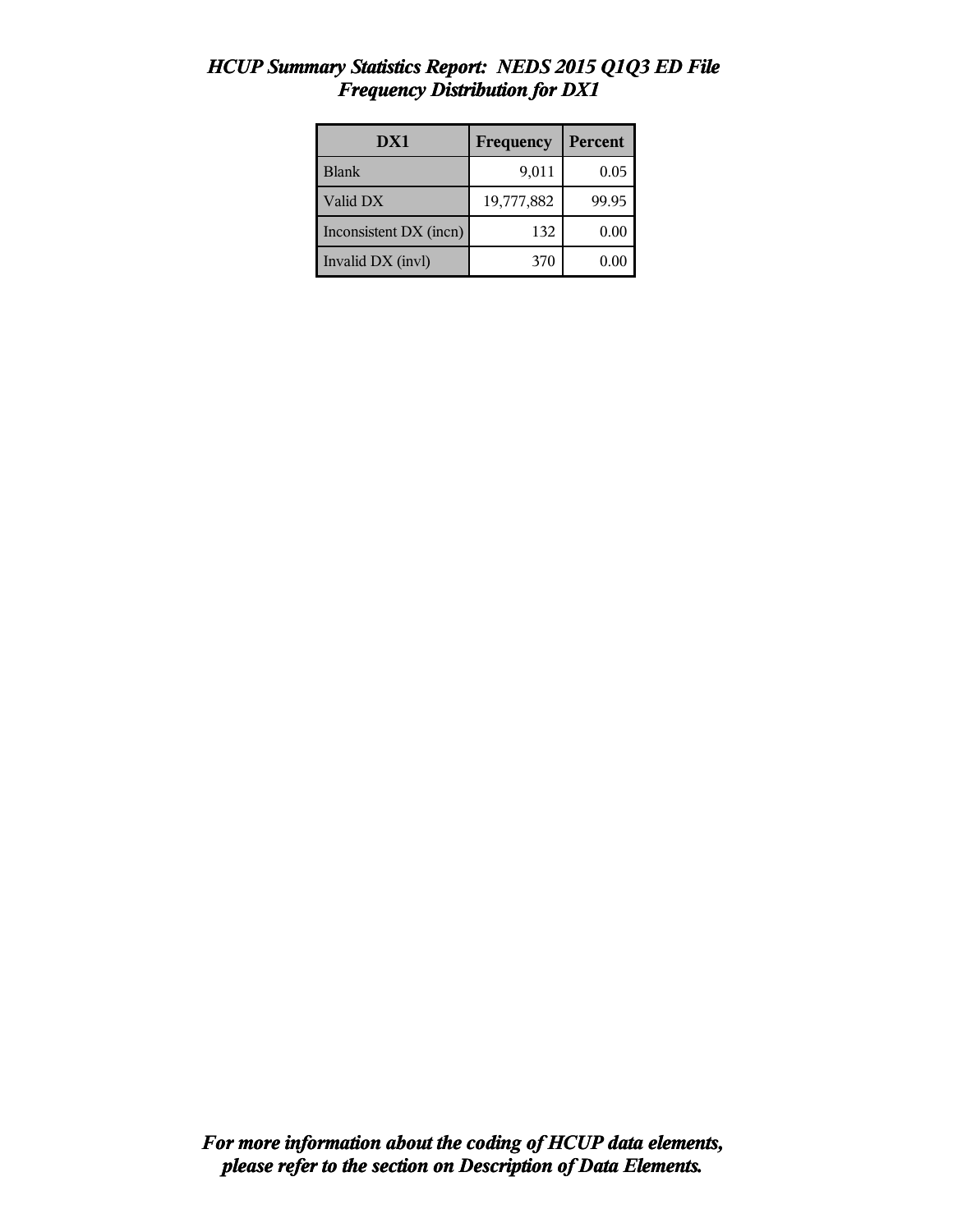| DXCCS1                                                    | Frequency | Percent  |
|-----------------------------------------------------------|-----------|----------|
| $\therefore$ Missing                                      | 9,011     | 0.05     |
| A: Invalid                                                | 370       | 0.00     |
| C: Inconsistent                                           | 132       | 0.00     |
| 1: Tuberculosis                                           | 138       | 0.00     |
| 2: Septicemia (except in labor)                           | 10,908    | 0.06     |
| 3: Bacterial infection; unspecified site                  | 6,782     | 0.03     |
| 4: Mycoses                                                | 55,127    | 0.28     |
| 5: HIV infection                                          | 2,345     | 0.01     |
| 6: Hepatitis                                              | 2,782     | 0.01     |
| 7: Viral infection                                        | 253,247   | 1.28     |
| 8: Other infections; including parasitic                  | 37,235    | 0.19     |
| 9: Sexually transmitted infections (not HIV or hepatitis) | 7,862     | 0.04     |
| 10: Immunizations and screening for infectious disease    | 32,643    | 0.16     |
| 11: Cancer of head and neck                               | 668       | 0.00     |
| 12: Cancer of esophagus                                   | 271       | 0.00     |
| 13: Cancer of stomach                                     | 273       | 0.00     |
| 14: Cancer of colon                                       | 797       | 0.00     |
| 15: Cancer of rectum and anus                             | 265       | 0.00     |
| 16: Cancer of liver and intrahepatic bile duct            | 538       | 0.00     |
| 17: Cancer of pancreas                                    | 780       | 0.00     |
| 18: Cancer of other GI organs; peritoneum                 | 144       | 0.00     |
| 19: Cancer of bronchus; lung                              | 2,609     | 0.01     |
| 20: Cancer; other respiratory and intrathoracic           | 14        | $0.00\,$ |
| 21: Cancer of bone and connective tissue                  | 267       | 0.00     |
| 22: Melanomas of skin                                     | 140       | 0.00     |
| 23: Other non-epithelial cancer of skin                   | 292       | 0.00     |
| 24: Cancer of breast                                      | 1,061     | $0.01\,$ |
| 25: Cancer of uterus                                      | 232       | 0.00     |
| 26: Cancer of cervix                                      | 196       | 0.00     |
| 27: Cancer of ovary                                       | 386       | 0.00     |
| 28: Cancer of other female genital organs                 | 55        | 0.00     |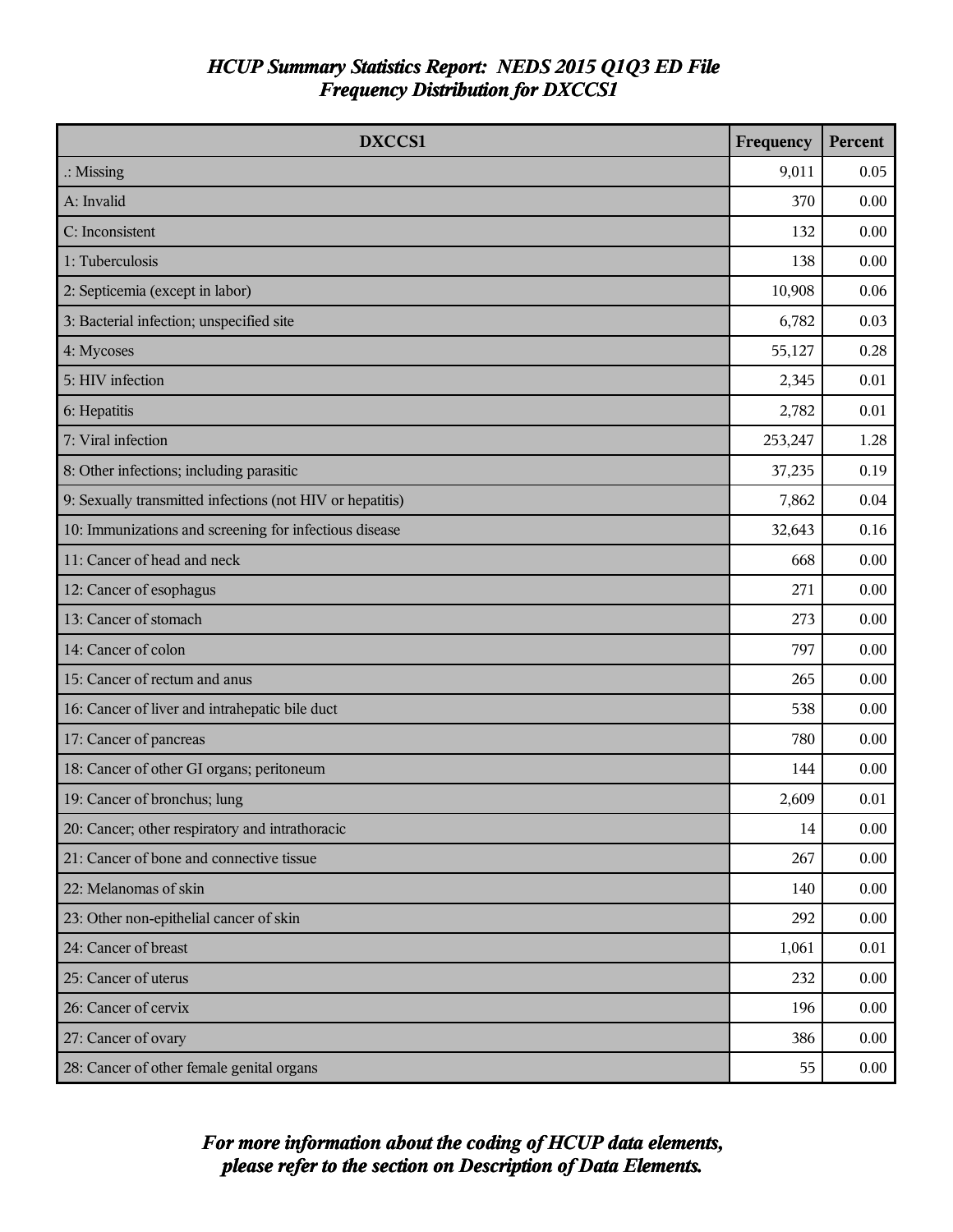| DXCCS1                                                    | Frequency | <b>Percent</b> |
|-----------------------------------------------------------|-----------|----------------|
| 29: Cancer of prostate                                    | 570       | 0.00           |
| 30: Cancer of testis                                      | 74        | 0.00           |
| 31: Cancer of other male genital organs                   | 19        | 0.00           |
| 32: Cancer of bladder                                     | 377       | 0.00           |
| 33: Cancer of kidney and renal pelvis                     | 330       | 0.00           |
| 34: Cancer of other urinary organs                        | 15        | 0.00           |
| 35: Cancer of brain and nervous system                    | 550       | 0.00           |
| 36: Cancer of thyroid                                     | 66        | 0.00           |
| 37: Hodgkin's disease                                     | 106       | 0.00           |
| 38: Non-Hodgkin's lymphoma                                | 656       | 0.00           |
| 39: Leukemias                                             | 1,202     | 0.01           |
| 40: Multiple myeloma                                      | 324       | 0.00           |
| 41: Cancer; other and unspecified primary                 | 271       | 0.00           |
| 42: Secondary malignancies                                | 2,330     | 0.01           |
| 43: Malignant neoplasm without specification of site      | 583       | 0.00           |
| 44: Neoplasms of unspecified nature or uncertain behavior | 2,570     | 0.01           |
| 45: Maintenance chemotherapy; radiotherapy                | 330       | 0.00           |
| 46: Benign neoplasm of uterus                             | 7,933     | 0.04           |
| 47: Other and unspecified benign neoplasm                 | 6,374     | 0.03           |
| 48: Thyroid disorders                                     | 6,488     | 0.03           |
| 49: Diabetes mellitus without complication                | 60,849    | 0.31           |
| 50: Diabetes mellitus with complications                  | 62,388    | 0.32           |
| 51: Other endocrine disorders                             | 9,667     | 0.05           |
| 52: Nutritional deficiencies                              | 506       | 0.00           |
| 53: Disorders of lipid metabolism                         | 1,066     | 0.01           |
| 54: Gout and other crystal arthropathies                  | 31,300    | 0.16           |
| 55: Fluid and electrolyte disorders                       | 141,585   | 0.72           |
| 56: Cystic fibrosis                                       | 253       | 0.00           |
| 57: Immunity disorders                                    | 214       | 0.00           |
| 58: Other nutritional; endocrine; and metabolic disorders | 11,519    | 0.06           |
| 59: Deficiency and other anemia                           | 31,909    | $0.16\,$       |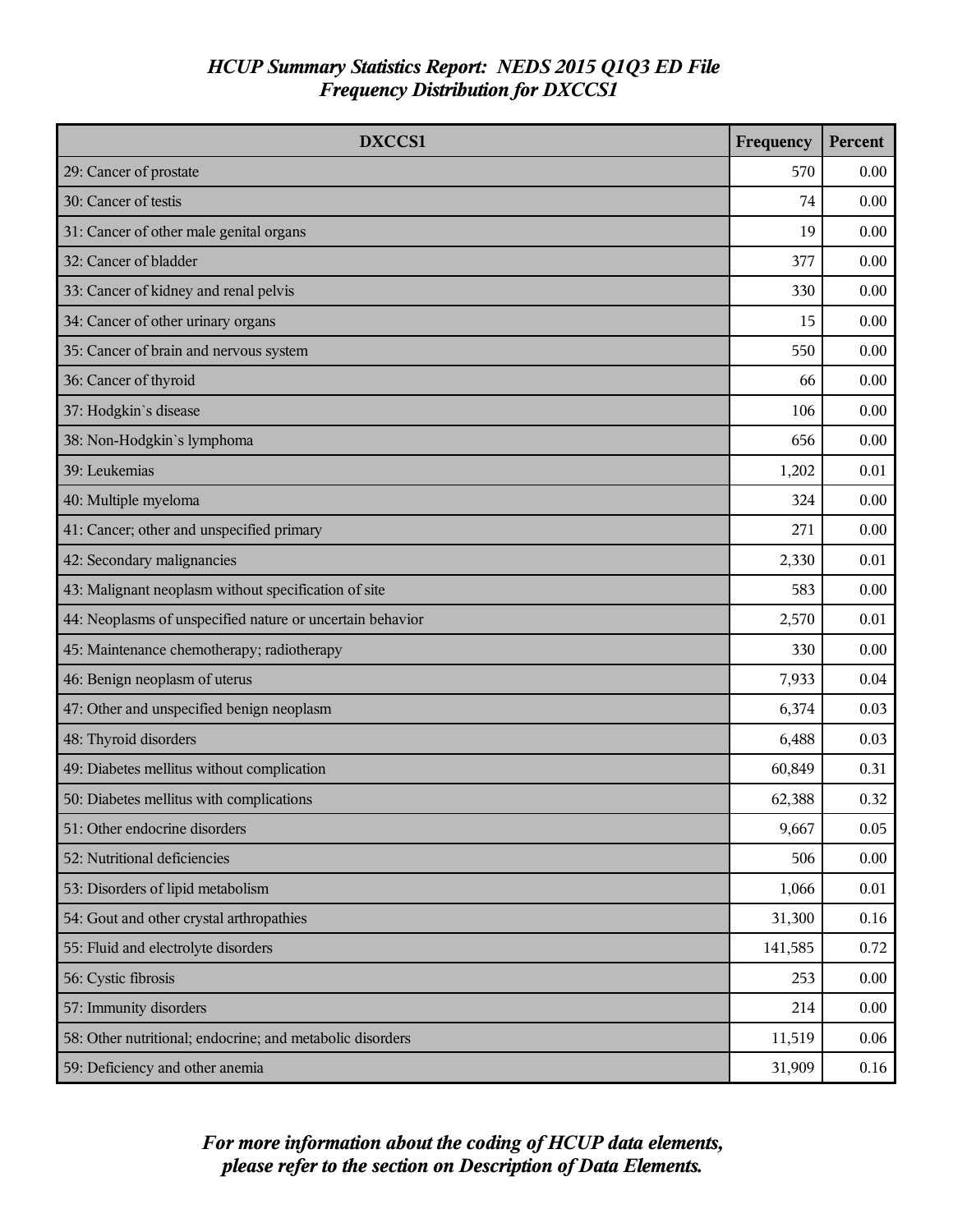| DXCCS1                                                                                                                    | Frequency | Percent |
|---------------------------------------------------------------------------------------------------------------------------|-----------|---------|
| 60: Acute posthemorrhagic anemia                                                                                          | 1,593     | 0.01    |
| 61: Sickle cell anemia                                                                                                    | 23,502    | 0.12    |
| 62: Coagulation and hemorrhagic disorders                                                                                 | 7,783     | 0.04    |
| 63: Diseases of white blood cells                                                                                         | 5,841     | 0.03    |
| 64: Other hematologic conditions                                                                                          | 495       | 0.00    |
| 76: Meningitis (except that caused by tuberculosis or sexually transmitted disease)                                       | 1,784     | 0.01    |
| 77: Encephalitis (except that caused by tuberculosis or sexually transmitted disease)                                     | 184       | 0.00    |
| 78: Other CNS infection and poliomyelitis                                                                                 | 225       | 0.00    |
| 79: Parkinson's disease                                                                                                   | 1,388     | 0.01    |
| 80: Multiple sclerosis                                                                                                    | 2,595     | 0.01    |
| 81: Other hereditary and degenerative nervous system conditions                                                           | 8,725     | 0.04    |
| 82: Paralysis                                                                                                             | 1,644     | 0.01    |
| 83: Epilepsy; convulsions                                                                                                 | 157,554   | 0.80    |
| 84: Headache; including migraine                                                                                          | 502,536   | 2.54    |
| 85: Coma; stupor; and brain damage                                                                                        | 11,152    | 0.06    |
| 86: Cataract                                                                                                              | 453       | 0.00    |
| 87: Retinal detachments; defects; vascular occlusion; and retinopathy                                                     | 2,250     | 0.01    |
| 88: Glaucoma                                                                                                              | 1,605     | 0.01    |
| 89: Blindness and vision defects                                                                                          | 20,297    | 0.10    |
| 90: Inflammation; infection of eye (except that caused by tuberculosis or sexually transmitteddisease)                    | 146,754   | 0.74    |
| 91: Other eye disorders                                                                                                   | 55,315    | 0.28    |
| 92: Otitis media and related conditions                                                                                   | 275,922   | 1.39    |
| 93: Conditions associated with dizziness or vertigo                                                                       | 207,705   | 1.05    |
| 94: Other ear and sense organ disorders                                                                                   | 124,346   | 0.63    |
| 95: Other nervous system disorders                                                                                        | 272,989   | 1.38    |
| 96: Heart valve disorders                                                                                                 | 1,441     | 0.01    |
| 97: Peri-; endo-; and myocarditis; cardiomyopathy (except that caused by tuberculosis or sexually<br>transmitted disease) | 4,170     | 0.02    |
| 98: Essential hypertension                                                                                                | 134,092   | 0.68    |
| 99: Hypertension with complications and secondary hypertension                                                            | 21,871    | 0.11    |
| 100: Acute myocardial infarction                                                                                          | 17,293    | 0.09    |
| 101: Coronary atherosclerosis and other heart disease                                                                     | 27,734    | 0.14    |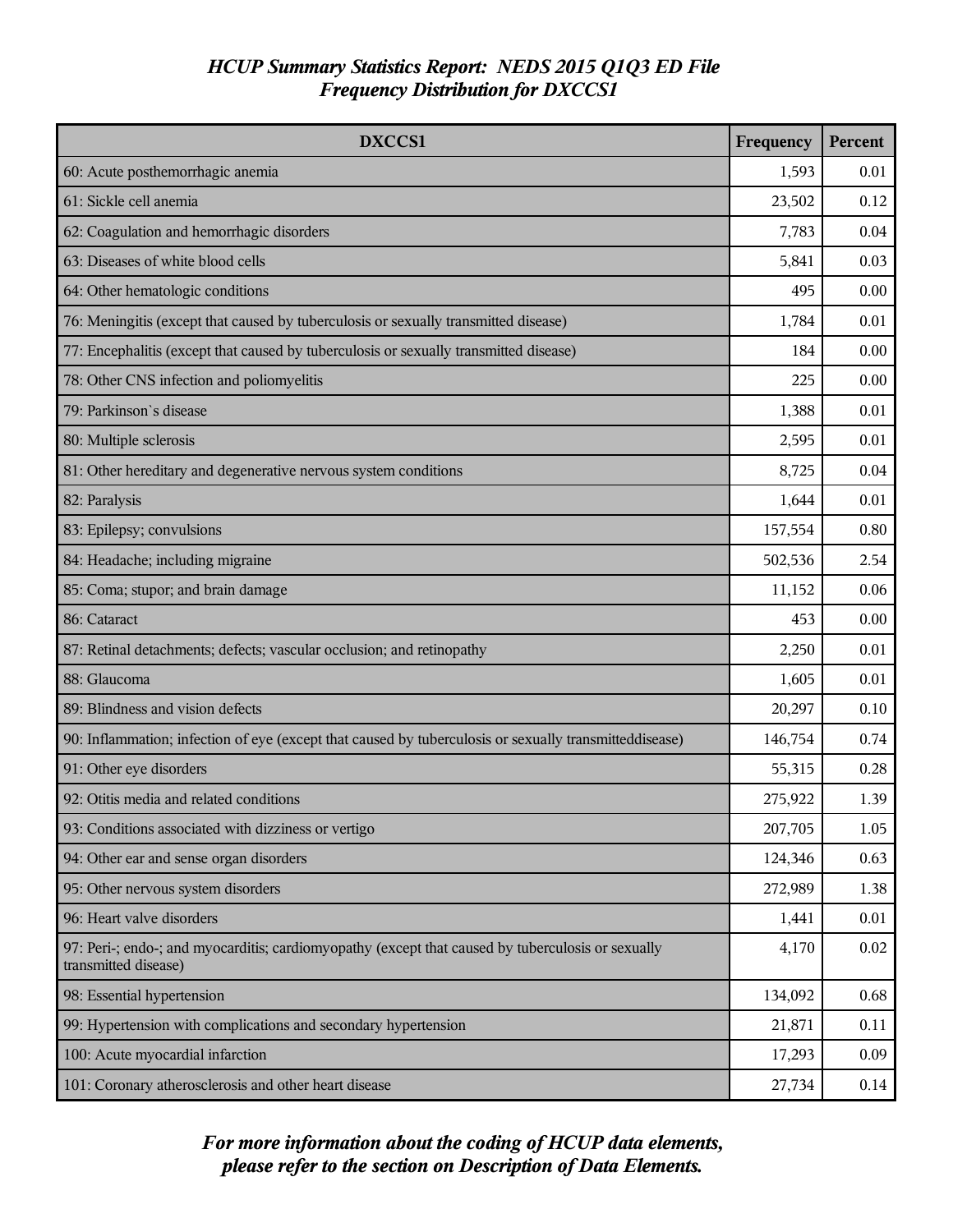| <b>DXCCS1</b>                                                                       | Frequency | Percent |
|-------------------------------------------------------------------------------------|-----------|---------|
| 102: Nonspecific chest pain                                                         | 744,160   | 3.76    |
| 103: Pulmonary heart disease                                                        | 6,047     | 0.03    |
| 104: Other and ill-defined heart disease                                            | 809       | 0.00    |
| 105: Conduction disorders                                                           | 3,171     | 0.02    |
| 106: Cardiac dysrhythmias                                                           | 174,444   | 0.88    |
| 107: Cardiac arrest and ventricular fibrillation                                    | 24,251    | 0.12    |
| 108: Congestive heart failure; nonhypertensive                                      | 40,477    | 0.20    |
| 109: Acute cerebrovascular disease                                                  | 26,636    | 0.13    |
| 110: Occlusion or stenosis of precerebral arteries                                  | 912       | 0.00    |
| 111: Other and ill-defined cerebrovascular disease                                  | 2,416     | 0.01    |
| 112: Transient cerebral ischemia                                                    | 24,984    | 0.13    |
| 113: Late effects of cerebrovascular disease                                        | 1,526     | 0.01    |
| 114: Peripheral and visceral atherosclerosis                                        | 4,742     | 0.02    |
| 115: Aortic; peripheral; and visceral artery aneurysms                              | 3,958     | 0.02    |
| 116: Aortic and peripheral arterial embolism or thrombosis                          | 1,220     | 0.01    |
| 117: Other circulatory disease                                                      | 35,442    | 0.18    |
| 118: Phlebitis; thrombophlebitis and thromboembolism                                | 33,059    | 0.17    |
| 119: Varicose veins of lower extremity                                              | 6,369     | 0.03    |
| 120: Hemorrhoids                                                                    | 29,325    | 0.15    |
| 121: Other diseases of veins and lymphatics                                         | 9,483     | 0.05    |
| 122: Pneumonia (except that caused by tuberculosis or sexually transmitted disease) | 144,529   | 0.73    |
| 123: Influenza                                                                      | 98,785    | 0.50    |
| 124: Acute and chronic tonsillitis                                                  | 50,537    | 0.26    |
| 125: Acute bronchitis                                                               | 202,603   | 1.02    |
| 126: Other upper respiratory infections                                             | 940,010   | 4.75    |
| 127: Chronic obstructive pulmonary disease and bronchiectasis                       | 241,216   | 1.22    |
| 128: Asthma                                                                         | 251,516   | 1.27    |
| 129: Aspiration pneumonitis; food/vomitus                                           | 1,463     | 0.01    |
| 130: Pleurisy; pneumothorax; pulmonary collapse                                     | 25,414    | 0.13    |
| 131: Respiratory failure; insufficiency; arrest (adult)                             | 8,798     | 0.04    |
| 132: Lung disease due to external agents                                            | 3,346     | 0.02    |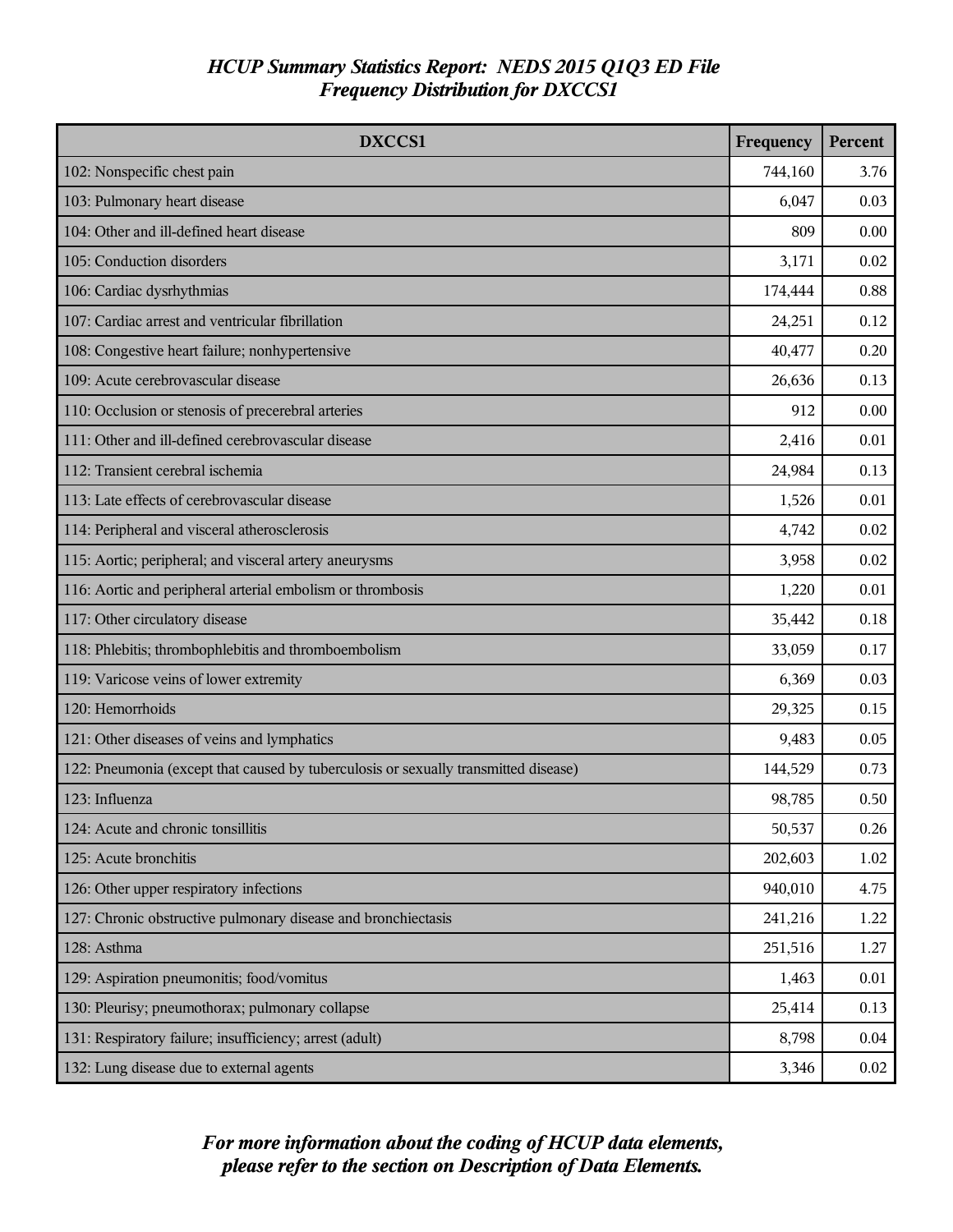| DXCCS1                                                 | Frequency | Percent |
|--------------------------------------------------------|-----------|---------|
| 133: Other lower respiratory disease                   | 379,235   | 1.92    |
| 134: Other upper respiratory disease                   | 150,017   | 0.76    |
| 135: Intestinal infection                              | 55,666    | 0.28    |
| 136: Disorders of teeth and jaw                        | 300,856   | 1.52    |
| 137: Diseases of mouth; excluding dental               | 38,885    | 0.20    |
| 138: Esophageal disorders                              | 54,328    | 0.27    |
| 139: Gastroduodenal ulcer (except hemorrhage)          | 5,736     | 0.03    |
| 140: Gastritis and duodenitis                          | 94,416    | 0.48    |
| 141: Other disorders of stomach and duodenum           | 21,179    | 0.11    |
| 142: Appendicitis and other appendiceal conditions     | 33,330    | 0.17    |
| 143: Abdominal hernia                                  | 37,989    | 0.19    |
| 144: Regional enteritis and ulcerative colitis         | 11,256    | 0.06    |
| 145: Intestinal obstruction without hernia             | 17,291    | 0.09    |
| 146: Diverticulosis and diverticulitis                 | 47,594    | 0.24    |
| 147: Anal and rectal conditions                        | 23,869    | 0.12    |
| 148: Peritonitis and intestinal abscess                | 1,436     | 0.01    |
| 149: Biliary tract disease                             | 71,503    | 0.36    |
| 151: Other liver diseases                              | 20,989    | 0.11    |
| 152: Pancreatic disorders (not diabetes)               | 24,241    | 0.12    |
| 153: Gastrointestinal hemorrhage                       | 63,316    | 0.32    |
| 154: Noninfectious gastroenteritis                     | 205,176   | 1.04    |
| 155: Other gastrointestinal disorders                  | 293,471   | 1.48    |
| 156: Nephritis; nephrosis; renal sclerosis             | 708       | 0.00    |
| 157: Acute and unspecified renal failure               | 11,248    | 0.06    |
| 158: Chronic kidney disease                            | 9,246     | 0.05    |
| 159: Urinary tract infections                          | 506,443   | 2.56    |
| 160: Calculus of urinary tract                         | 201,813   | 1.02    |
| 161: Other diseases of kidney and ureters              | 9,895     | 0.05    |
| 162: Other diseases of bladder and urethra             | 3,525     | 0.02    |
| 163: Genitourinary symptoms and ill-defined conditions | 137,963   | 0.70    |
| 164: Hyperplasia of prostate                           | 5,840     | 0.03    |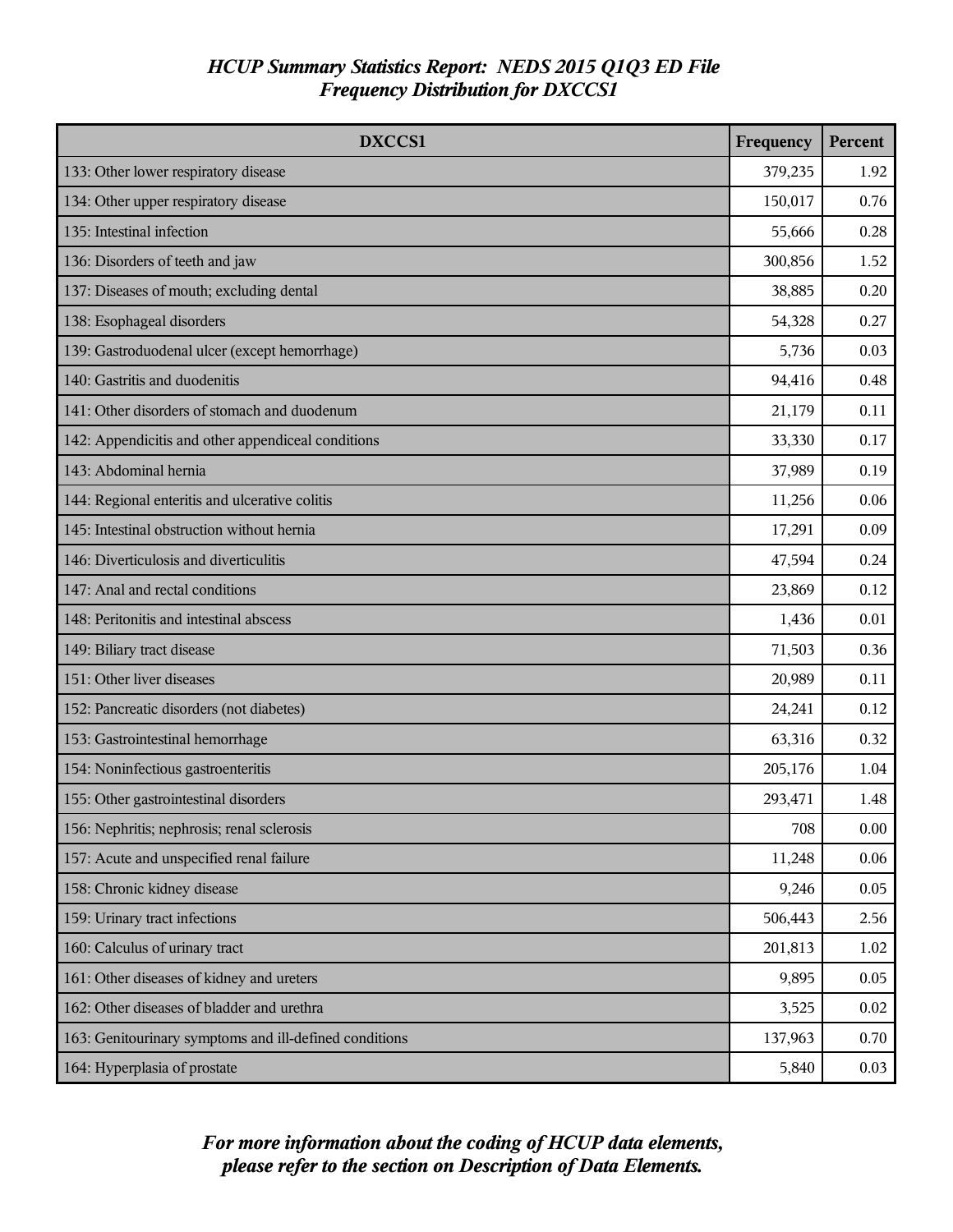| DXCCS1                                                                                            | Frequency | Percent |
|---------------------------------------------------------------------------------------------------|-----------|---------|
| 165: Inflammatory conditions of male genital organs                                               | 34,302    | 0.17    |
| 166: Other male genital disorders                                                                 | 37,290    | 0.19    |
| 167: Nonmalignant breast conditions                                                               | 27,690    | 0.14    |
| 168: Inflammatory diseases of female pelvic organs                                                | 67,870    | 0.34    |
| 169: Endometriosis                                                                                | 1,965     | 0.01    |
| 170: Prolapse of female genital organs                                                            | 2,029     | 0.01    |
| 171: Menstrual disorders                                                                          | 60,689    | 0.31    |
| 172: Ovarian cyst                                                                                 | 52,420    | 0.26    |
| 173: Menopausal disorders                                                                         | 2,416     | 0.01    |
| 174: Female infertility                                                                           | 82        | 0.00    |
| 175: Other female genital disorders                                                               | 98,243    | 0.50    |
| 176: Contraceptive and procreative management                                                     | 831       | 0.00    |
| 177: Spontaneous abortion                                                                         | 28,004    | 0.14    |
| 178: Induced abortion                                                                             | 5,973     | 0.03    |
| 179: Postabortion complications                                                                   | 922       | 0.00    |
| 180: Ectopic pregnancy                                                                            | 6,062     | 0.03    |
| 181: Other complications of pregnancy                                                             | 304,254   | 1.54    |
| 182: Hemorrhage during pregnancy; abruptio placenta; placenta previa                              | 107,367   | 0.54    |
| 183: Hypertension complicating pregnancy; childbirth and the puerperium                           | 4,589     | 0.02    |
| 184: Early or threatened labor                                                                    | 20,736    | 0.10    |
| 185: Prolonged pregnancy                                                                          | 288       | 0.00    |
| 186: Diabetes or abnormal glucose tolerance complicating pregnancy; childbirth; or the puerperium | 1,279     | 0.01    |
| 187: Malposition; malpresentation                                                                 | 195       | 0.00    |
| 188: Fetopelvic disproportion; obstruction                                                        | 131       | 0.00    |
| 189: Previous C-section                                                                           | 160       | 0.00    |
| 190: Fetal distress and abnormal forces of labor                                                  | 3,169     | 0.02    |
| 191: Polyhydramnios and other problems of amniotic cavity                                         | 2,212     | 0.01    |
| 192: Umbilical cord complication                                                                  | 23        | 0.00    |
| 193: OB-related trauma to perineum and vulva                                                      | 88        | 0.00    |
| 195: Other complications of birth; puerperium affecting management of mother                      | 26,800    | 0.14    |
| 196: Normal pregnancy and/or delivery                                                             | 12,233    | 0.06    |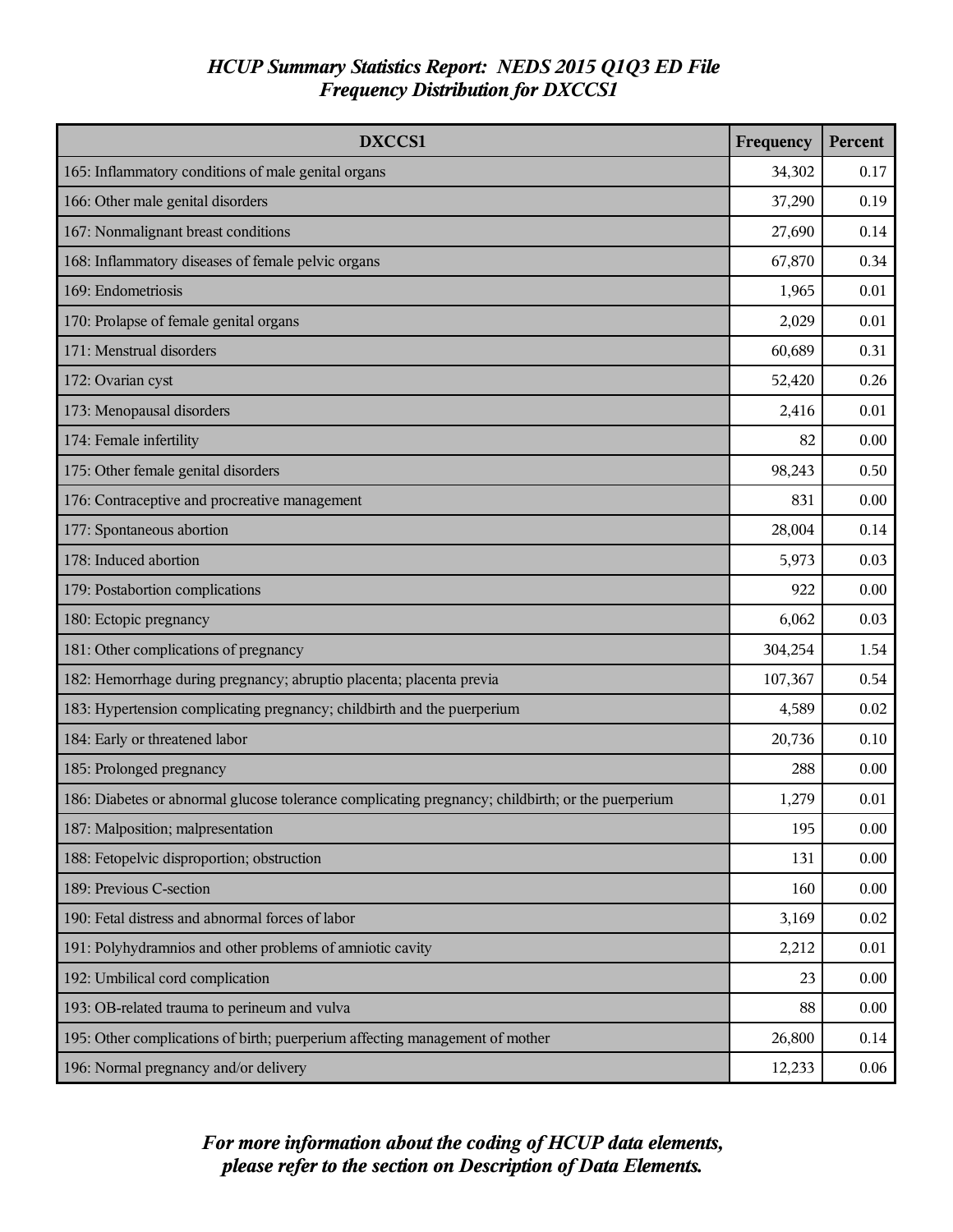| DXCCS1                                                                                                             | Frequency | Percent |
|--------------------------------------------------------------------------------------------------------------------|-----------|---------|
| 197: Skin and subcutaneous tissue infections                                                                       | 470,367   | 2.38    |
| 198: Other inflammatory condition of skin                                                                          | 26,992    | 0.14    |
| 199: Chronic ulcer of skin                                                                                         | 10,519    | 0.05    |
| 200: Other skin disorders                                                                                          | 165,317   | 0.84    |
| 201: Infective arthritis and osteomyelitis (except that caused by tuberculosis or sexually transmitted<br>disease) | 2,799     | 0.01    |
| 202: Rheumatoid arthritis and related disease                                                                      | 4,908     | 0.02    |
| 203: Osteoarthritis                                                                                                | 22,814    | 0.12    |
| 204: Other non-traumatic joint disorders                                                                           | 341,529   | 1.73    |
| 205: Spondylosis; intervertebral disc disorders; other back problems                                               | 653,655   | 3.30    |
| 206: Osteoporosis                                                                                                  | 209       | 0.00    |
| 207: Pathological fracture                                                                                         | 3,210     | 0.02    |
| 208: Acquired foot deformities                                                                                     | 1,391     | 0.01    |
| 209: Other acquired deformities                                                                                    | 2,635     | 0.01    |
| 210: Systemic lupus erythematosus and connective tissue disorders                                                  | 2,990     | 0.02    |
| 211: Other connective tissue disease                                                                               | 391,089   | 1.98    |
| 212: Other bone disease and musculoskeletal deformities                                                            | 31,656    | 0.16    |
| 213: Cardiac and circulatory congenital anomalies                                                                  | 652       | 0.00    |
| 214: Digestive congenital anomalies                                                                                | 1,046     | 0.01    |
| 215: Genitourinary congenital anomalies                                                                            | 1,729     | 0.01    |
| 216: Nervous system congenital anomalies                                                                           | 283       | 0.00    |
| 217: Other congenital anomalies                                                                                    | 3,110     | 0.02    |
| 218: Liveborn                                                                                                      | 138       | 0.00    |
| 219: Short gestation; low birth weight; and fetal growth retardation                                               | 44        | 0.00    |
| 220: Intrauterine hypoxia and birth asphyxia                                                                       | 50        | 0.00    |
| 221: Respiratory distress syndrome                                                                                 | 23        | 0.00    |
| 222: Hemolytic jaundice and perinatal jaundice                                                                     | 3,713     | 0.02    |
| 223: Birth trauma                                                                                                  | 170       | 0.00    |
| 224: Other perinatal conditions                                                                                    | 28,536    | 0.14    |
| 225: Joint disorders and dislocations; trauma-related                                                              | 81,554    | 0.41    |
| 226: Fracture of neck of femur (hip)                                                                               | 7,396     | 0.04    |
| 227: Spinal cord injury                                                                                            | 731       | 0.00    |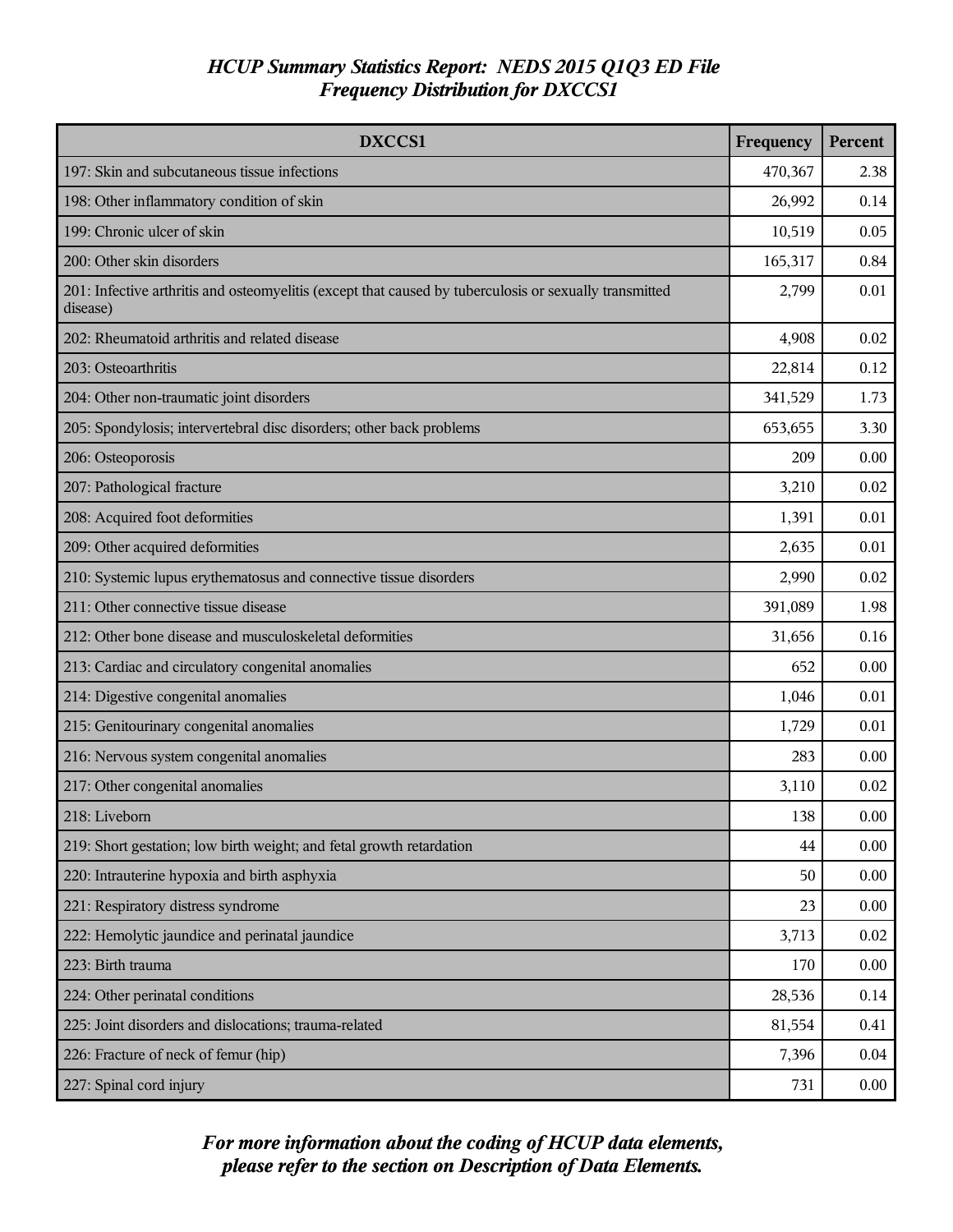| DXCCS1                                                                                     |         | Percent |
|--------------------------------------------------------------------------------------------|---------|---------|
| 228: Skull and face fractures                                                              | 44,251  | 0.22    |
| 229: Fracture of upper limb                                                                | 290,795 | 1.47    |
| 230: Fracture of lower limb                                                                | 146,916 | 0.74    |
| 231: Other fractures                                                                       | 74,037  | 0.37    |
| 232: Sprains and strains                                                                   | 936,215 | 4.73    |
| 233: Intracranial injury                                                                   | 100,403 | 0.51    |
| 234: Crushing injury or internal injury                                                    | 21,488  | 0.11    |
| 235: Open wounds of head; neck; and trunk                                                  | 361,754 | 1.83    |
| 236: Open wounds of extremities                                                            | 489,269 | 2.47    |
| 237: Complication of device; implant or graft                                              | 45,021  | 0.23    |
| 238: Complications of surgical procedures or medical care                                  | 74,824  | 0.38    |
| 239: Superficial injury; contusion                                                         | 908,171 | 4.59    |
| 240: Burns                                                                                 | 61,821  | 0.31    |
| 241: Poisoning by psychotropic agents                                                      | 19,130  | 0.10    |
| 242: Poisoning by other medications and drugs                                              | 53,720  | 0.27    |
| 243: Poisoning by nonmedicinal substances                                                  | 58,367  | 0.29    |
| 244: Other injuries and conditions due to external causes                                  | 554,755 | 2.80    |
| 245: Syncope                                                                               | 188,348 | 0.95    |
| 246: Fever of unknown origin                                                               | 229,803 | 1.16    |
| 247: Lymphadenitis                                                                         | 30,987  | 0.16    |
| 248: Gangrene                                                                              | 527     | 0.00    |
| 249: Shock                                                                                 | 397     | 0.00    |
| 250: Nausea and vomiting                                                                   | 361,165 | 1.83    |
| 251: Abdominal pain                                                                        | 980,350 | 4.95    |
| 252: Malaise and fatigue                                                                   | 94,217  | 0.48    |
| 253: Allergic reactions                                                                    | 300,294 | 1.52    |
| 254: Rehabilitation care; fitting of prostheses; and adjustment of devices                 | 1,138   | 0.01    |
| 255: Administrative/social admission                                                       | 83,425  | 0.42    |
| 256: Medical examination/evaluation                                                        | 39,471  | 0.20    |
| 257: Other aftercare                                                                       | 142,540 | 0.72    |
| 258: Other screening for suspected conditions (not mental disorders or infectious disease) | 41,215  | 0.21    |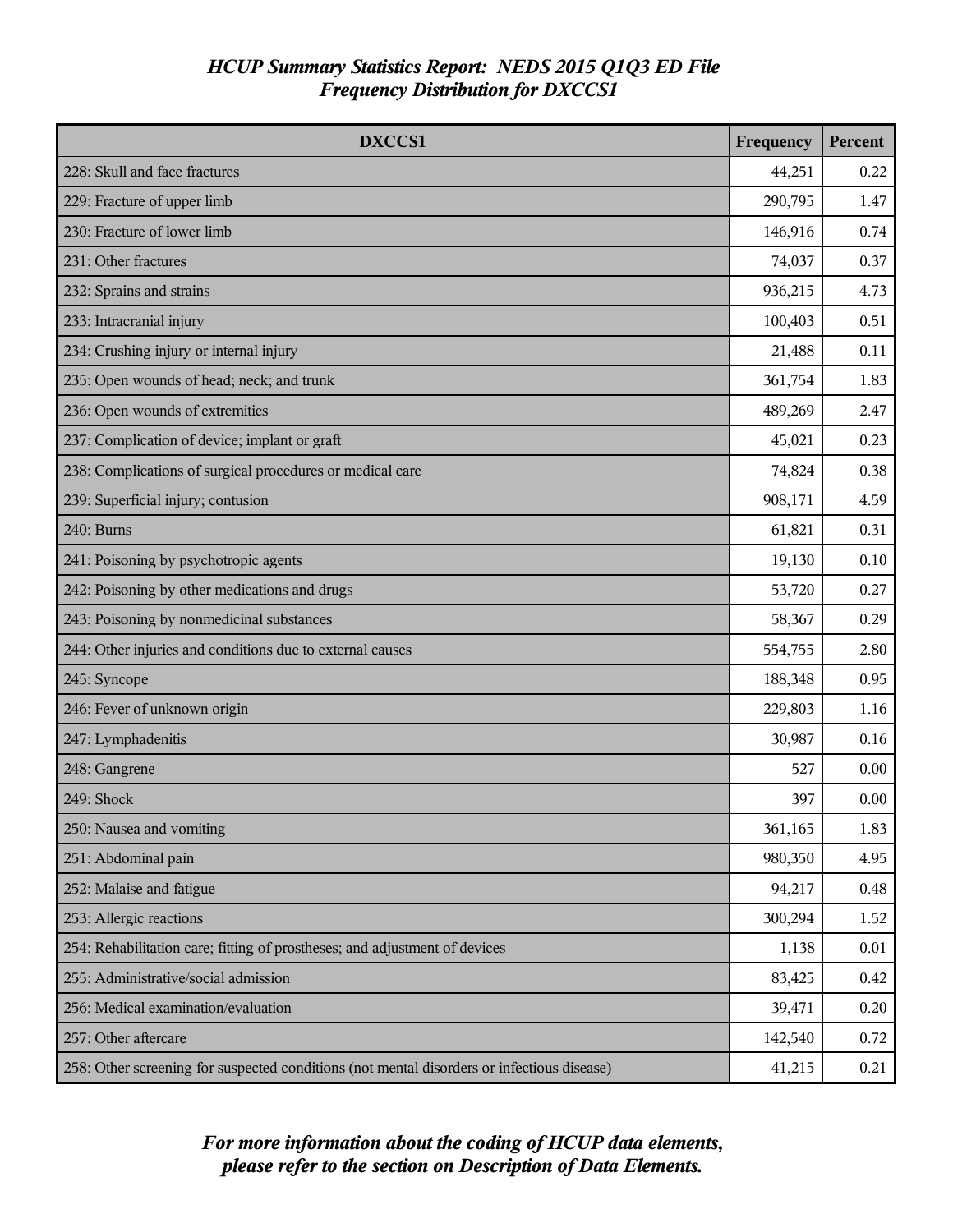| DXCCS1                                                                 | Frequency | Percent |
|------------------------------------------------------------------------|-----------|---------|
| 259: Residual codes; unclassified                                      | 197,109   | 1.00    |
| 650: Adjustment disorders                                              | 15,890    | 0.08    |
| 651: Anxiety disorders                                                 | 174,602   | 0.88    |
| 652: Attention-deficit, conduct, and disruptive behavior disorders     | 15,205    | 0.08    |
| 653: Delirium, dementia, and amnestic and other cognitive disorders    | 28,174    | 0.14    |
| 654: Developmental disorders                                           | 7,970     | 0.04    |
| 655: Disorders usually diagnosed in infancy, childhood, or adolescence | 2,661     | 0.01    |
| 656: Impulse control disorders, NEC                                    | 1,756     | 0.01    |
| 657: Mood disorders                                                    | 136,518   | 0.69    |
| 658: Personality disorders                                             | 4,397     | 0.02    |
| 659: Schizophrenia and other psychotic disorders                       | 72,556    | 0.37    |
| 660: Alcohol-related disorders                                         | 204,334   | 1.03    |
| 661: Substance-related disorders                                       | 110,790   | 0.56    |
| 662: Suicide and intentional self-inflicted injury                     | 39,715    | 0.20    |
| 663: Screening and history of mental health and substance abuse codes  | 13,866    | 0.07    |
| 670: Miscellaneous disorders                                           | 24,131    | 0.12    |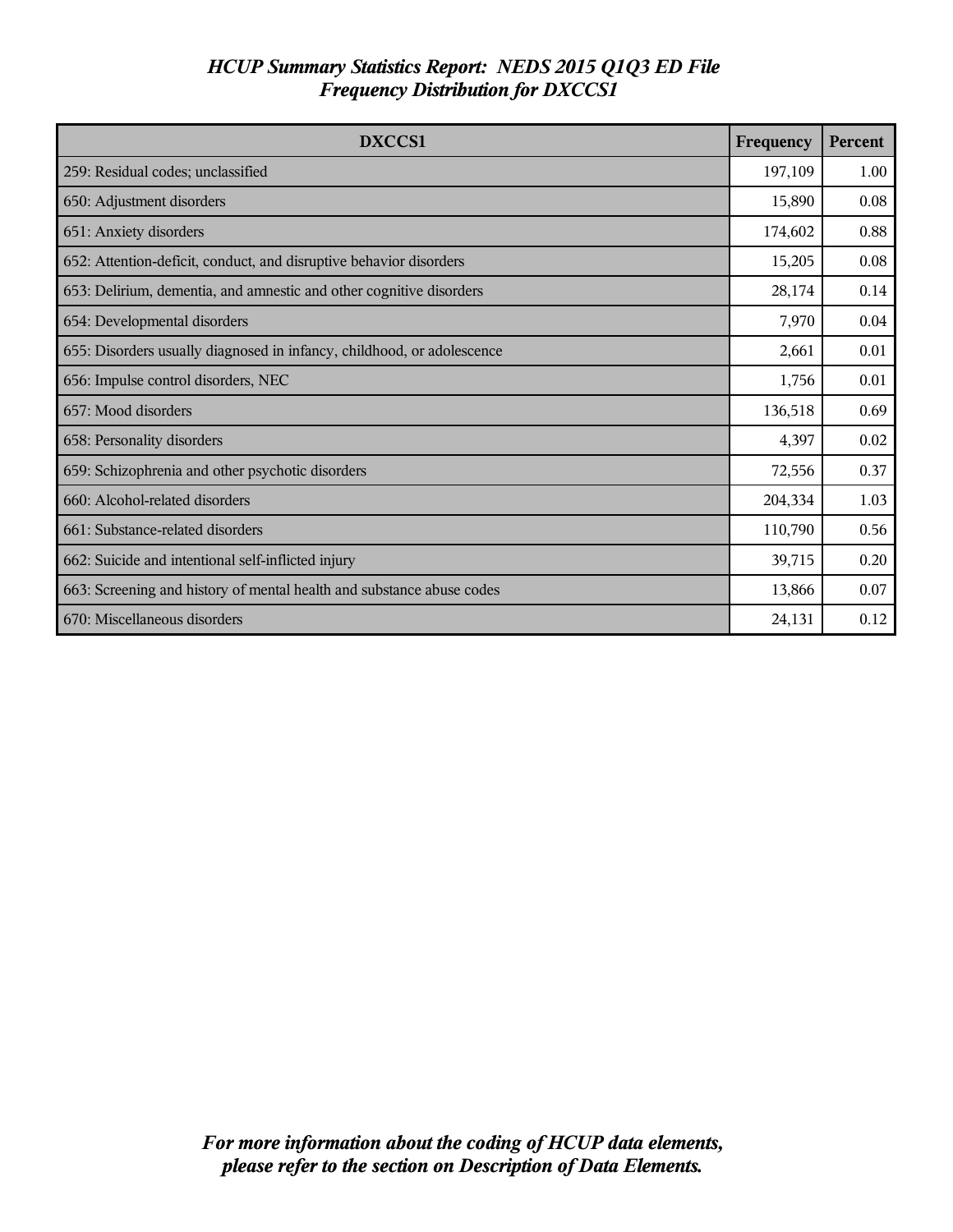| <b>DXVER</b>          | <b>Frequency Percent</b> |        |
|-----------------------|--------------------------|--------|
| 9: ICD-9-CM diagnoses | 19,787,395               | 100.00 |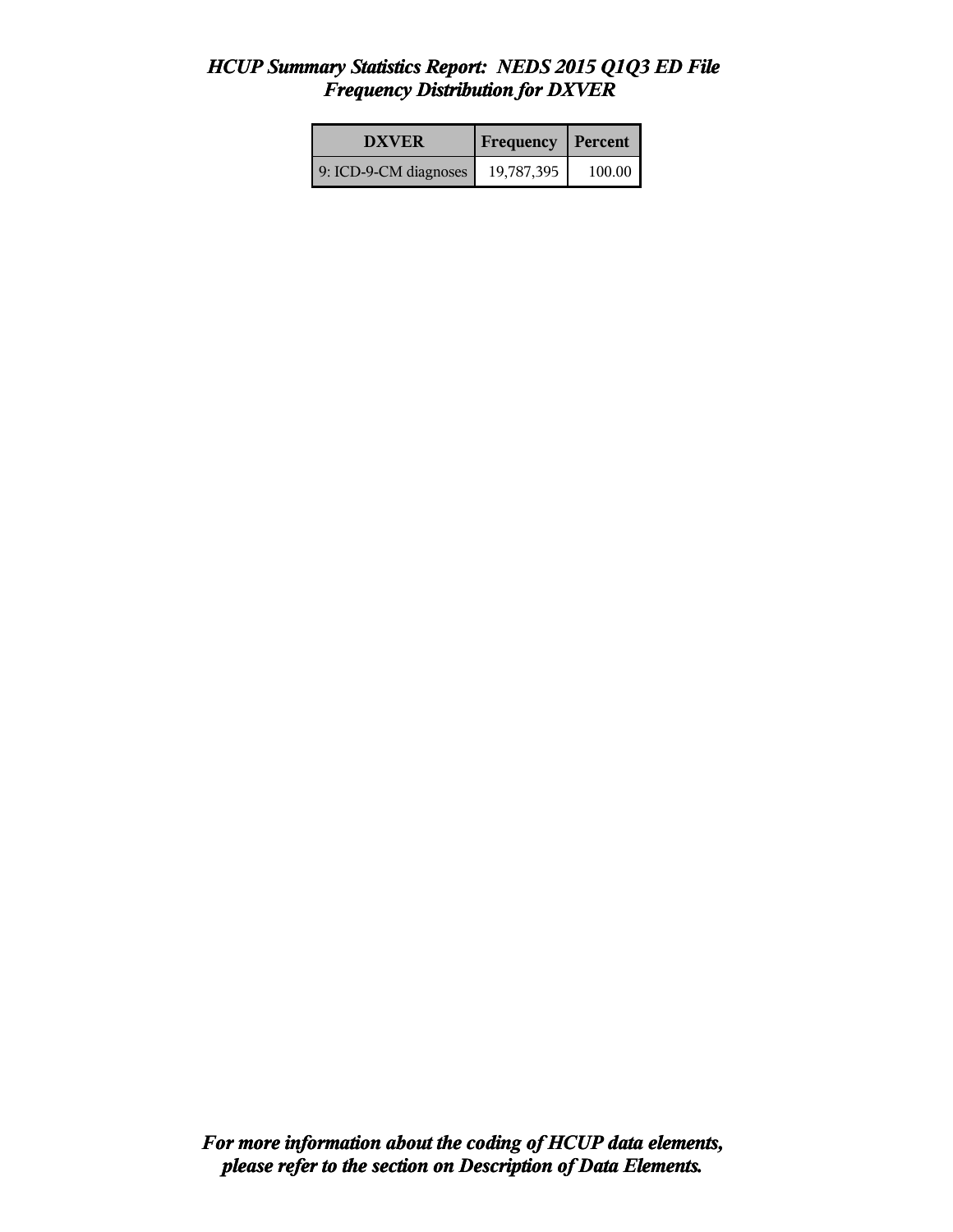| <b>ECODE1</b>     | Frequency  | Percent |
|-------------------|------------|---------|
| Blank             | 14,943,476 | 75.52   |
| Valid DX          | 4,834,657  | 24.43   |
| Invalid DX (invl) | 9,262      | 0.05    |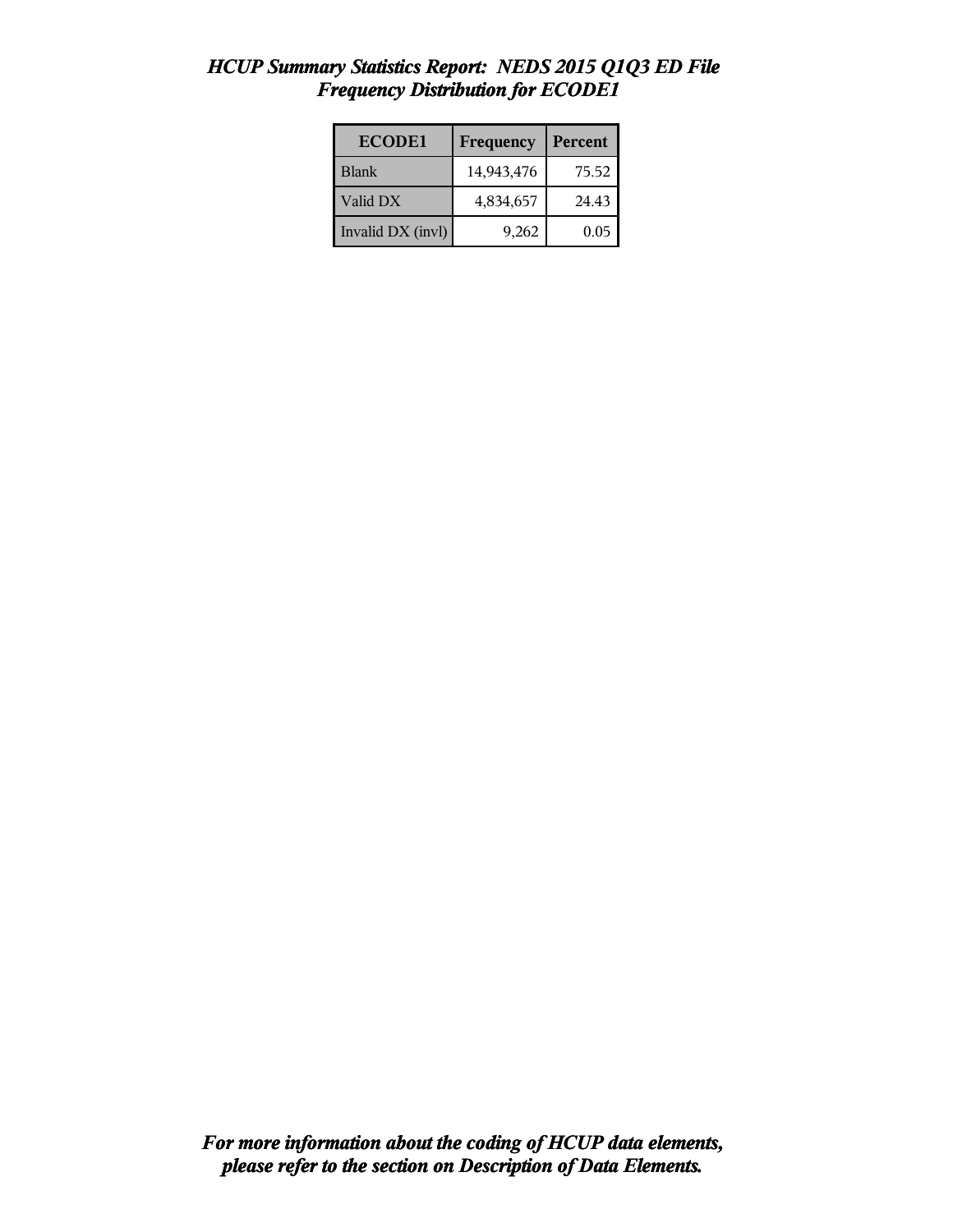| E CCS1                                             | Frequency  | Percent |
|----------------------------------------------------|------------|---------|
| $\therefore$ Missing                               | 14,943,476 | 75.52   |
| A: Invalid                                         | 9,262      | 0.05    |
| 662: Suicide and intentional self-inflicted injury | 48,503     | 0.25    |
| 2601: E Codes: Cut/pierceb                         | 295,076    | 1.49    |
| 2602: E Codes: Drowning/submersion                 | 2,386      | 0.01    |
| 2603: E Codes: Fall                                | 1,303,527  | 6.59    |
| 2604: E Codes: Fire/burn                           | 57,022     | 0.29    |
| 2605: E Codes: Firearm                             | 8,334      | 0.04    |
| 2606: E Codes: Machinery                           | 16,826     | 0.09    |
| 2607: E Codes: Motor vehicle traffic (MVT)         | 521,995    | 2.64    |
| 2608: E Codes: Pedal cyclist; not MVT              | 52,909     | 0.27    |
| 2609: E Codes: Pedestrian; not MVT                 | 2,723      | 0.01    |
| 2610: E Codes: Transport; not MVT                  | 44,259     | 0.22    |
| 2611: E Codes: Natural/environment                 | 238,511    | 1.21    |
| 2612: E Codes: Overexertion                        | 343,288    | 1.73    |
| 2613: E Codes: Poisoning                           | 83,321     | 0.42    |
| 2614: E Codes: Struck by; against                  | 575,753    | 2.91    |
| 2615: E Codes: Suffocation                         | 5,480      | 0.03    |
| 2616: E Codes: Adverse effects of medical care     | 90,464     | 0.46    |
| 2617: E Codes: Adverse effects of medical drugs    | 96,497     | 0.49    |
| 2618: E Codes: Other specified and classifiable    | 198,793    | 1.00    |
| 2619: E Codes: Other specified; NEC                | 156,346    | 0.79    |
| 2620: E Codes: Unspecified                         | 495,901    | 2.51    |
| 2621: E Codes: Place of occurrence                 | 196,743    | 0.99    |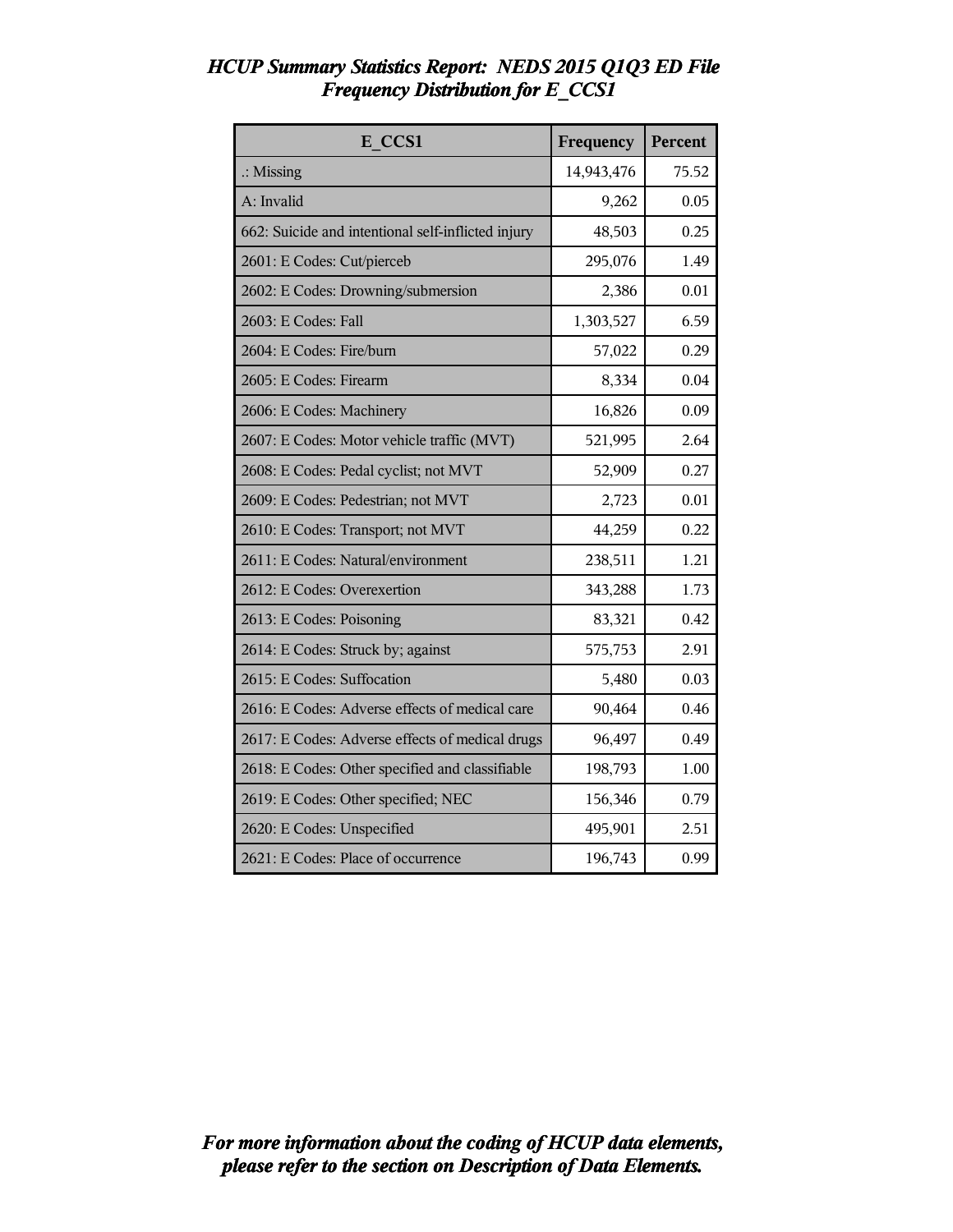| <b>HCUPFILE</b>   Frequency |            | l Percent |
|-----------------------------|------------|-----------|
| <b>SEDD</b>                 | 19,787,395 | 100.00    |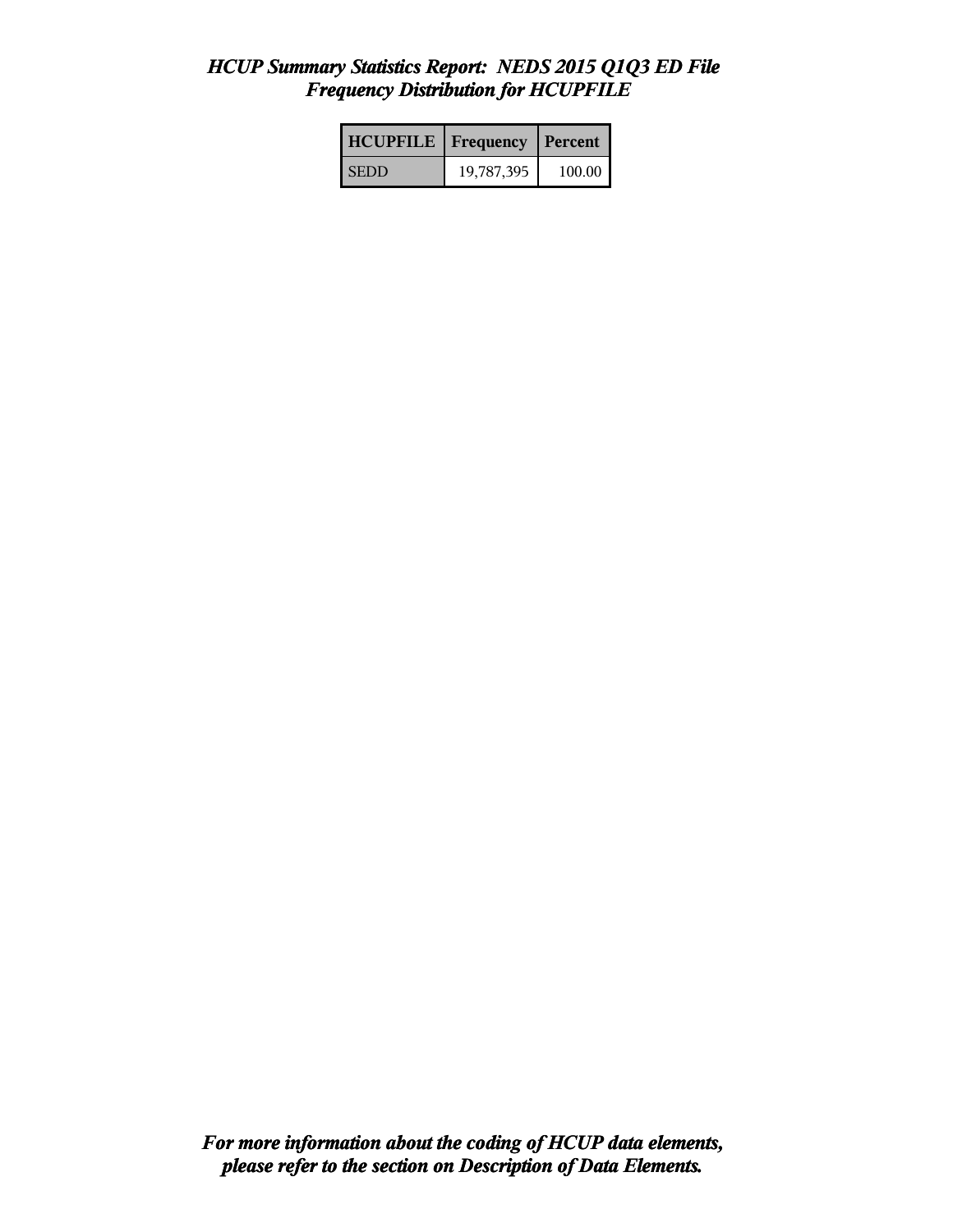| <b>HCUP Summary Statistics Report: NEDS 2015 Q1Q3 ED File</b> |  |  |  |
|---------------------------------------------------------------|--|--|--|
| <b>Frequency Distribution for INJURY</b>                      |  |  |  |
|                                                               |  |  |  |

| <b>INJURY</b>       | Frequency  | Percent |
|---------------------|------------|---------|
| $0:$ No injury      | 15,255,199 | 77.10   |
| 1: Injury by DX1    | 4,150,389  | 20.97   |
| 2: Injury by $DX2+$ | 381,807    | 1.93    |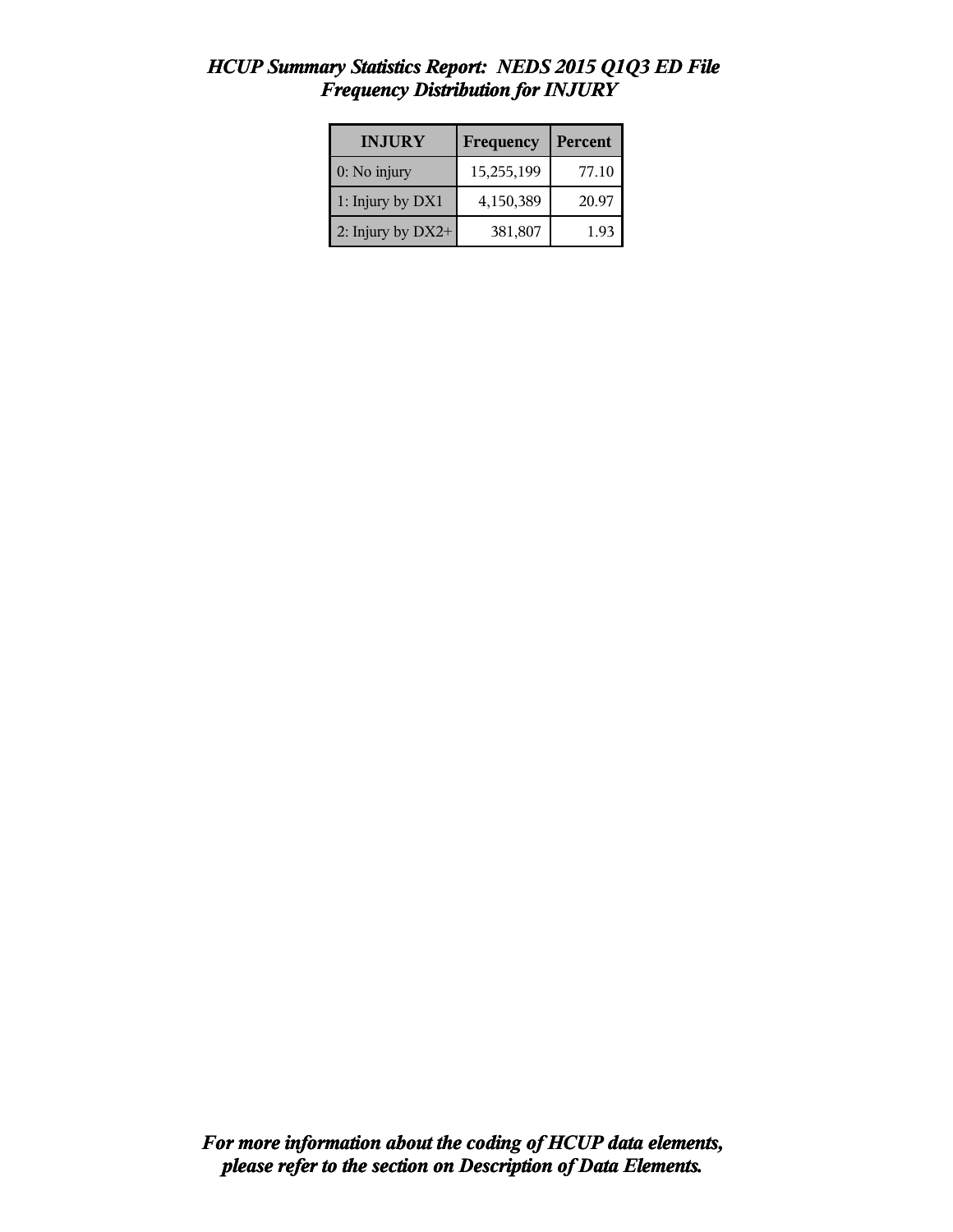| <b>INJURY CUT</b>                   | <b>Frequency</b> | Percent |
|-------------------------------------|------------------|---------|
| 0: No injury by cutting or piercing | 19,444,262       | 98.27   |
| 1: Injury by cutting or piercing    | 343,133          | 1.73    |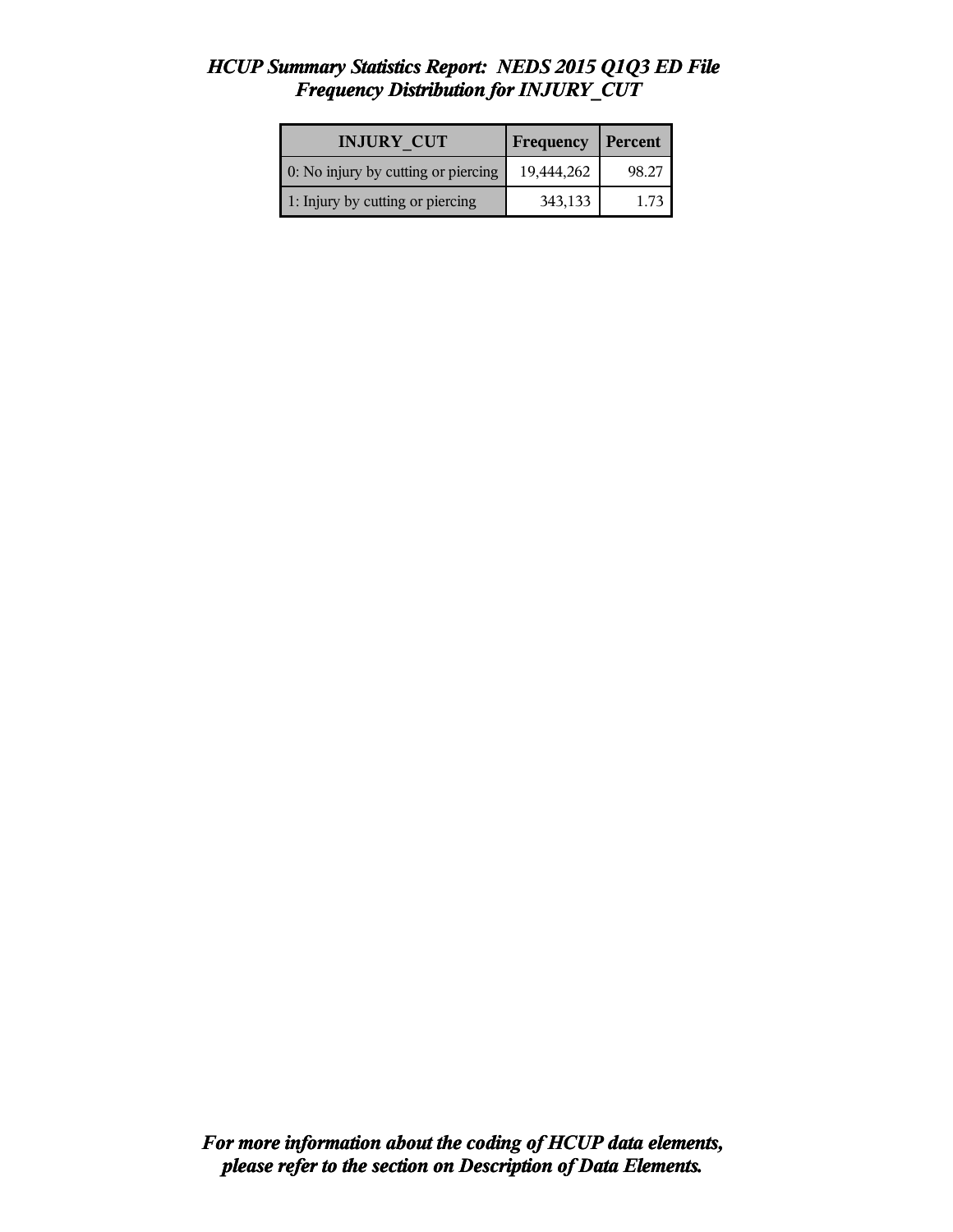| <b>INJURY DROWN</b>                    | Frequency  | Percent |
|----------------------------------------|------------|---------|
| 0: No injury by drowning or submersion | 19,784,753 | 99.99   |
| 1: Injury by drowning or submersion    | 2,642      | 0.01    |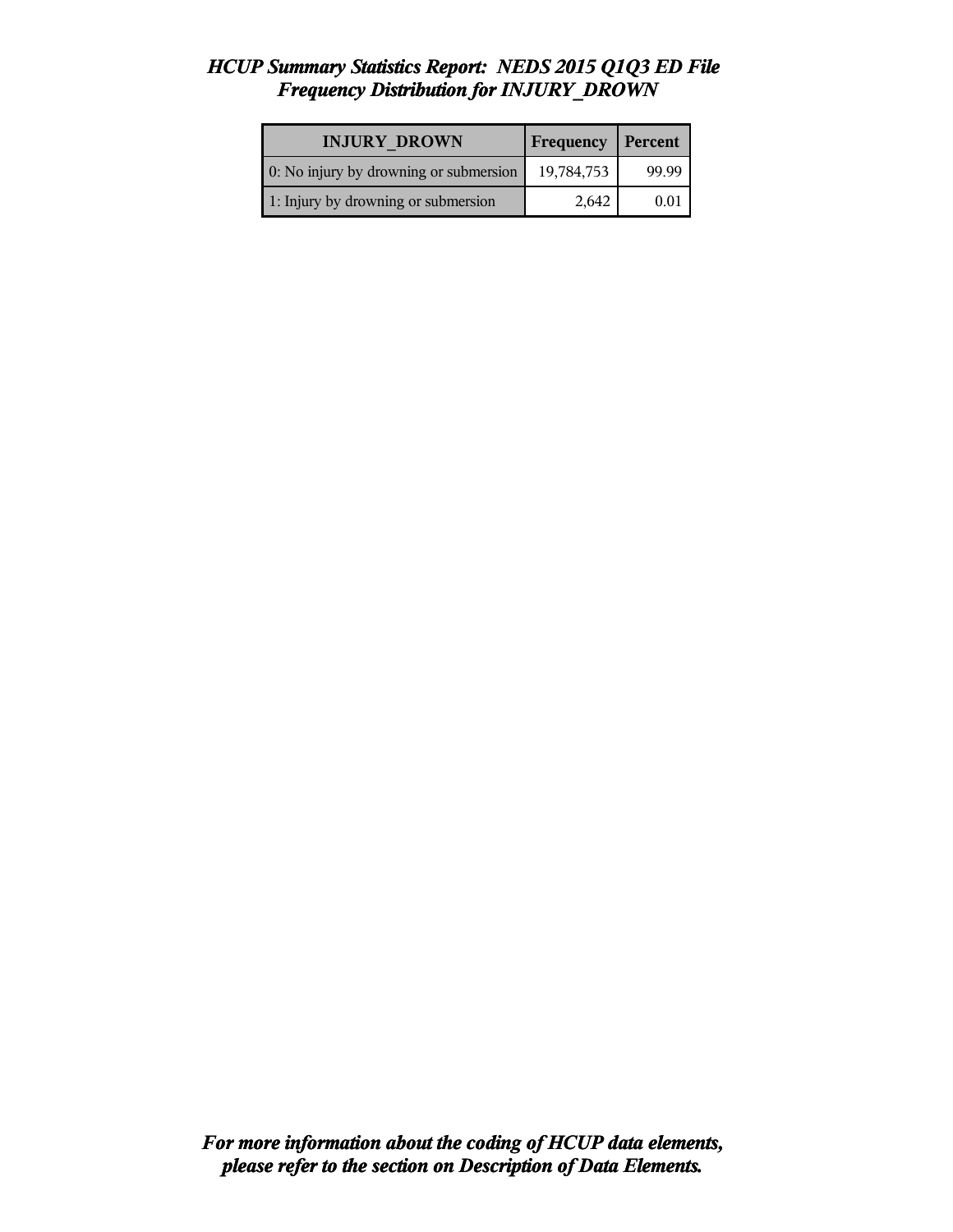| <b>INJURY FALL</b>      | <b>Frequency</b> | Percent |
|-------------------------|------------------|---------|
| 0: No injury by falling | 18,376,403       | 92.87   |
| 1: Injury by falling    | 1,410,992        | 7.13    |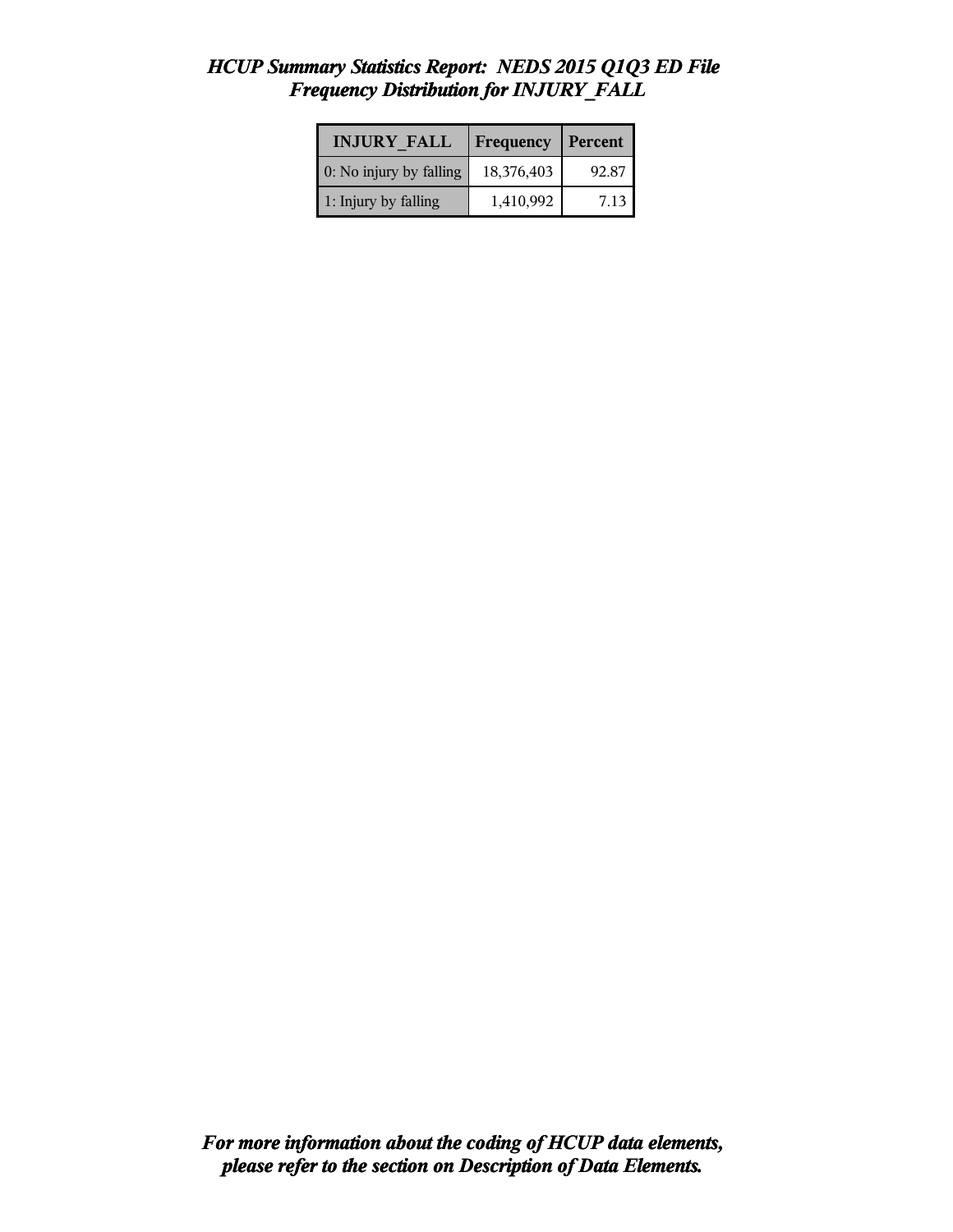| <b>INJURY FIRE</b>                         | <b>Frequency</b>   Percent |       |
|--------------------------------------------|----------------------------|-------|
| 0: No injury by fire, flame, or hot object | 19,725,010                 | 99.68 |
| 1: Injury by fire, flame, or hot object    | 62,385                     | 0.32  |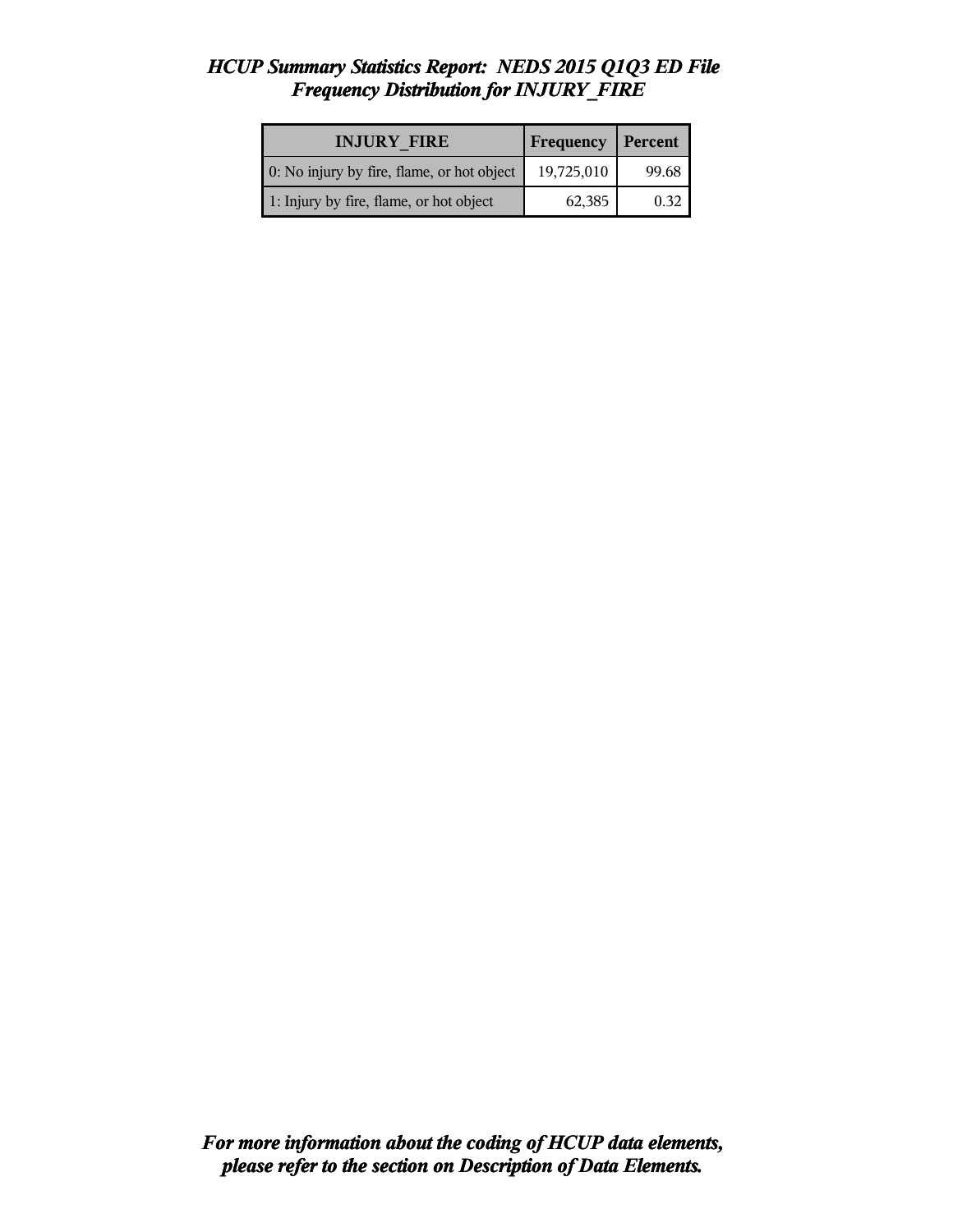#### *HCUP Summary Statistics Report: NEDS 2015 Q1Q3 ED File Frequency Distribution for INJURY\_FIREARM*

| <b>INJURY FIREARM</b>   | Frequency  | Percent |
|-------------------------|------------|---------|
| 0: No injury by firearm | 19,778,633 | 99.96   |
| 1: Injury by firearm    | 8,762      | 0.04    |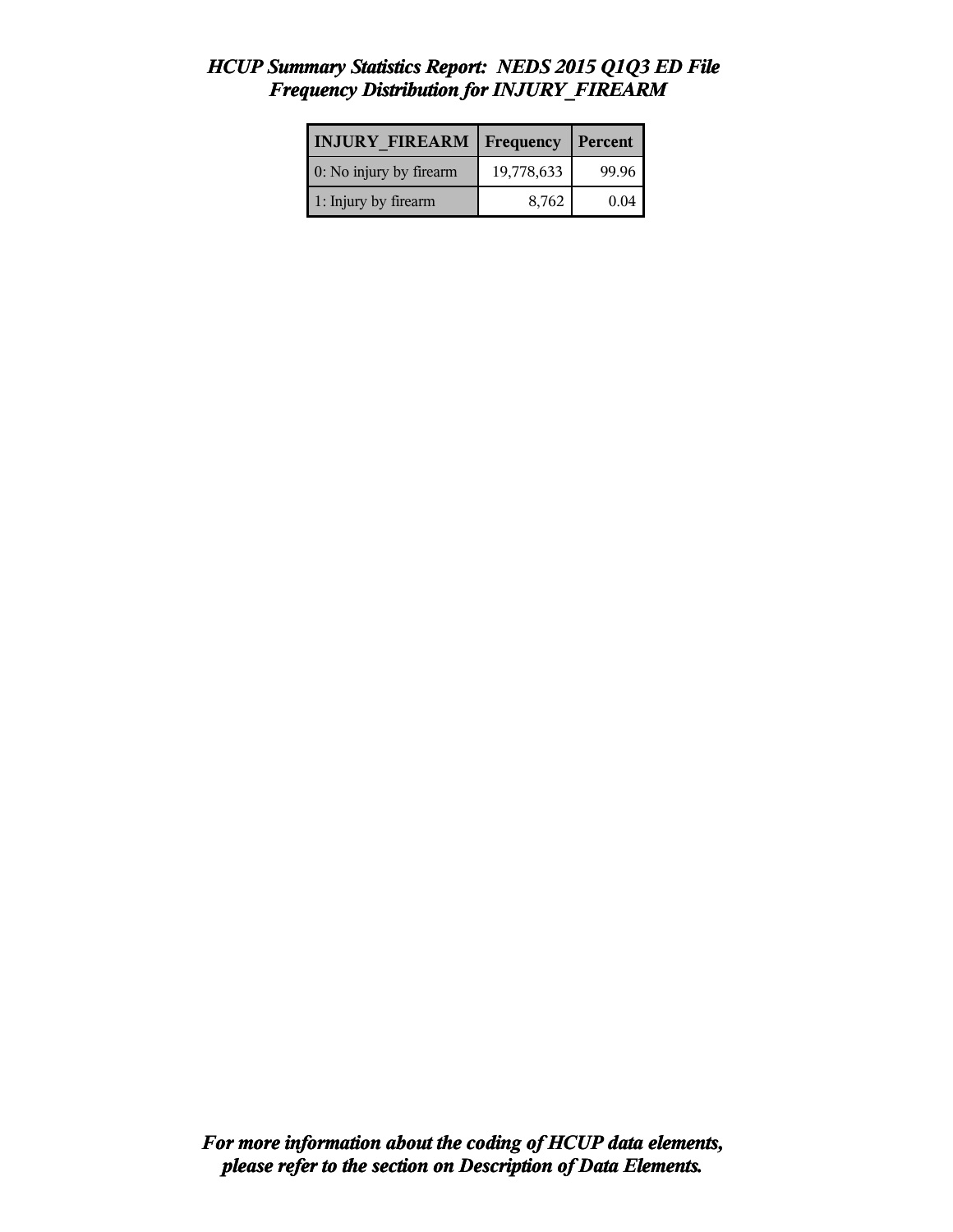## *HCUP Summary Statistics Report: NEDS 2015 Q1Q3 ED File Frequency Distribution for INJURY\_MACHINERY*

| <b>INJURY MACHINERY Frequency</b> |            | Percent |
|-----------------------------------|------------|---------|
| 0: No injury by machinery         | 19,768,604 | 99.91   |
| 1: Injury by machinery            | 18,791     | 0.09    |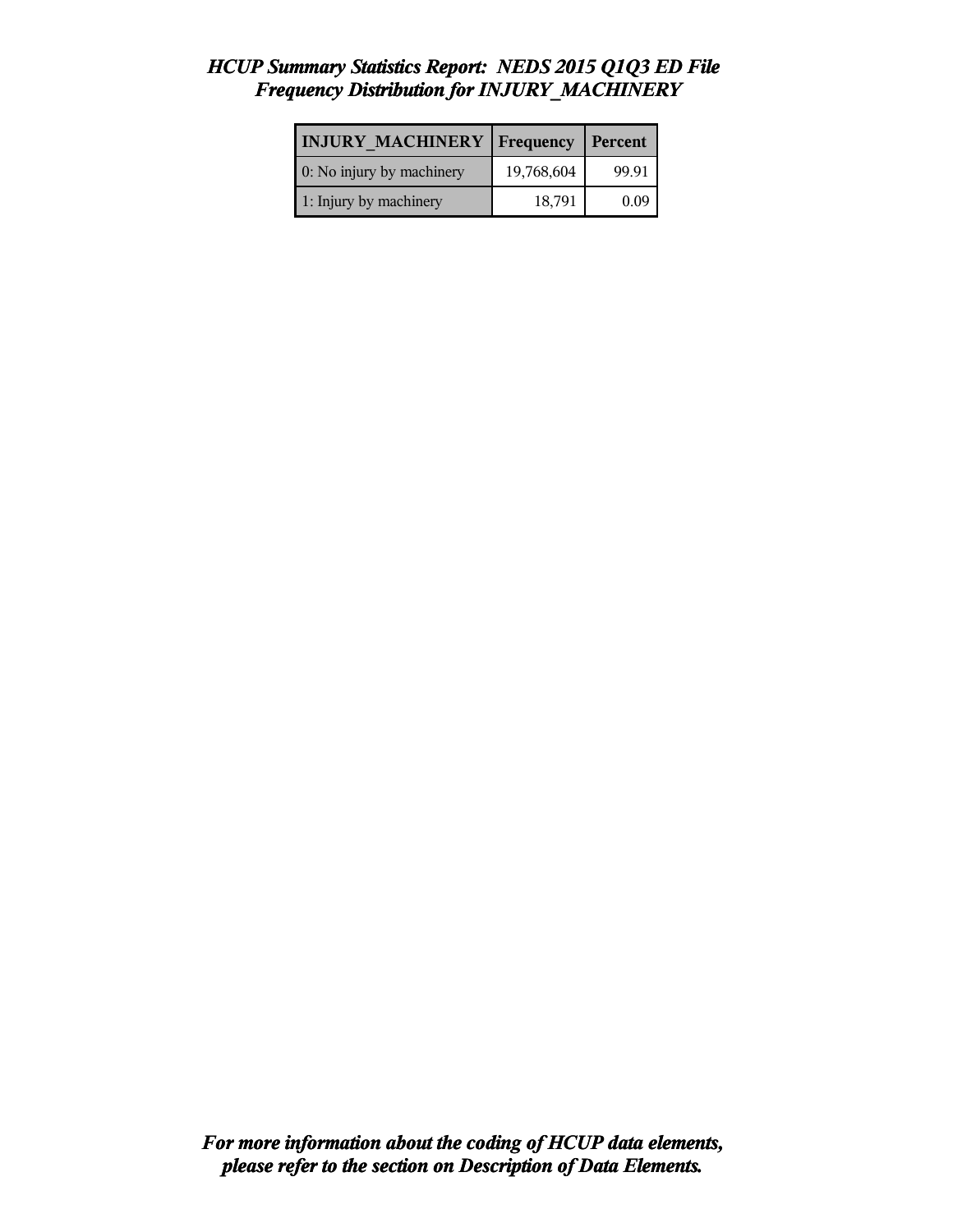| <b>INJURY MVT</b>                            | Frequency   Percent |       |
|----------------------------------------------|---------------------|-------|
| 0: No injury involving motor vehicle traffic | 19,239,794          | 97.23 |
| 1: Injury involving motor vehicle traffic    | 547,601             | 2.77  |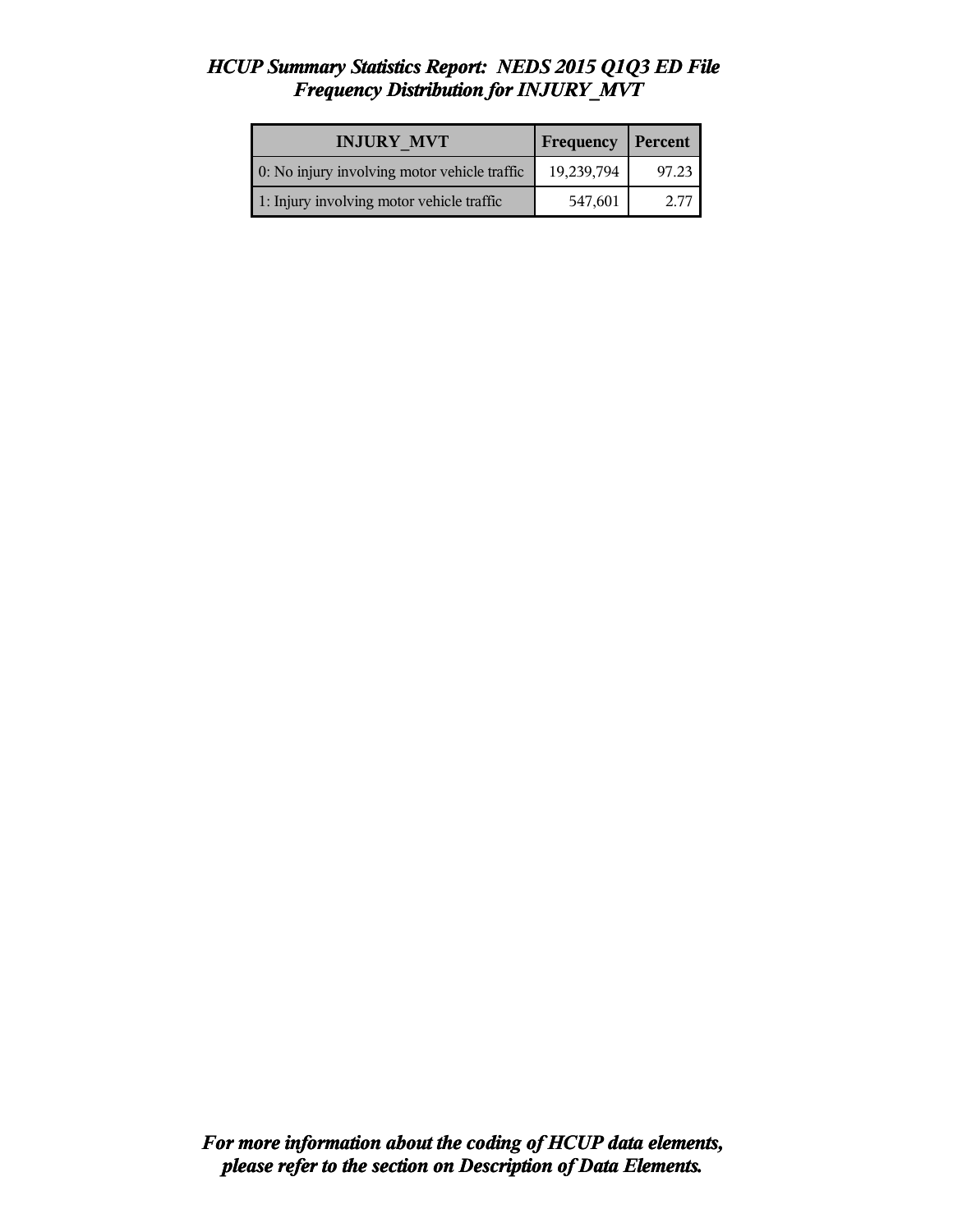| <b>INJURY NATURE</b>                                   | <b>Frequency</b> | Percent |
|--------------------------------------------------------|------------------|---------|
| 0: No injury involving natural or environmental causes | 19,533,710       | 98.72   |
| 1: Injury involving natural or environmental causes    | 253,685          | 1.28    |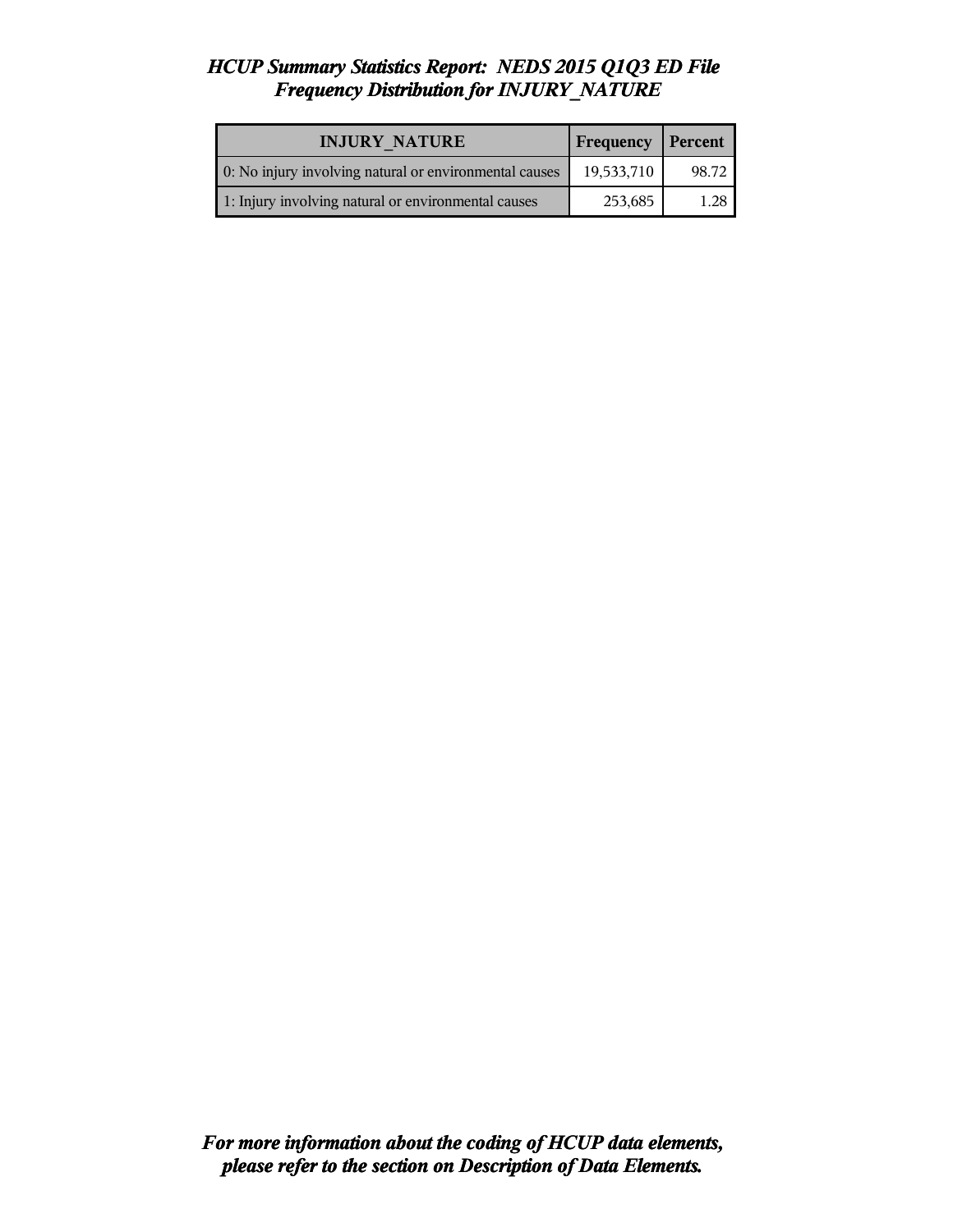| <b>INJURY POISON</b>      | Frequency  | Percent |
|---------------------------|------------|---------|
| 0: No injury by poisoning | 19,670,940 | 99.41   |
| 1: Injury by poisoning    | 116,455    | 0.59    |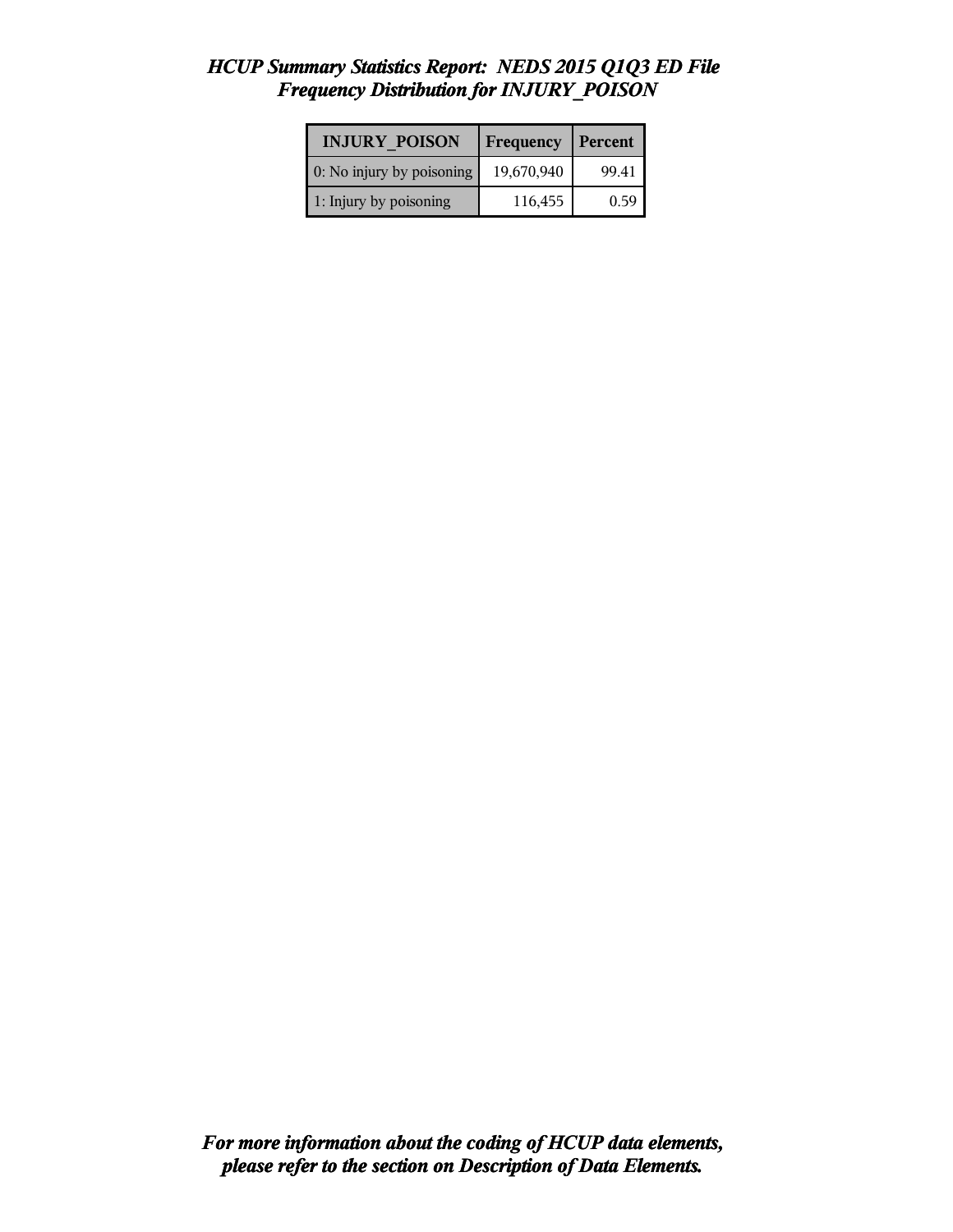| <b>INJURY STRUCK</b>                                        | Frequency   Percent |       |
|-------------------------------------------------------------|---------------------|-------|
| 0: No injury involving being struck by or against something | 19,156,786          | 96.81 |
| 1: Injury involving being struck by or against something    | 630,609             | 3.19  |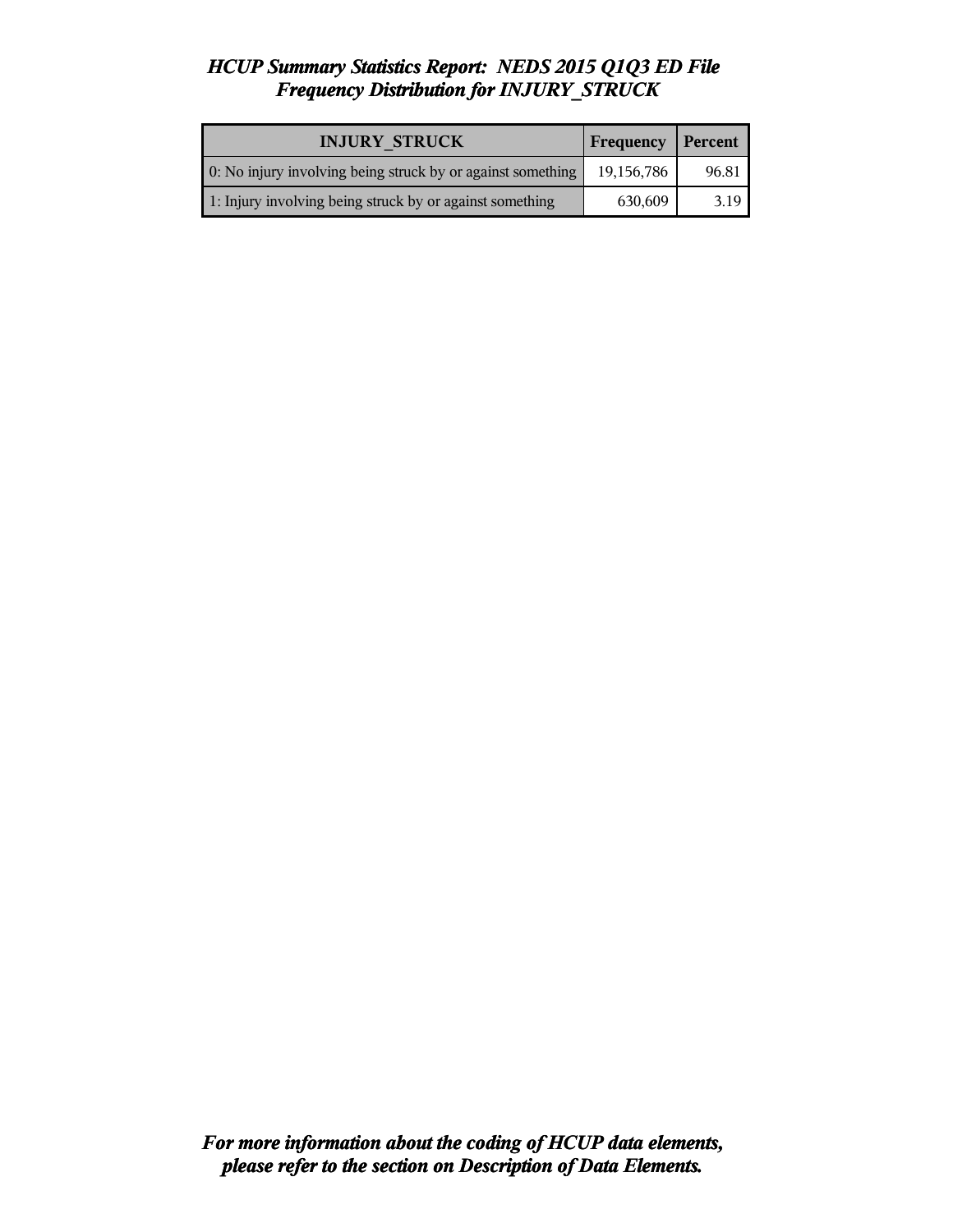## *HCUP Summary Statistics Report: NEDS 2015 Q1Q3 ED File Frequency Distribution for INJURY\_SUFFOCATION*

| <b>INJURY SUFFOCATION</b>   | <b>Frequency   Percent</b> |       |
|-----------------------------|----------------------------|-------|
| 0: No injury by suffocation | 19,781,996                 | 99.97 |
| 1: Injury by suffocation    | 5,399                      | 0.03  |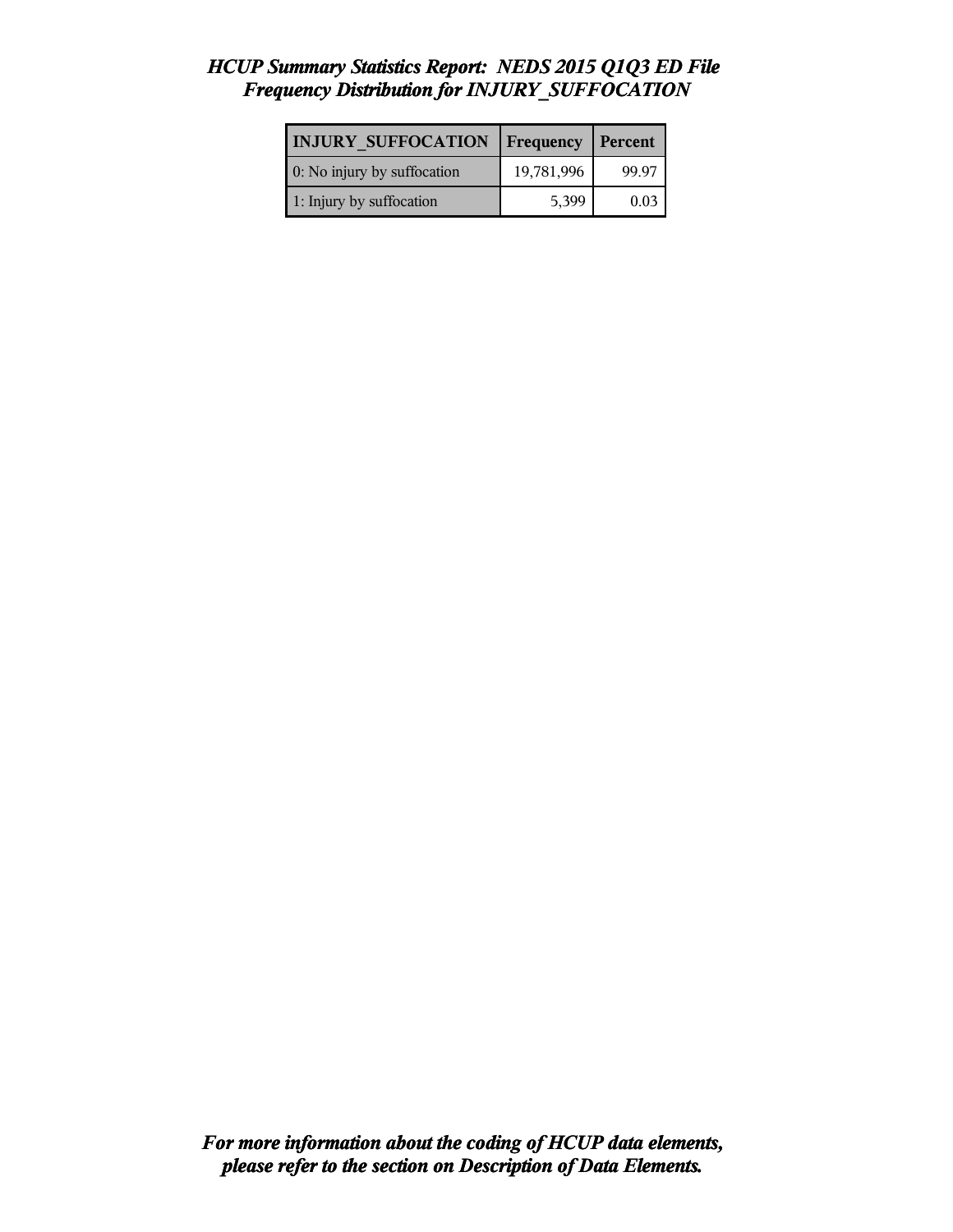| <b>INTENT ASSAULT   Frequency</b> |            | Percent |
|-----------------------------------|------------|---------|
| 0: No injury by assault           | 19,598,138 | 99.04   |
| 1: Injury by assault              | 189,257    | 0.96    |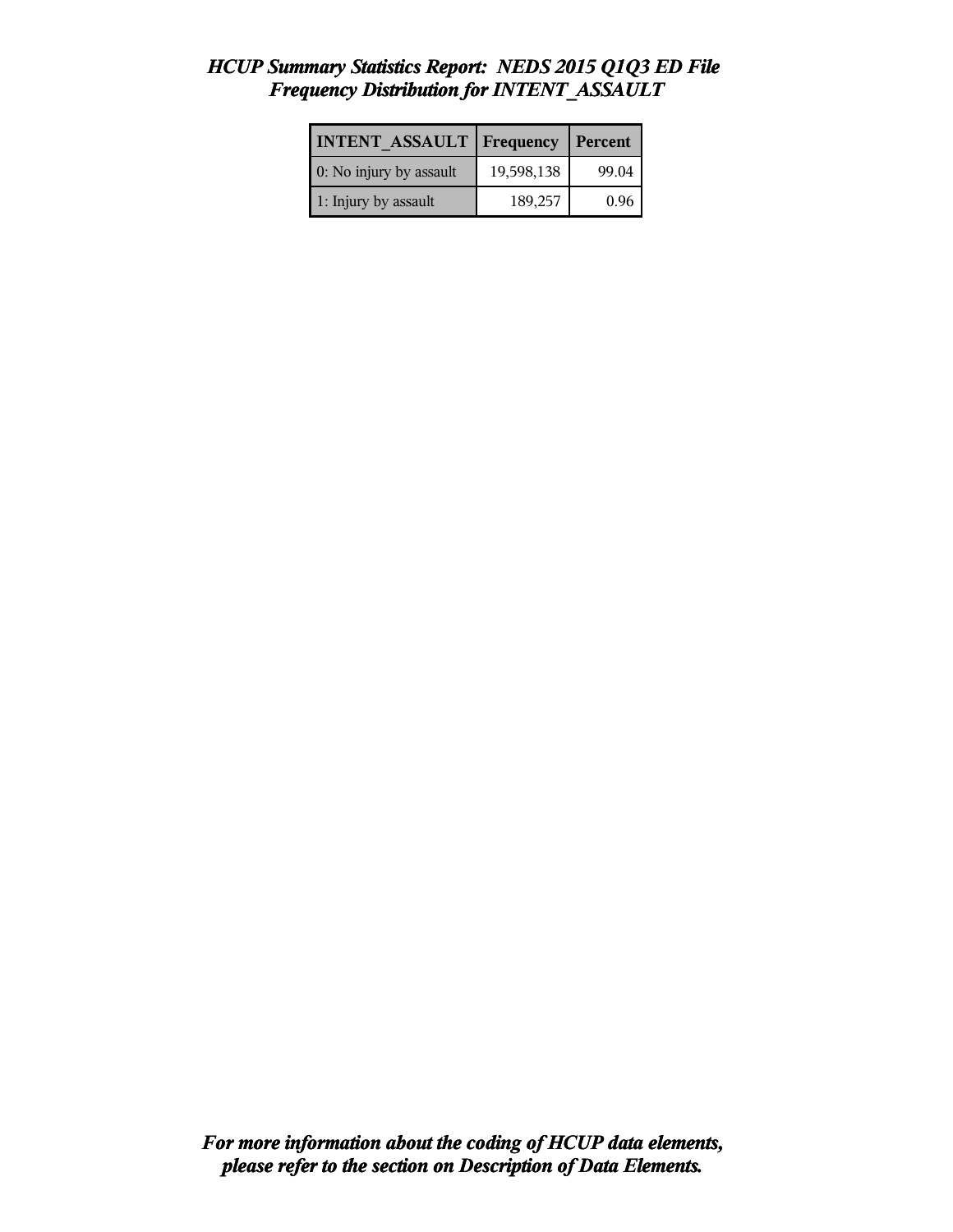| <b>INTENT SELF HARM   Frequency</b> |            | <b>Percent</b> |
|-------------------------------------|------------|----------------|
| 0: Not intended self harm           | 19,623,364 | 99.17          |
| 1: Intended self harm               | 164,031    | 0.83           |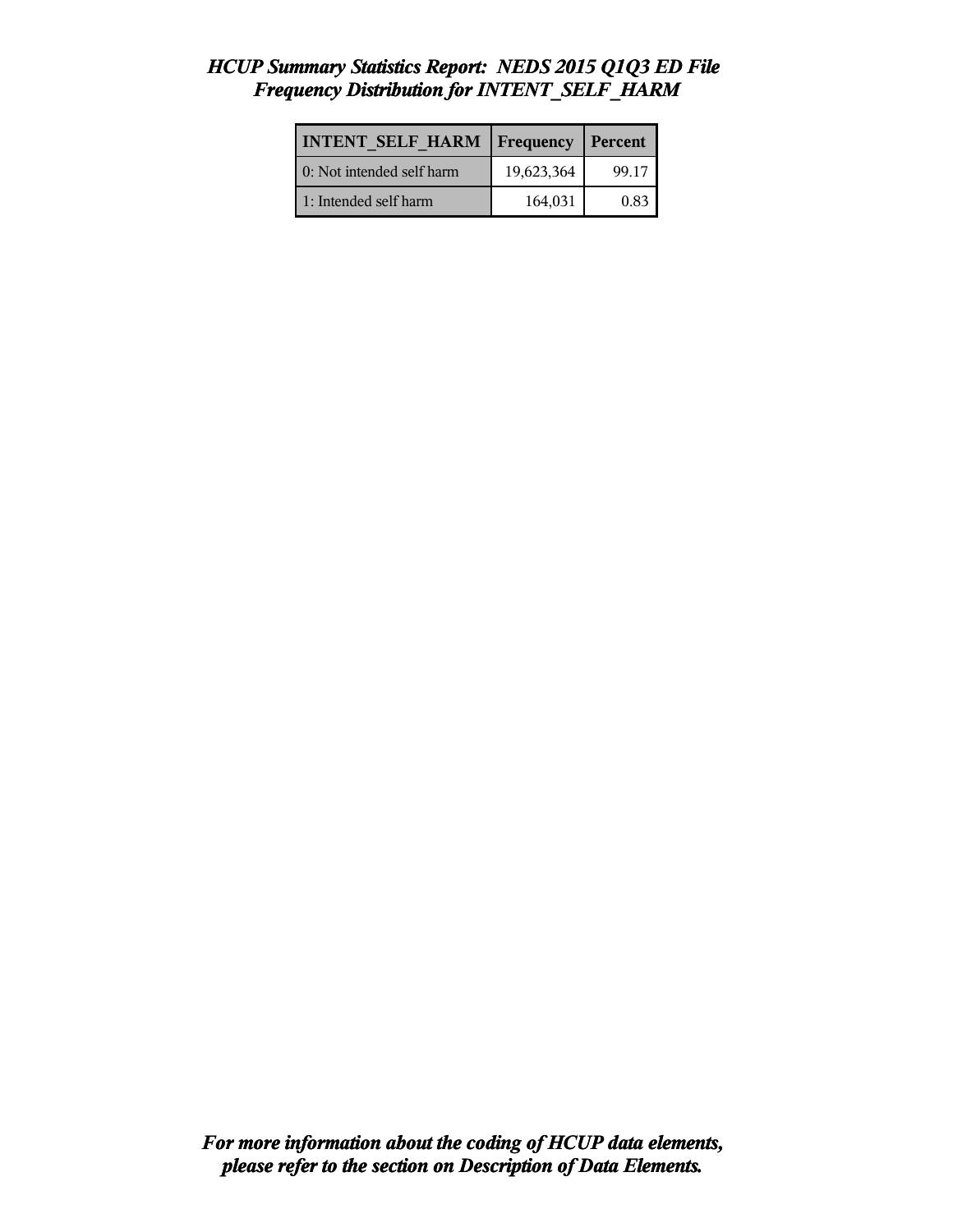## *HCUP Summary Statistics Report: NEDS 2015 Q1Q3 ED File Frequency Distribution for INTENT\_UNINTENTIONAL*

| <b>INTENT UNINTENTIONAL</b> | $\vert$ Frequency | Percent |
|-----------------------------|-------------------|---------|
| 0: No unintentional injury  | 15,461,929        | 78.14   |
| 1: Unintentional injury     | 4,325,466         | 21.86   |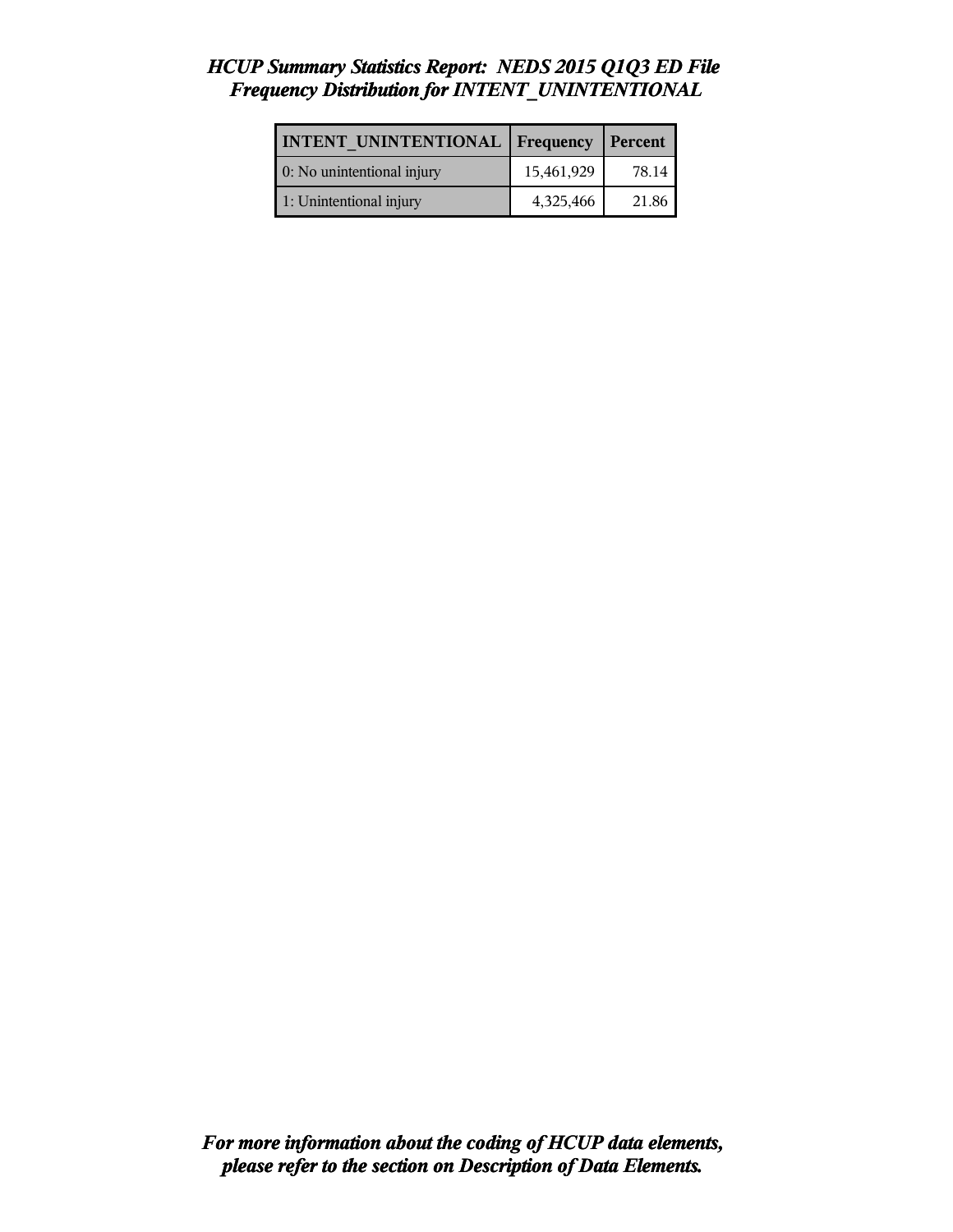| <b>MULTINJURY</b>                                                  | <b>Frequency</b> | Percent |
|--------------------------------------------------------------------|------------------|---------|
| 0: One or no injury diagnosis reported                             | 18,632,841       | 94.17   |
| 1: More than one injury diagnosis reported, regardless of position | 1,154,554        | 5.83    |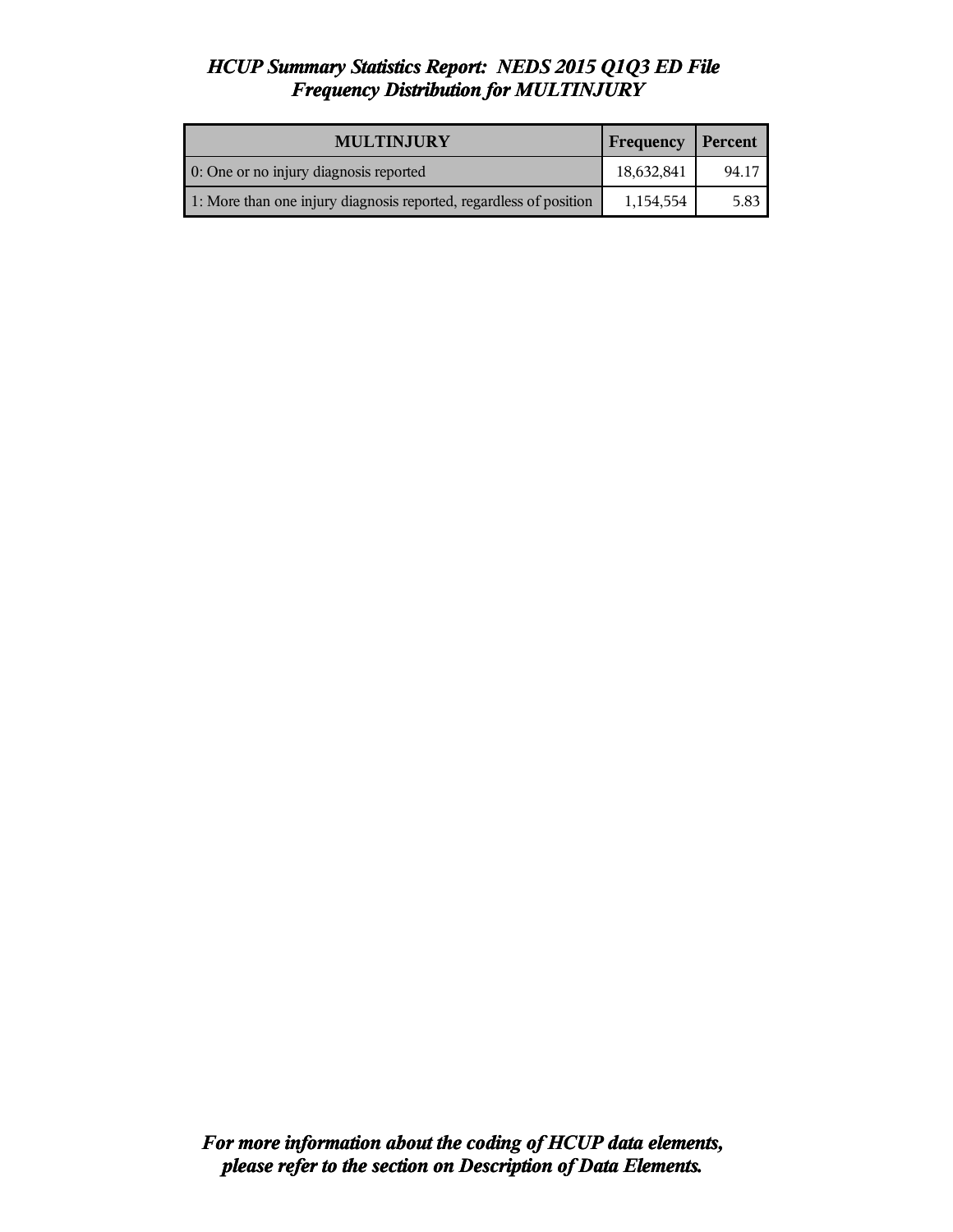| <b>NCPT</b>    | Frequency | Percent |
|----------------|-----------|---------|
| $\overline{0}$ | 2,003,902 | 10.13   |
| 1              | 3,826,183 | 19.34   |
| $\overline{2}$ | 2,723,512 | 13.76   |
| 3              | 1,937,881 | 9.79    |
| $\overline{4}$ | 1,313,311 | 6.64    |
| 5              | 960,506   | 4.85    |
| 6              | 815,394   | 4.12    |
| 7              | 724,100   | 3.66    |
| 8              | 683,841   | 3.46    |
| 9              | 643,558   | 3.25    |
| 10             | 620,917   | 3.14    |
| 11             | 569,557   | 2.88    |
| 12             | 533,584   | 2.70    |
| 13             | 388,543   | 1.96    |
| 14             | 324,433   | 1.64    |
| 15             | 1,718,173 | 8.68    |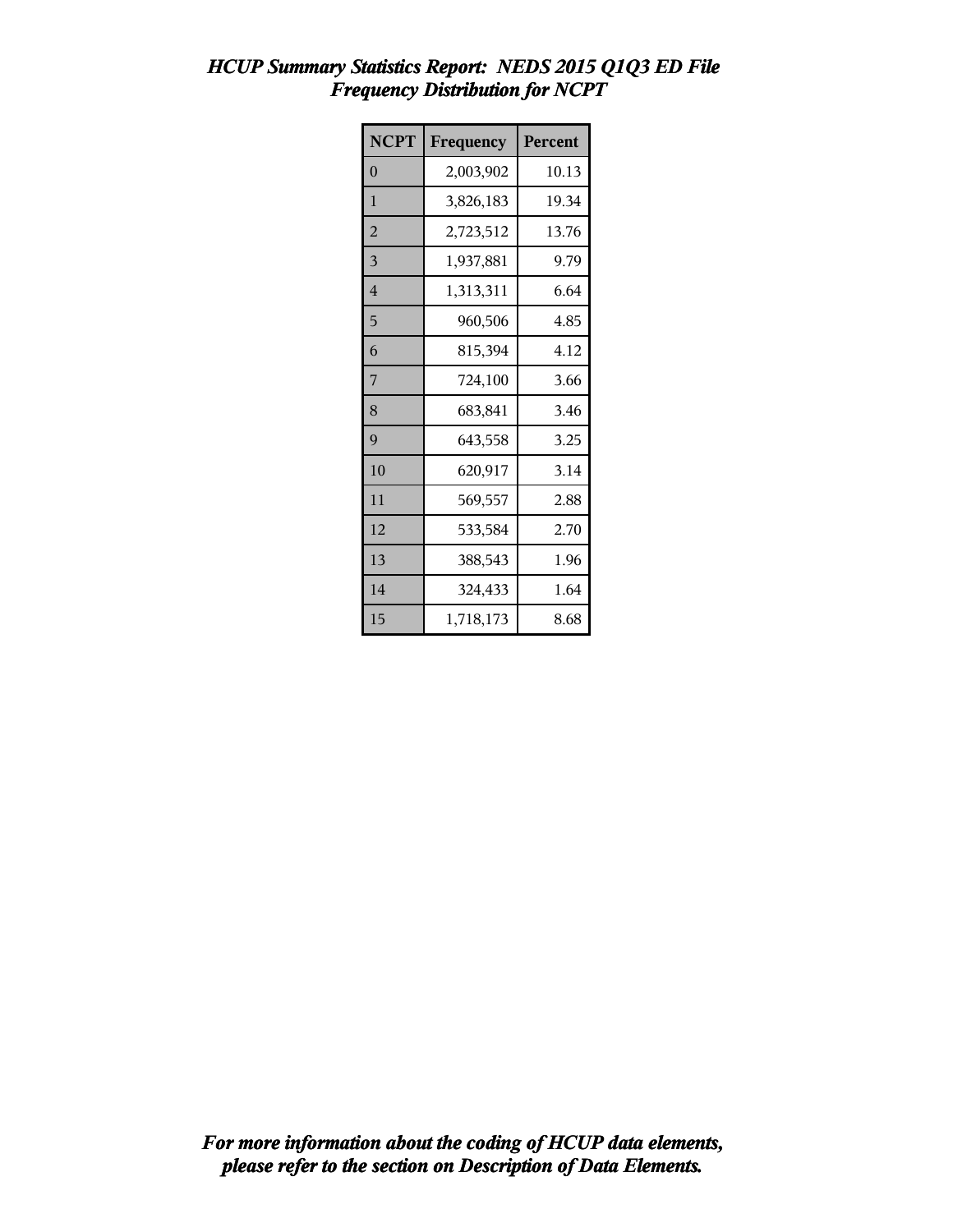| <b>NDX</b>     | Frequency | Percent |
|----------------|-----------|---------|
| 0              | 8,152     | 0.04    |
| 1              | 5,791,130 | 29.27   |
| $\overline{a}$ | 4,581,845 | 23.16   |
| 3              | 3,030,297 | 15.31   |
| $\overline{4}$ | 1,963,221 | 9.92    |
| 5              | 1,290,499 | 6.52    |
| 6              | 874,099   | 4.42    |
| 7              | 603,678   | 3.05    |
| 8              | 433,230   | 2.19    |
| 9              | 316,394   | 1.60    |
| 10             | 271,427   | 1.37    |
| 11             | 151,871   | 0.77    |
| 12             | 109,525   | 0.55    |
| 13             | 86,788    | 0.44    |
| 14             | 62,782    | 0.32    |
| 15             | 55,103    | 0.28    |
| 16             | 36,599    | 0.18    |
| 17             | 26,510    | 0.13    |
| 18             | 24,268    | 0.12    |
| 19             | 15,340    | 0.08    |
| 20             | 12,153    | 0.06    |
| 21             | 9,518     | 0.05    |
| 22             | 7,290     | 0.04    |
| 23             | 5,888     | 0.03    |
| 24             | 4,582     | 0.02    |
| 25             | 13,396    | 0.07    |
| 26             | 492       | 0.00    |
| 27             | 388       | 0.00    |
| 28             | 277       | 0.00    |
| 29             | 228       | 0.00    |
| 30             | 425       | 0.00    |